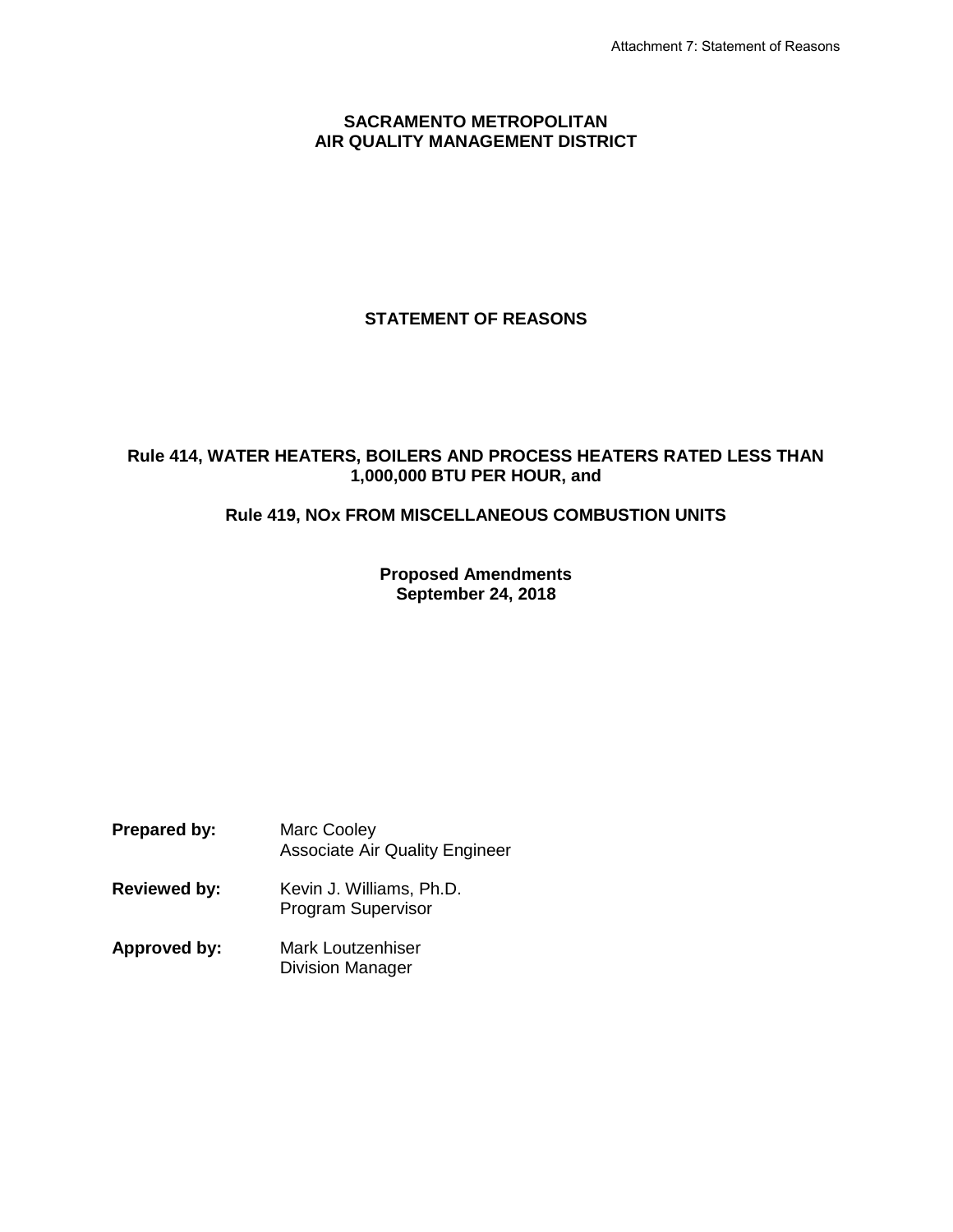# TABLE OF CONTENTS

| SUMMARY OF PROPOSED AMENDMENTS TO RULE 414, WATER HEATERS, BOILERS AND<br>PROCESS HEATERS RATED LESS THAN 1,000,000 BTU PER HOUR13 |  |
|------------------------------------------------------------------------------------------------------------------------------------|--|
| SUMMARY OF PROPOSED AMENDMENTS TO RULE 419, NOX FROM MISCELLANEOUS                                                                 |  |
|                                                                                                                                    |  |
|                                                                                                                                    |  |
|                                                                                                                                    |  |
|                                                                                                                                    |  |
|                                                                                                                                    |  |
|                                                                                                                                    |  |
|                                                                                                                                    |  |
|                                                                                                                                    |  |
|                                                                                                                                    |  |
|                                                                                                                                    |  |
|                                                                                                                                    |  |
|                                                                                                                                    |  |
|                                                                                                                                    |  |
| Type of industry or business, including small business affected by the proposed rule:22                                            |  |
|                                                                                                                                    |  |
| Range of probable costs, including costs to industry or business, including small business of the                                  |  |
| Availability and cost-effectiveness of alternatives to the proposed rule: 23                                                       |  |
|                                                                                                                                    |  |
|                                                                                                                                    |  |
|                                                                                                                                    |  |
|                                                                                                                                    |  |
|                                                                                                                                    |  |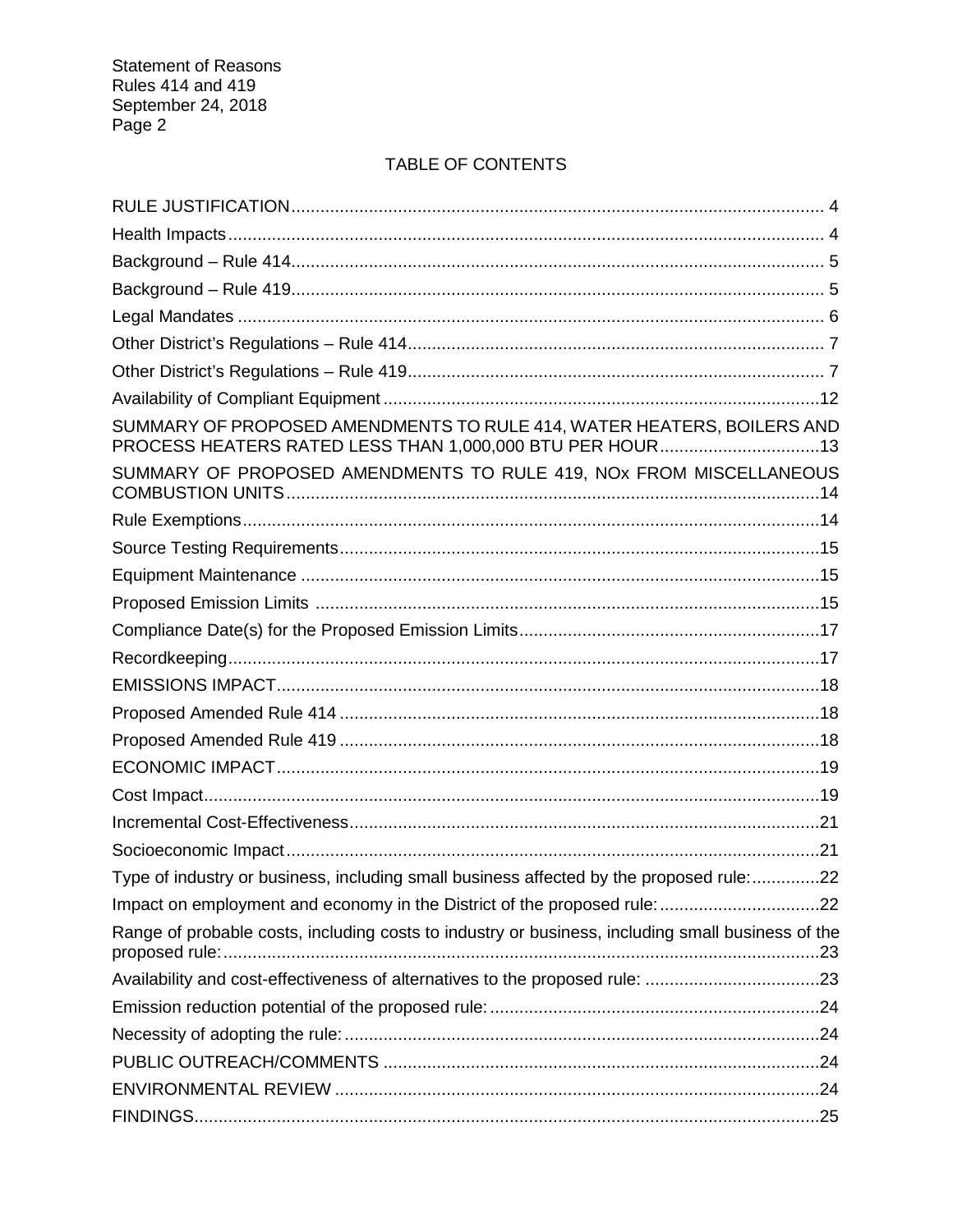| Proposed Amendments to Rule 414 – Water Heaters, Boilers and Process Heaters Rated Less |  |
|-----------------------------------------------------------------------------------------|--|
| Proposed Amendments to Rule 419 – NOx from Miscellaneous Combustion Units 28            |  |
| APPENDIX B COMPARISON OF PROPOSED RULE REQUIREMENTS WITH OTHER AIR                      |  |
|                                                                                         |  |
|                                                                                         |  |
|                                                                                         |  |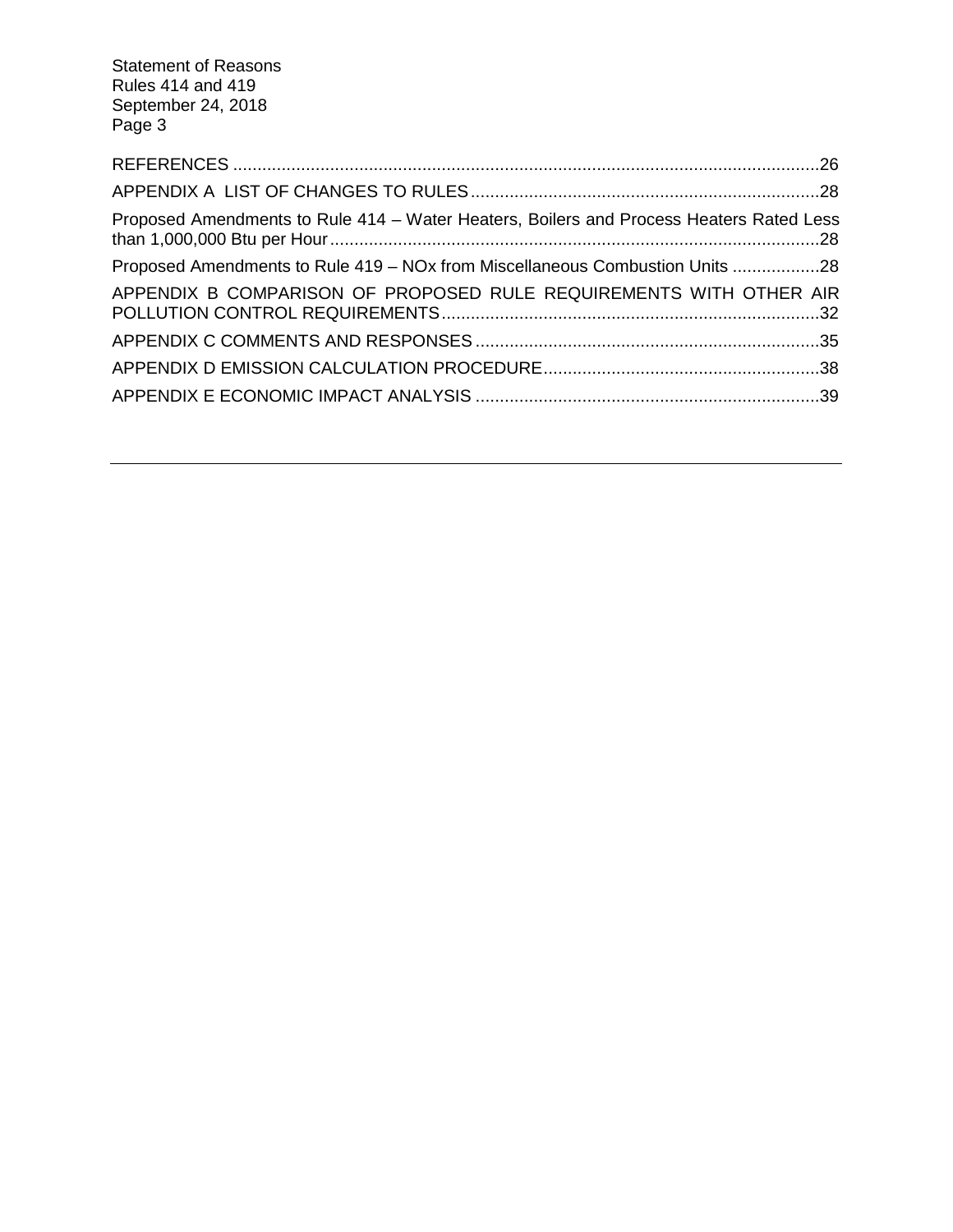# **RULE JUSTIFICATION**

# **Health Impacts**

Ground level ozone is a secondary pollutant formed from photochemical reactions of nitrogen oxides (NOx) and volatile organic compounds (VOC) in the presence of sunlight. Ozone is a strong irritant that adversely affects human health and damages crops and other environmental resources. As documented by the U.S. Environmental Protection Agency (EPA) in the most recent science assessment for ozone<sup>1</sup>, both short-term and long-term exposure to ozone can irritate and damage the human respiratory system, resulting in:

- reproductive and developmental effects, such as low birth weight from long to exposure to ozone;
- decreased lung function;
- development and aggravation of asthma;
- increased risk of cardiovascular problems such as heart attacks and strokes;
- central nervous system affects, such as memory and sleep patterns;
- increased hospitalizations and emergency room visits; and
- premature deaths.

The District is currently designated as a nonattainment area for both the state and federal ozone standards. Since NOx is a precursor to ozone, one of the strategies to control ozone pollution is to reduce NOx emissions from existing stationary sources. The summer season NOx emissions from miscellaneous combustion units are estimated to be 0.5415 tons per day for 2018 in Sacramento County<sup>2</sup>.

The District is also designated as a nonattainment area for the federal health standards for PM2.5<sup>3</sup> and state PM10 health standards<sup>4</sup>. Since NOx is a precursor to PM2.5 and PM10, one of the strategies to control particulate concentrations is to reduce NOx emissions.

Health studies reviewed by the U.S. Environmental Protection Agency (EPA) have linked exposure to particulate matter, especially fine particles, to several significant health problems, including:

- increased respiratory symptoms, such as irritation of the airways, coughing, or difficulty breathing;
- decreased lung function;
- aggravated asthma;

<sup>&</sup>lt;sup>1</sup> "Integrated Science Assessment for Ozone and Related Photochemical Oxidants," U.S. EPA, February 2013, Table 2-1.

<sup>2</sup> "CPAM: California 2016 Ozone SIP Baseline Emission Projections – Version 1.04, Sacramento Nonattainment Area Tool." California Air Resources Board (CARB). June 24, 2016

<sup>3</sup> In 2017, EPA found that the District attained the 2006 24 hour PM2.5 NAAQS by the attainment date of December 31, 2015 (82 FR 21711). However, EPA has not yet redesignated the area to attainment, pending submission and EPA approval of a Maintenance/Implementation Plan and Redesignation Request.

<sup>4</sup> Title 17, California Code of Regulations, Section 60205.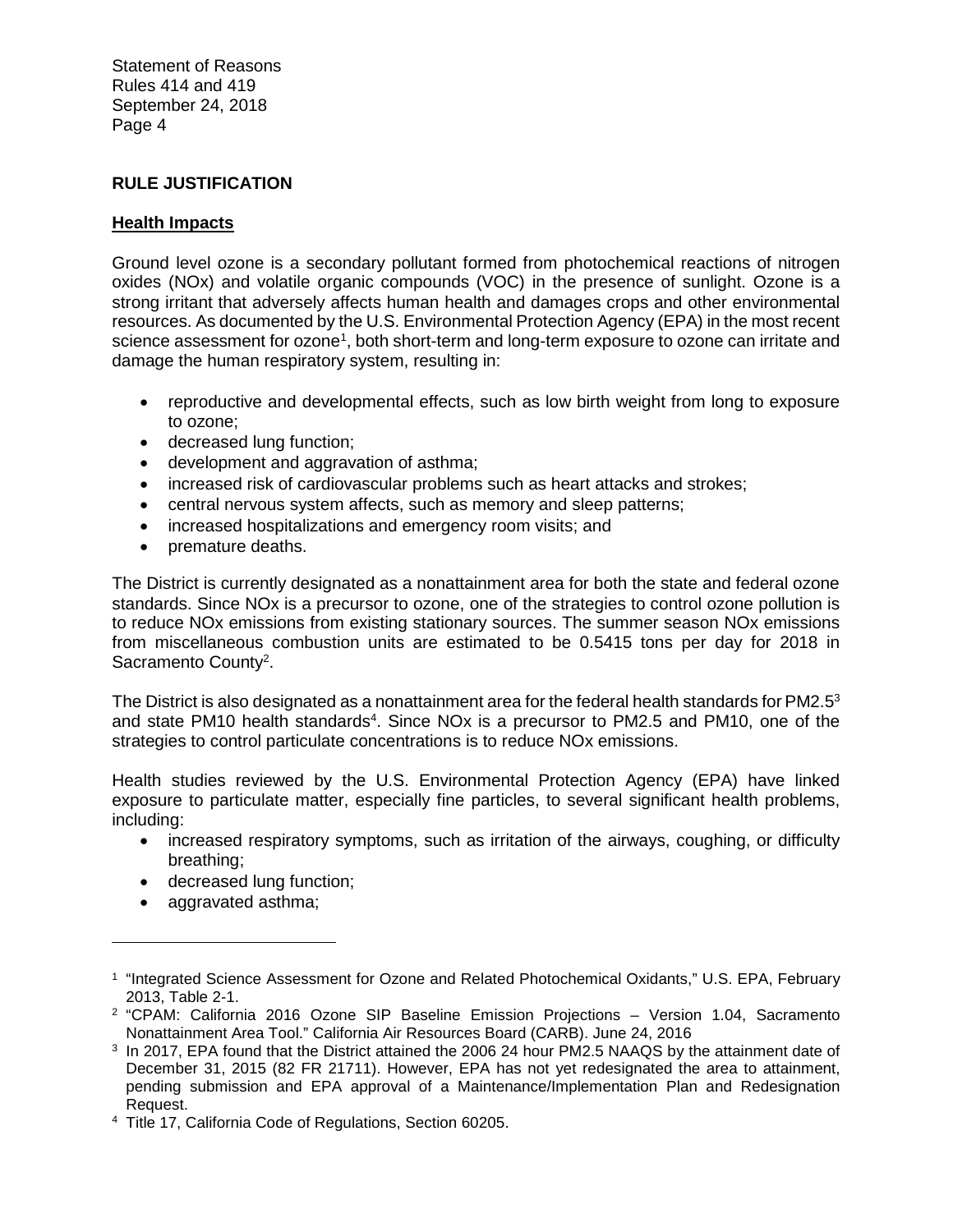- development of chronic bronchitis;
- irregular heartbeat;
- nonfatal heart attacks,
- premature death in people with heart or lung disease; and
- increased risk of cardiovascular and cerebrovascular events in post-menopausal women.

# **Background – Rule 414**

Rule 414, Water Heaters, Boilers and Process Heaters Rated Less than 1,000,000 BTU Per Hour, applies to any person who manufactures, distributes, offers for sale, sells, or installs any type of water heater, boiler or process heater with a rated heat input capacity less than 1,000,000 British thermal units per hour (Btu/hr), fired with gaseous or nongaseous fuels, for use in the District. Although hot water pressure washers are subject to the requirements of Rule 414, these units were not considered when Rule 414 was adopted and subsequently amended. Hot water pressure washers are used to clean and degrease machinery, vehicles, works surfaces, and floors. The San Joaquin Valley Unified Air Pollution Control District (SJVUAPCD) staff report for Rule 4308 noted that, "hot water pressure washers are typically used for a few hours a day and are equipped with trigger guns to stop the flow of water when not needed and limit heating and fuel burning<sup>5</sup>".

Staff is proposing to amend Rule 414 to exempt diesel-fired hot water pressure washers from the rule requirements, consistent with SJVUAPCD. The South Coast Air Quality Management District (SCAQMD) also exempts these units if they are diesel fired and have maximum rated heat inputs of 550,000 MMBtu/hr or less. Staff is proposing to exempt all hot water pressure washers from the Rule 414. Hot water pressure washers of 1 MMBtu/hr or greater, whether diesel or gaseous fuel-fired, would continue to be subject to Rule 411 – Rule 411 NOx from Boilers, Process Heaters and Steam Generators. In addition, diesel fired hot water pressure washers of all sizes and gaseous fuel-fired hot water pressure washers of 1 MMBtu/hr or greater would continue to be subject to the permitting requirements of Rule 201 – General Permit Requirements and Rule 202 – New Source Review, including Best Available Control Technology (BACT) where applicable.

#### **Background – Rule 419**

There are several District Regulation 4 prohibitory rules that limit NOx emissions from specific combustion units, such as boilers, turbines, and internal combustion engines. However, prior to the adoption of Rule 419, NOx from Miscellaneous Combustion Units, on July 26, 2018, there were several types of miscellaneous combustion equipment for which NOx emissions were not limited by District rules. These units include asphalt plants, cooking units, crematories, dehydrators, dryers, furnaces, heaters, incinerators, kilns, ovens, and roasters. The adoption of Rule 419 established emission limits for some of these equipment types.

The current version of Rule 419 applies only to dehydrators, dryers, kilns, and ovens with a total rated heat input capacity of 2 million Btu per hour or greater that are located at a major stationary source of NOx. The rule was adopted to meet a U.S. EPA deadline to implement Reasonably

<sup>5</sup> "Final Draft Staff Report: Rule 4308 – Proposed Amendments to Rule 4308 (Boilers, Steam Generators, and Process Heaters – 0.75 MMBtu/hr to less than 2.0 MMBtu/hr." SJVUAPCD. November 14, 2013. pp. 7-8.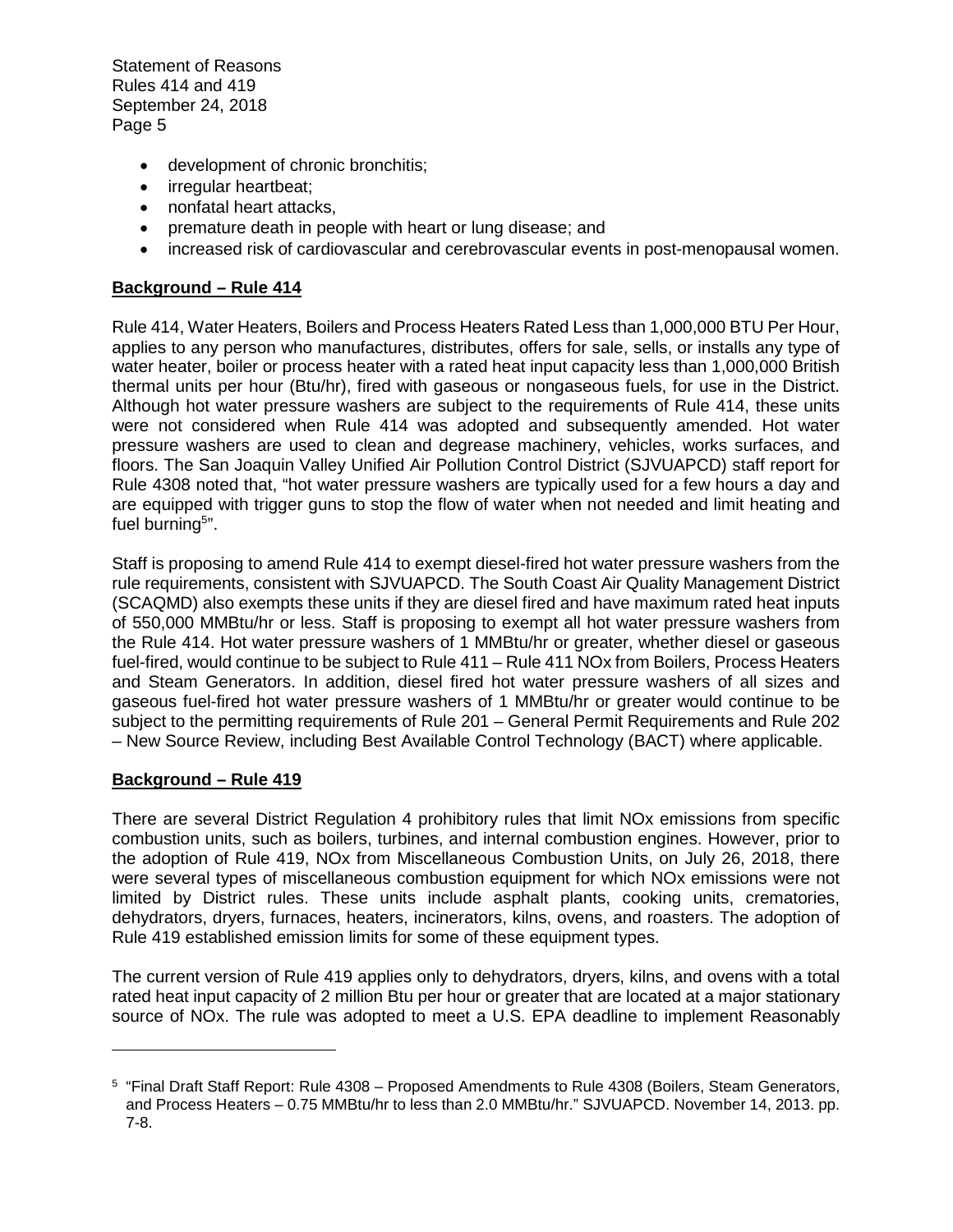Available Control Technology for major stationary sources of NOx. An earlier proposal for Rule 419, presented at a public workshop on June 5, 2018, would have applied to all stationary sources and additional equipment types; however, to meet the EPA deadline, those portions of the proposal were deferred for future amendments.

Staff is now proposing to amend Rule 419 to expand the rule applicability to miscellaneous combustion units and cooking units with a total rated heat input of 5 MMBtu/hr or greater that are not located at a major stationary source of NOx. In addition, emission limits for asphalt plants, cooking units, crematories, furnaces, incinerators, and roasters are proposed. The amendments rule will require owners or operators of subject units to demonstrate compliance within 12 months after the date of adoption, with additional compliance time provided for sources with multiple units.

The proposed standards have been shown to be feasible in the San Joaquin Valley Unified Air Pollution Control District (SJVUAPCD), the South Coast Air Quality Management District (SCAQMD), and the Ventura County Air Pollution Control District (VCAPCD).

# **Legal Mandates**

Federal Mandates: The District is designated as a "severe" nonattainment area for the 2008 federal 8-hour ozone standard. In 2017, the districts of the Sacramento Federal Nonattainment Area adopted an attainment demonstration plan to achieve the federal 8-hour ozone standard by the attainment date of July 2027<sup>6</sup>. Although the amendments to Rule 419 were not included as a plan commitment, the reductions in NOx emissions will help the Sacramento area make progress to attain the federal 8-hour ozone standard

The District is designated nonattainment for the federal 24-hour PM2.5 standard. Although EPA has found that the District has attained the standard<sup>7</sup>, submission and EPA approval of a maintenance/implementation plan will be required before the District is redesignated to attainment. The NOx reductions achieved by Rule 419 will help maintain attainment with the PM2.5 standard because NOx is a precursor to PM2.5.

State Mandates: The District is designated "serious" nonattainment for the state ozone standard. The California Clean Air Act requires areas with this designation to adopt certain control measures, including:

 California Health and Safety Code (CHSC) Section 40919 requires districts designated serious nonattainment for ozone to adopt Best Available Retrofit Control Technology (BARCT) for all existing permitted sources. BARCT means an emission limitation that is based on the maximum degree of reduction achievable, taking into account environmental, energy, and economic impacts by each class or category of sources $8$ .

<sup>6</sup> "Sacramento Regional 2008 NAAQS 8-hour Ozone Attainment and Reasonable Further Progress Plan." El Dorado County Air Quality Management District (AQMD), Feather River AQMD, Placer County Air Pollution Control District (APCD), SMAQMD, Yolo Solano AQMD, July 24, 2017.

<sup>7</sup> 78 FR 42018, August 14, 2013.

<sup>8</sup> CHSC §40406.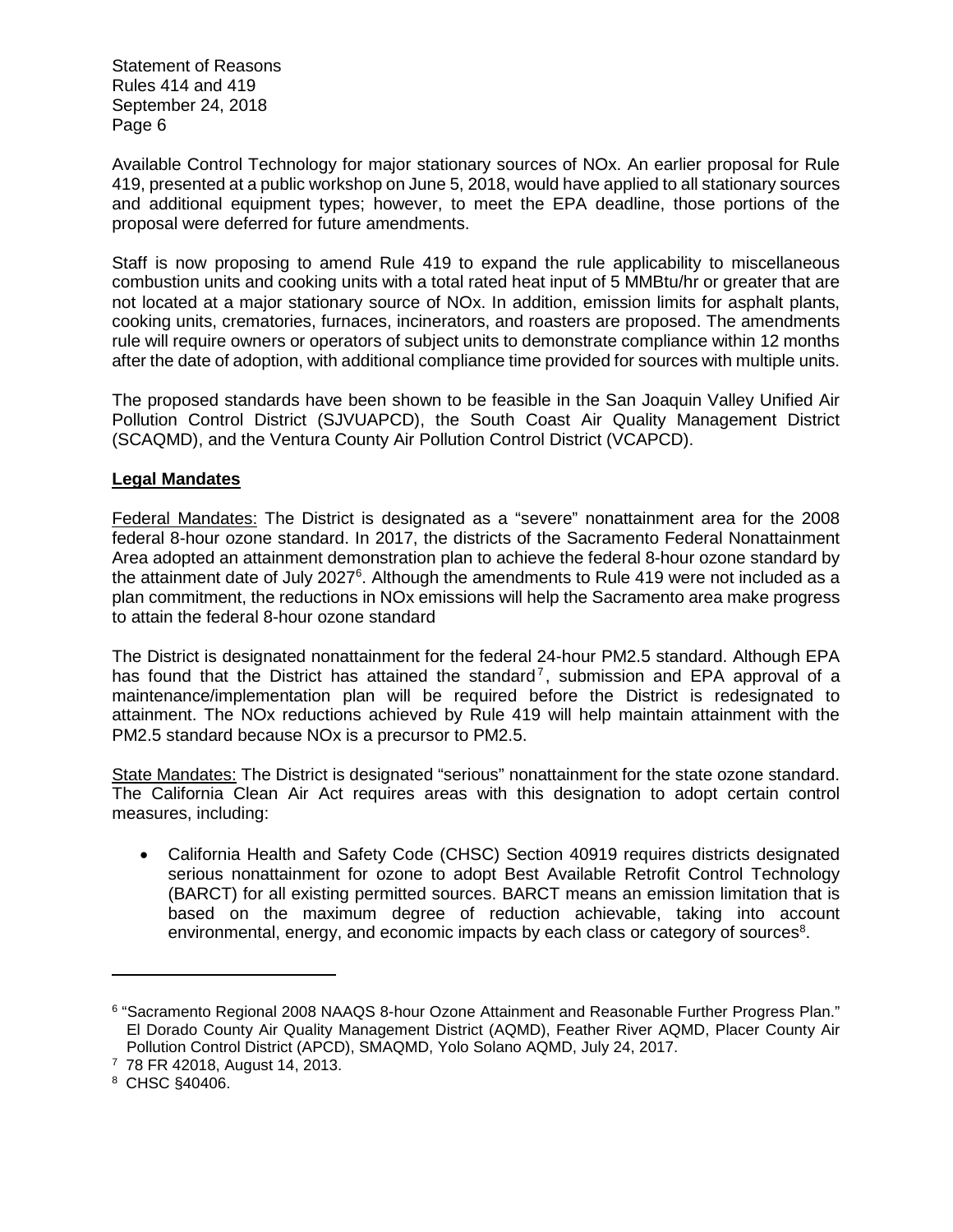- CHSC Section 40914 requires a district to adopt "all feasible measures" if it is unable to achieve at least a 5% annual reduction in district wide emissions. The District's 2015 Triennial Report and Air Quality Plan Revision<sup>9</sup> included a commitment to achieve NOx emission reductions from this category.
- Transport Mitigation Emission Control Requirements: Title 17, Section 70600 of the California Code of Regulations requires that districts within the areas of origin of transported air pollutants, as identified in Section 70500(c), include sufficient emission control measures (including "all feasible measures" and BARCT) in their attainment plans for ozone to mitigate the impact of pollution sources within their jurisdictions on ozone concentrations in downwind areas commensurate with the level of contribution. An upwind district must comply with the transport mitigation planning and implementation requirements set forth in this section regardless of its attainment status, unless the upwind district complies with the requirements of Section 70601<sup>10</sup>.

The proposed emission limits in Rule 419 are equivalent to those currently in effect for similar sized equipment in SJVUAPCD, SCAQMD, and VCAPCD. Although the SCAQMD emission limits apply to smaller units than Rule 419, Staff considers the limits for small units (less than 5 MMBtu/hr) to be beyond BARCT at this time. The proposed amendments to Rule 419 will meet the "all feasible control measures" and BARCT requirements.

# **Other District's Regulations – Rule 414**

The proposed exemption for hot water pressure washer in Rule 414 has been adopted SCAQMD (Rule 219) and SJVUAPCD (Rule 4308). Both of these districts have adopted an exemption for hot water pressure washers.

SJVUAPCD Rule 4308 – Boilers, Steam Generators, and Process Heaters - 0.075 MMBtu/hr to less than 2.0 MMBtu/hr exempts all hot water pressure washers. Diesel fuel-fired hot water pressure washers in SJVUAPCD continue to require a permit to operate which may trigger BACT requirements.

SCAQMD Rule 219 – Equipment Not Requiring a Written Permit Pursuant to Regulation II exempts from permitting requirements diesel fired hot water pressure washers with a maximum rated heat input of 550,000 Btu/hr or less and a maximum daily fuel usage of 50 gallons of fuel per day.

#### **Other District's Regulations – Rule 419**

Rules with NOx and CO emissions standards similar to amended Rule 419 have been adopted by SCAQMD (Rule 1147), SCAQMD Rule 1153.1, SJVUAPCD (Rule 4309), and VCAPCD (Rule 74.34).

<sup>&</sup>lt;sup>9</sup> "Triennial Report and Air Quality Plan Revision." SMAQMD, May 28, 2015.

 $10$  The district must prepare a transport mitigation plan that shows the emissions from the source do not contribute to ozone violations in any downwind area, emission reductions from the sources are not needed to attain an ozone standard in any downwind area, the district is implementing an alternative emissions reduction strategy, or the most recent transport assessment shows that the transport impact is inconsequential.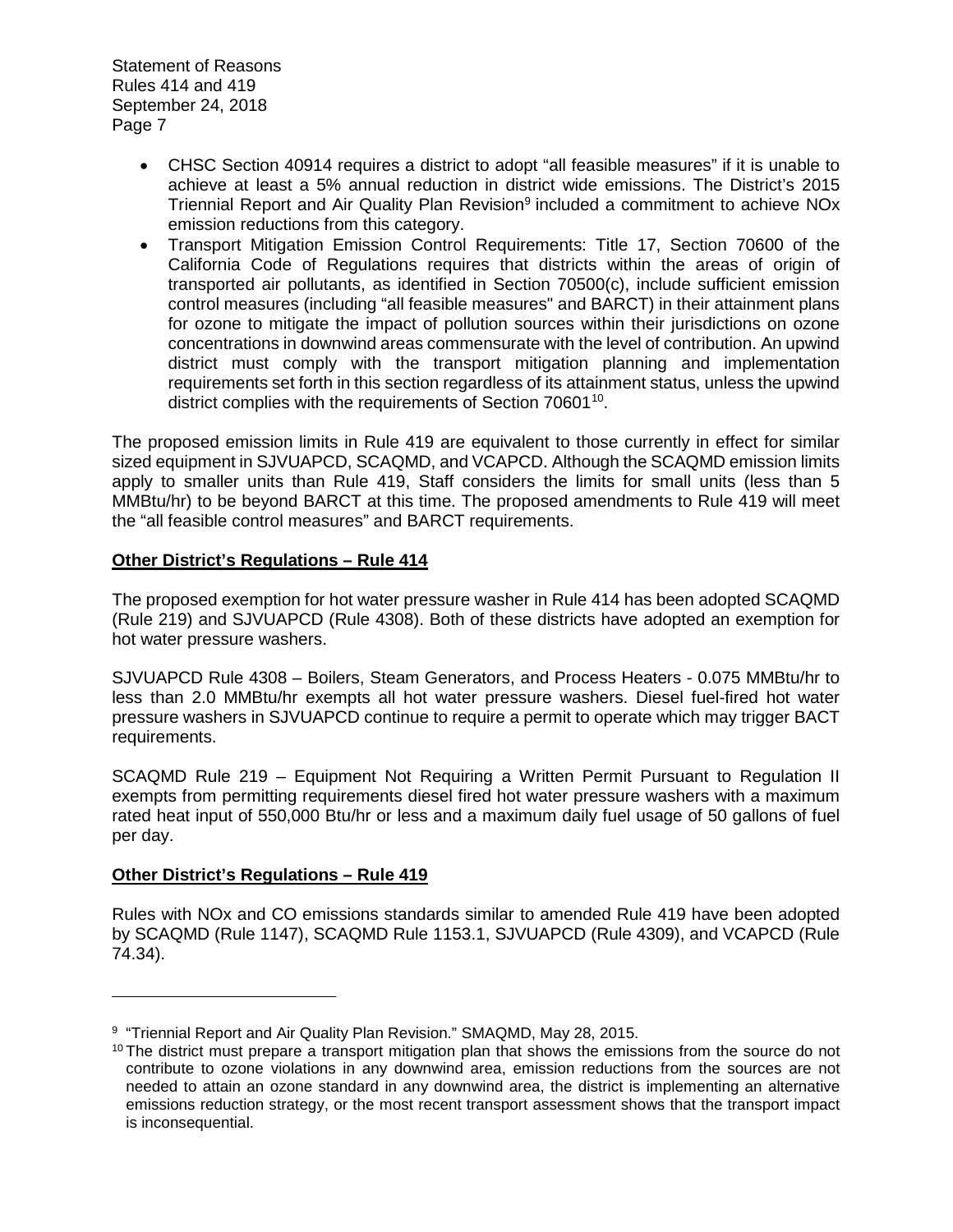# SJVUAPCD Rule 4309 – Dryers, Dehydrators, and Ovens

SJVUAPCD Rule 4309 was adopted in December 2005 and applies to units that have a total rated heat input of 5 MMBtu/hr or greater. The rule sets NOx and CO emission limits for gaseous and liquid fueled dryers, dehydrators, and ovens. The emission standards are shown in Table 1. NOx and CO concentration limits in Rule 4309 are given at 19%  $O_2$ . Table 1 also shows the equivalent concentrations at  $3\%$  O<sub>2</sub> so that they can be compared to Rule 419.

| TABLE 1: SJVUAPCD Rule 4309 NOx and CO Limits                                   |                                                                                                  |                   |                                                                                        |                   |
|---------------------------------------------------------------------------------|--------------------------------------------------------------------------------------------------|-------------------|----------------------------------------------------------------------------------------|-------------------|
| <b>Equipment Category</b>                                                       | <b>NO<sub>x</sub></b> Emission Limit<br>ppmv @ 19% O <sub>2</sub><br>(ppmv @ 3% O <sub>2</sub> ) |                   | <b>CO Emission Limit</b><br>ppmv @ 19% O <sub>2</sub><br>(ppmv $@3\%$ O <sub>2</sub> ) |                   |
|                                                                                 | Gaseous                                                                                          | Liquid            | Gaseous                                                                                | Liquid            |
|                                                                                 | <b>Fuel Fired</b>                                                                                | <b>Fuel Fired</b> | <b>Fuel Fired</b>                                                                      | <b>Fuel Fired</b> |
| <b>Asphalt Manufacturing Operation</b>                                          | 4.3                                                                                              | 12.0              | 42                                                                                     | 64                |
|                                                                                 | $(-40)$                                                                                          | $(-110)$          | (~390)                                                                                 | (~590)            |
| Milk, Cheese, and Dairy Processing <                                            | 3.5                                                                                              | 3.5               | 42                                                                                     | 42                |
| 20 MMBtu/hr                                                                     | $(-32)$                                                                                          | (~32)             | (~390)                                                                                 | (~390)            |
| Milk, Cheese, and Dairy Processing ≥                                            | 5.3                                                                                              | 5.3               | 42                                                                                     | 42                |
| 20 MMBtu/hr                                                                     | ′∼49)                                                                                            | (49∼′             | (~390)                                                                                 | (~390)            |
| Other<br>(dryers,<br>processes<br>dehydrators, or ovens) not described<br>above | 4.3<br>(~40)                                                                                     | 4.3<br>(~40)      | 42<br>$(-390)$                                                                         | 42<br>(~390)      |

# SCAQMD Rule 1147 – NOx Reductions from Miscellaneous Sources

SCAQMD Rule 1147, last amended in July 2017, applies to all permitted units regardless of the size of the equipment, but an exemption is provided for small units operating for a limited number of hours. The rule regulates NOx emissions from gaseous and liquid fueled combustion equipment that is subject to permit but is not subject to emission standards under any other SCAQMD rule. The emission standards are shown in Table 2.

| TABLE 2: SCAQMD Rule 1147 NOx Limits           |                                                                       |                            |                |  |
|------------------------------------------------|-----------------------------------------------------------------------|----------------------------|----------------|--|
| <b>Equipment Category</b>                      | <b>NO<sub>x</sub></b> Limit<br>ppmv @ 3% O <sub>2</sub><br>(Ib/MMBtu) |                            |                |  |
|                                                |                                                                       | <b>Process Temperature</b> |                |  |
|                                                | ≤ 800 °F                                                              | $> 800$ °F &               | $\geq$ 1200 °F |  |
|                                                |                                                                       | < 1200 °F                  |                |  |
| <b>Asphalt Manufacturing Operation</b>         | 40                                                                    | 40                         |                |  |
| Afterburner, Degassing Unit, Remediation       | 60                                                                    | 60                         | 60             |  |
| Unit, Thermal Oxidizer, Catalytic Oxidizer, or | (0.073)                                                               | (0.073)                    | (0.073)        |  |
| Vapor Incinerator <sup>1</sup>                 |                                                                       |                            |                |  |
| Crematory or Incinerator                       | 60                                                                    | 60                         | 60             |  |
|                                                | (0.073)                                                               | (0.073)                    | (0.073)        |  |
| Dual- or Multi-Chamber Burn-off Furnace,       | 60                                                                    | 60                         | 60             |  |
| Burnout Oven, Incinerator or Crematory with    | (0.073)                                                               | (0.073)                    | (0.073)        |  |
| <b>Integrated Afterburner</b>                  |                                                                       |                            |                |  |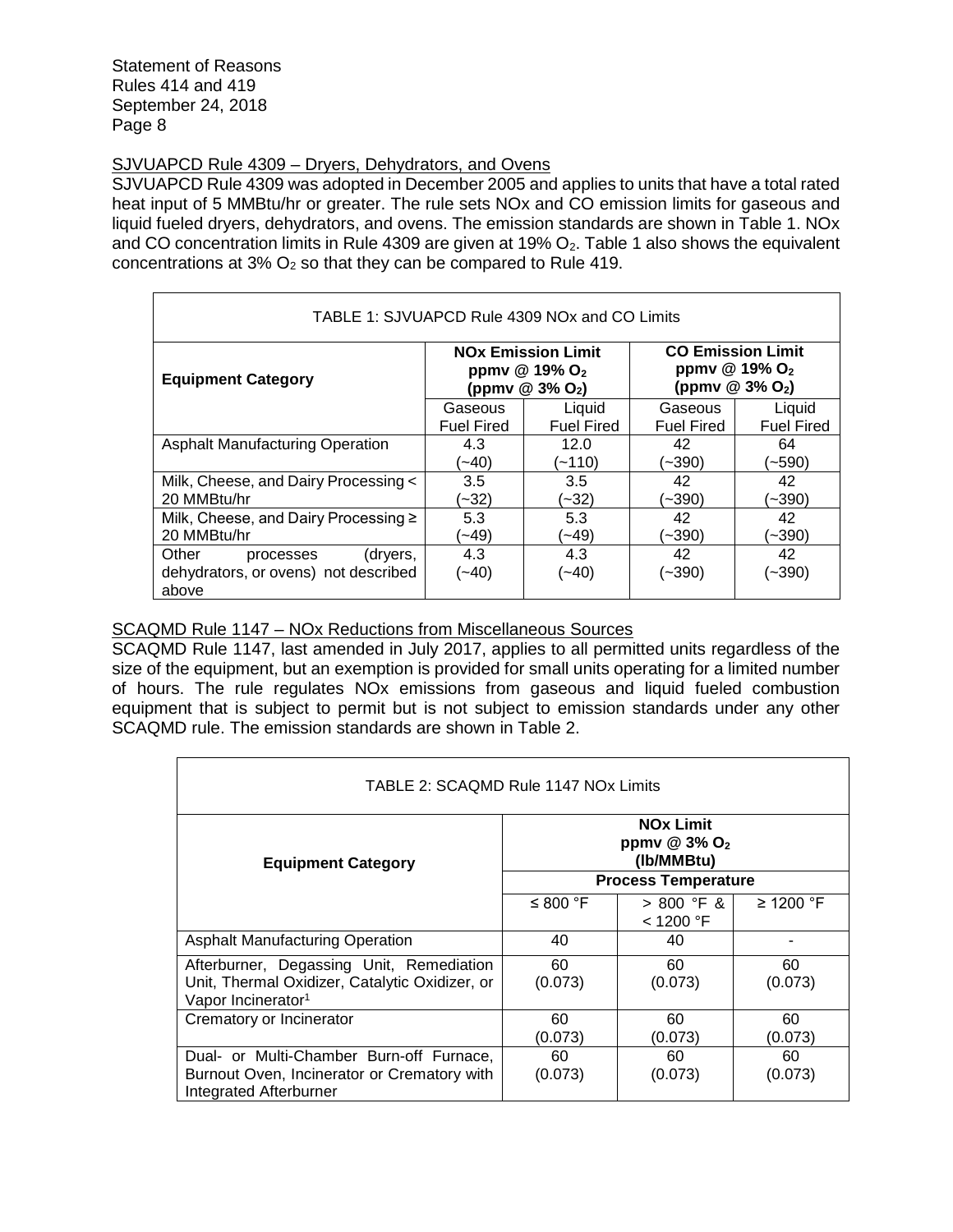| <b>Equipment Category</b>                                                                                                 |               | <b>NOx Limit</b><br>ppmv $@3\%$ O <sub>2</sub><br>(Ib/MMBtu) |                |
|---------------------------------------------------------------------------------------------------------------------------|---------------|--------------------------------------------------------------|----------------|
|                                                                                                                           | ≤ 800 °F      | <b>Process Temperature</b><br>$> 800$ °F &<br>< 1200 °F      | $\geq$ 1200 °F |
| Evaporator, Fryer, Heated Process Tank, or<br>Parts Washer                                                                | 60<br>(0.073) | 60<br>(0.073)                                                |                |
| Metal Heat Treating, Metal Melting Furnace,<br>Metal Pot, Tar Pot                                                         | 60<br>(0.073) | 60<br>(0.073)                                                | 60<br>(0.073)  |
| Oven, Dehydrator, Dryer, Heater, Kiln,<br>Calciner, Cooker, Roaster, Furnace, or<br><b>Heated Storage Tank</b>            | 30<br>(0.036) | 30<br>(0.036)                                                | 60<br>(0.073)  |
| Make-Up Air Heater or other Air Heater<br>located outside of building with temperature<br>controlled zone inside building | 30<br>(0.036) |                                                              |                |
| Tenter Frame or Fabric or Carpet Dryer                                                                                    | 30<br>(0.036) |                                                              |                |
| Other unit or process temperature                                                                                         | 30<br>(0.036) | 30<br>(0.036)                                                | 30<br>(0.036)  |
| All liquid fuel-fired units                                                                                               | 40<br>(0.053) | 40<br>(0.053)                                                | 60<br>(0.080)  |

to meet emission limit while fueled with natural gas.

SCAQMD Rule 1153.1 – Emissions of Oxides of Nitrogen from Commercial Food Ovens

SCAQMD Rule 1153.1 regulates NOx emissions from in-use <sup>11</sup> gaseous and liquid fueled combustion equipment permitted with the district and used to heat, cook, dry or prepare food or products for making beverages for human consumption. Rule 1153.1 is applicable only to permitted cooking units whose combustion emissions are not regulated under any other district prohibitory rule. The emission standards of SCAQMD Rule 1153.1 are shown in Table 3.

<sup>&</sup>lt;sup>11</sup> In-use units are units that are in operation prior to the proposed effective date of Rule 1153.1. After the effective date, new, relocated, or modified cooking units are subject to the limits of Rule 1147.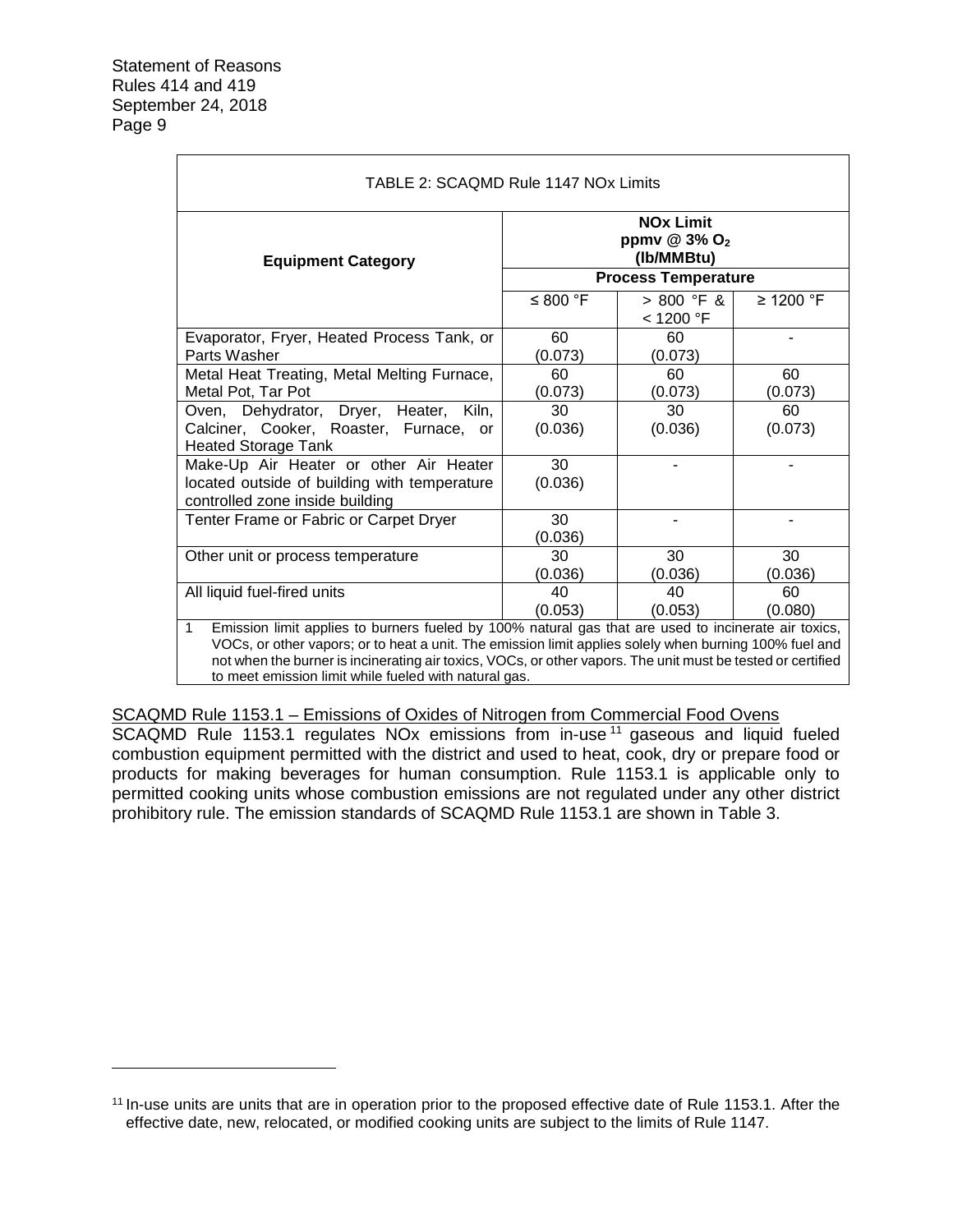| TABLE 3: SCAQMD Rule 1153.1 NOx limits                                                                                                      |                            |               |           |
|---------------------------------------------------------------------------------------------------------------------------------------------|----------------------------|---------------|-----------|
| <b>NOx Limit</b><br><b>CO Limit</b><br>ppmv @ $3\%$ O <sub>2</sub><br>ppmv $@3\%$ O <sub>2</sub><br>(Ib/MMBtu)<br><b>Equipment Category</b> |                            |               |           |
|                                                                                                                                             | <b>Process Temperature</b> |               | Effective |
|                                                                                                                                             | ≤ 500 °F                   | $>$ 500 °F    | 1/1/2016  |
| In-use Cooking Unit                                                                                                                         | 40<br>(0.042)              | 60<br>(0.073) | 800       |

# VCAPCD Rule 74.34 – NOx Reductions from Miscellaneous Sources

VCAPCD Rule 74.34 regulates NOx and CO emissions from dryers, furnaces, heaters, incinerators, kilns, ovens, and duct burners. The rule was adopted in December 2016 with an effective date of July 1, 2018. VCAPCD adopted Rule 74.34 as an "all feasible measure" to help attain the state ambient air quality standards. The rule applies to units with a total rated heat input of 5 MMBtu/hr or greater. The NOx emission standards of Rule 74.34 are shown in Table 3. CO emissions from any unit subject to this rule may not exceed 400 ppmv at  $3\%$  O<sub>2</sub> (0.30 lb/MMBtu heat input)

| TABLE 3: VCAPCD Rule 74.34 NOx limits                                                                                                   |                                                              |                                       |  |
|-----------------------------------------------------------------------------------------------------------------------------------------|--------------------------------------------------------------|---------------------------------------|--|
| <b>Equipment Category</b>                                                                                                               | <b>NOx Limit</b><br>ppmv $@3\%$ O <sub>2</sub><br>(Ib/MMBtu) |                                       |  |
| Asphalt Manufacturing (Dryer)                                                                                                           | 40 (0.048)                                                   |                                       |  |
| Sand and Gravel Processing (Dryers)                                                                                                     | 40 (0.048)                                                   |                                       |  |
| Paper Products Manufacturing (Hot Air Furnace,<br>40 (0.048)<br>Duct Burner, Paper Dryer)                                               |                                                              |                                       |  |
| Metal Heat Treating/Metal Melting Furnace<br>60 (0.072)                                                                                 |                                                              |                                       |  |
| Kiln                                                                                                                                    | 80 (0.096)                                                   |                                       |  |
| <b>Equipment Category</b>                                                                                                               | <b>Process Temp</b><br>$<$ 1200 °F                           | <b>Process Temp</b><br>$\geq$ 1200 °F |  |
| Oven, Dryer (besides asphalt, sand, or paper dryer),<br>Heater, Incinerator, Other Furnaces, or Other Duct<br>Burner (Not Listed Above) | 30<br>(0.036)                                                | 60<br>(0.072)                         |  |

# Comparison with Proposed Rule 419

Table 4 compares the emission limits for units subject to proposed Rule 419 with the corresponding limits for the same equipment types in the other districts' rules.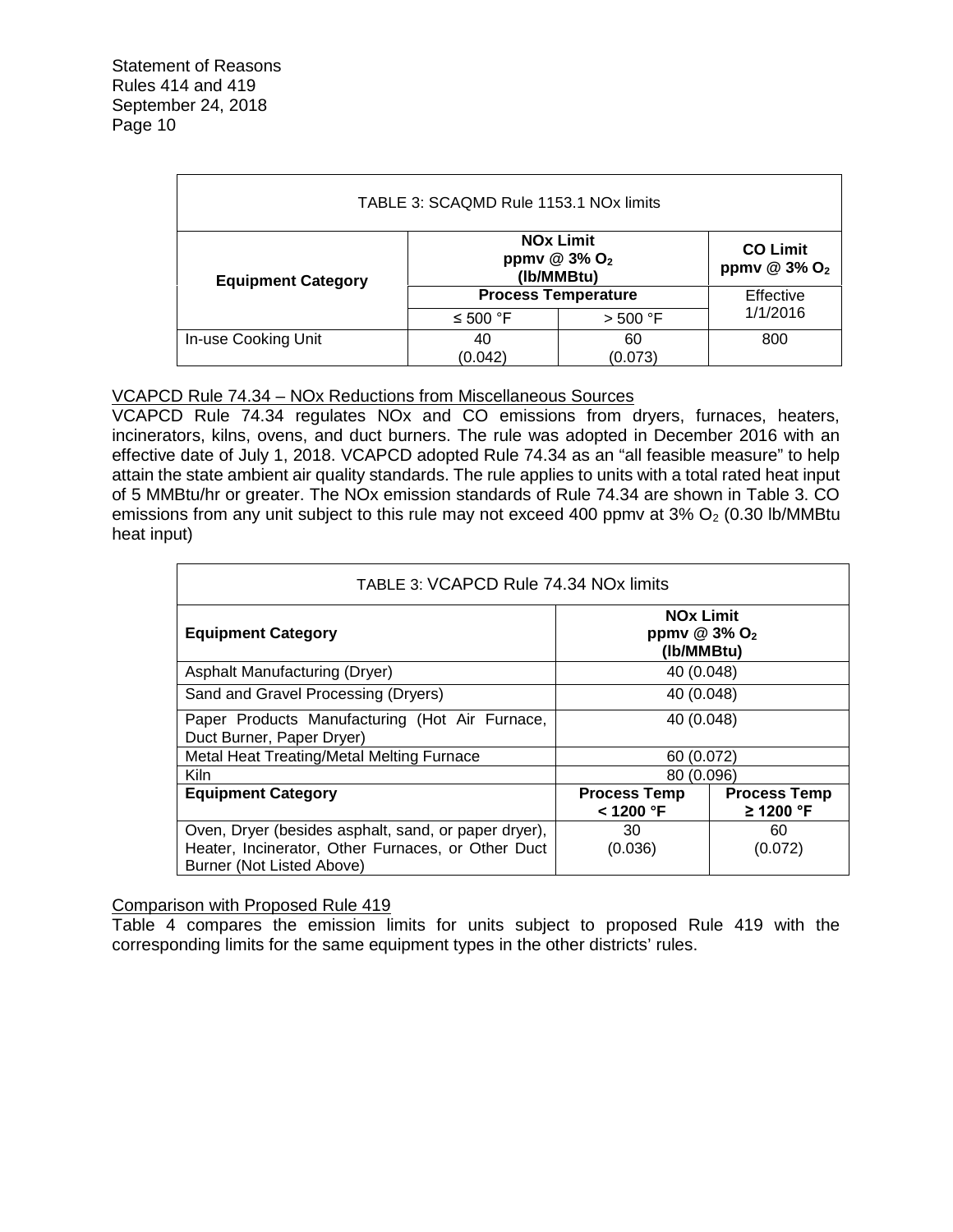| TABLE 4: Comparison of Proposed Rule 419 With Other Districts' Rules<br>(Emission Limits in ppmv $@$ 3% O <sub>2</sub> )                                                                                                                         |                    |                                              |                                               |                                                                                                                                                                                                                                                                                                                                                  |                         |                                                                                         |            |
|--------------------------------------------------------------------------------------------------------------------------------------------------------------------------------------------------------------------------------------------------|--------------------|----------------------------------------------|-----------------------------------------------|--------------------------------------------------------------------------------------------------------------------------------------------------------------------------------------------------------------------------------------------------------------------------------------------------------------------------------------------------|-------------------------|-----------------------------------------------------------------------------------------|------------|
| Proposed<br><b>Amended Rule 419</b>                                                                                                                                                                                                              |                    |                                              | <b>SJVUAPCD</b><br><b>Rule 4309</b>           | <b>SCAQMD Rule 1147 or</b><br>SCAQMD Rule 1153.1                                                                                                                                                                                                                                                                                                 |                         | <b>VCAPCD</b><br><b>Rule 74.34</b>                                                      |            |
| Crematories, Dehydrators,<br>Dryers, Furnaces, Heaters,<br>Incinerators, Kilns, Ovens,<br>Roasters, or Other Combustion<br>Equipment not required to<br>comply with requirements of<br>other District Regulation 4 -<br><b>Prohibitory Rules</b> |                    | Processes (Dryers,<br>Dehydrators, or Ovens) |                                               | Dryers, Dehydrators, Heaters,<br>Kilns, Calciners, Furnaces,<br>Crematories, Incinerators,<br>Heated Pots, Cookers,<br>Roasters, Fryers, Heated<br>Tanks and Evaporators,<br>Distillation Units,<br>Afterburners, Degassing<br>units, Vapor Incinerators,<br>Catalytic or Thermal oxidizers<br>and other Air Pollution<br><b>Control Devices</b> |                         | Dryers, Furnaces,<br>Heaters, Incinerators,<br>Kilns, Ovens, and Duct<br><b>Burners</b> |            |
| <b>NO<sub>x</sub></b>                                                                                                                                                                                                                            | CO                 | <b>NO<sub>x</sub></b>                        | CO                                            | <b>NO<sub>x</sub></b>                                                                                                                                                                                                                                                                                                                            | CO                      | <b>NO<sub>x</sub></b>                                                                   | CO         |
| 40                                                                                                                                                                                                                                               | 400                | Gaseous                                      | <b>Asphalt Manufacturing</b><br>Gaseous Fuel: | 40                                                                                                                                                                                                                                                                                                                                               | <b>No</b>               | 40                                                                                      | 400        |
|                                                                                                                                                                                                                                                  |                    | Fuel: $~1$<br>Liquid Fuel:<br>~110           | $-400$<br>Liquid Fuel:<br>~1600               |                                                                                                                                                                                                                                                                                                                                                  | Limit                   |                                                                                         |            |
|                                                                                                                                                                                                                                                  |                    |                                              |                                               | Crematory, Incinerator, Metal Heat Treating/Metal Melting Furnace                                                                                                                                                                                                                                                                                |                         |                                                                                         |            |
| 60                                                                                                                                                                                                                                               | 400                | Rule not<br>applicable                       | Rule not<br>applicable                        | 60                                                                                                                                                                                                                                                                                                                                               | <b>No</b><br>Limit      | 60                                                                                      | 400        |
|                                                                                                                                                                                                                                                  |                    |                                              | Soybean Roaster                               |                                                                                                                                                                                                                                                                                                                                                  |                         |                                                                                         |            |
| 45 (< 1200 °F);<br>60 ( $\geq$ 1200 °F)                                                                                                                                                                                                          | <b>No</b><br>Limit | $-40$                                        | $-400$                                        | 40 ( $<$ 500 °F);<br>60 ( $\geq$ 500 °F)                                                                                                                                                                                                                                                                                                         | 800                     | 30 (< 1200 °F);<br>60 ( $\geq$ 1200 °F)                                                 | 400        |
|                                                                                                                                                                                                                                                  |                    |                                              | Cooking Units                                 |                                                                                                                                                                                                                                                                                                                                                  |                         |                                                                                         |            |
| 40 ( $<$ 500 °F);<br>60 ( $\geq$ 500 °F)                                                                                                                                                                                                         | 400                | $-32$                                        | $-400$                                        | In-use units:<br>40 ( $<$ 500 °F);<br>60 ( $\geq$ 500 °F)                                                                                                                                                                                                                                                                                        | In-use<br>units:<br>800 | 30 (< 1200 °F);<br>60 ( $\geq$ 1200 °F)                                                 | 400        |
| All Other Units                                                                                                                                                                                                                                  |                    |                                              |                                               |                                                                                                                                                                                                                                                                                                                                                  |                         |                                                                                         |            |
| Gaseous Fuel<br>30 (< 1200 °F);<br>60 ( $\geq$ 1200 °F)                                                                                                                                                                                          | 400                | -40                                          | -400                                          | Gaseous Fuel<br>30 (< 1200 °F);<br>60 ( $\geq$ 1200 °F)                                                                                                                                                                                                                                                                                          | No<br>Limit             | 30 (< 1200 °F);<br>60 ( $\geq$ 1200 °F)<br>Paper Products<br>Manufacturing              | 400        |
| Liquid Fuel<br>40 (< 1200 °F);<br>60 ( $\geq$ 1200 °F)                                                                                                                                                                                           |                    |                                              |                                               | <b>Liquid Fuel</b><br>40 (< 1200 °F);<br>60 ( $\geq$ 1200 °F)                                                                                                                                                                                                                                                                                    |                         | <b>NO<sub>x</sub></b><br>40                                                             | CO.<br>400 |

As shown in Table 4, the NOx limits in proposed amended Rule 419 similar to the surrounding areas. A more emissive emission limit is established for soybean roasters, which require the roasting grain feedstock to come into direct contact with the burner flame. Information provided by the burner manufacturer stated that, under the direct contact conditions, the burners cannot achieve the lower NOx emissions limits proposed for other types of roasters.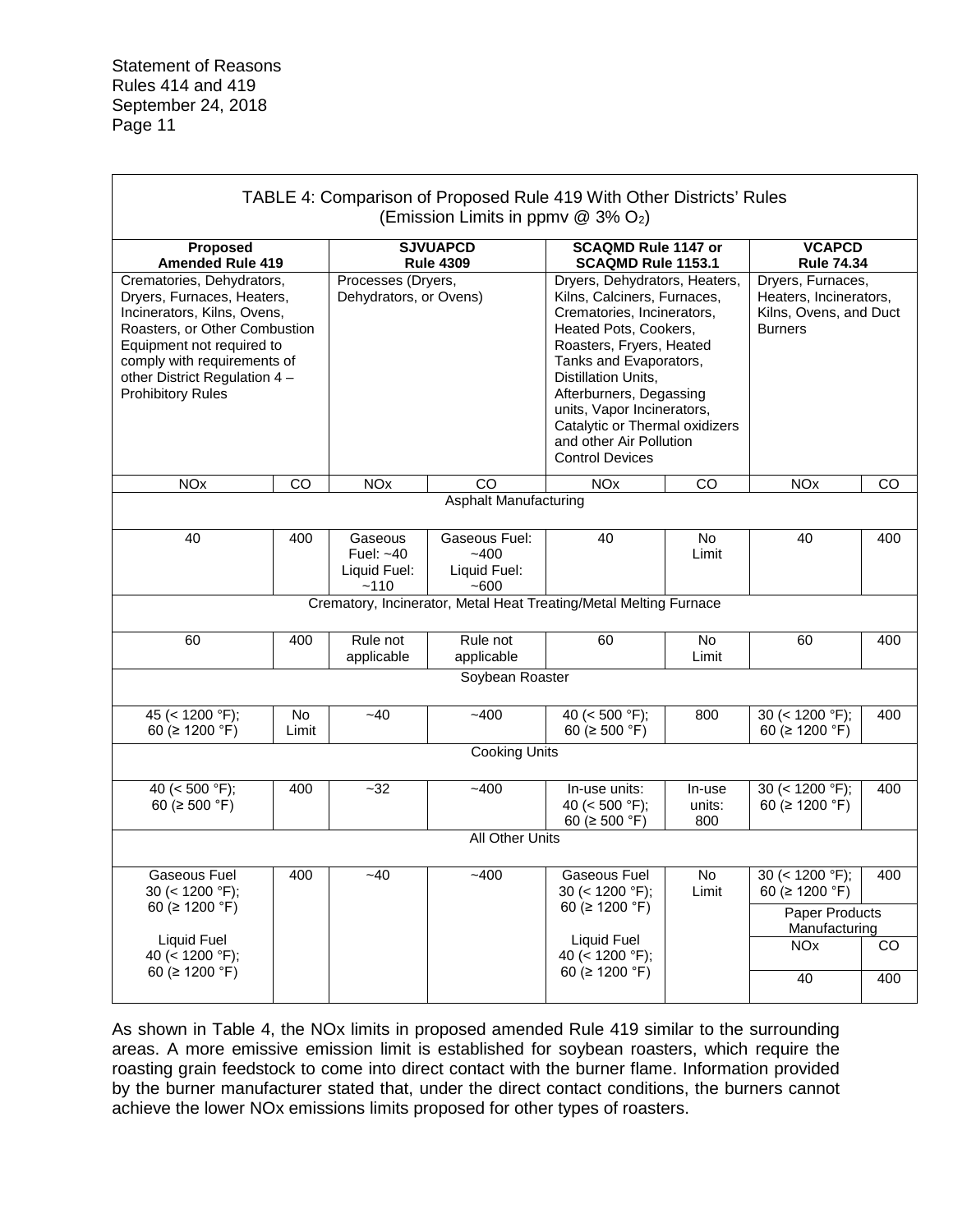The applicability of the proposed amendments to Rule 419 is similar to VCAPCD but less restrictive than SCAQMD. The SJVUAPCD Rule 4309 applicability is more limited in scope than the other rules because is the rule applies only to dryers, dehydrators, and ovens.

#### **Availability of Compliant Equipment**

NOx from combustion is created through three processes<sup>12</sup>. "Thermal NOx" forms when molecular nitrogen and oxygen from the air react at high temperatures. "Fuel NOx" is formed from the oxidation of nitrogen compounds in the fuel. "Prompt NOx" is formed first from the reaction of molecular nitrogen from the air with the fuel under fuel-rich conditions, then through subsequent oxidation of these nitrogen compounds.

NOx formation varies in the combustion process depending on the air-to-fuel ratio, nitrogen content of the fuel, flame temperature, and residence time. The primary method for units to meet the emission limits is through the use of low-NOx burners. Low-NOx burners reduce NOx formation using air-to-fuel ratio control, premix burners<sup>13</sup>, flue gas recirculation, staged combustion, or radiant burners<sup>14</sup>.

Units subject to proposed Rule 419 will be able to comply by replacing the existing burners with low-NOx burners or by replacing existing units with low-NOx units. Low-NOx burners have been available for over a decade, and for some types of equipment for nearly two decades. The use of low-NOx burners is well established and low-NOx burners are already required in the District for other types of combustion units, such as boilers, water heaters, and process heaters.

BACT determinations for the equipment subject to Rule 419 date back ten to 20 years in some cases. For example, the proposed NOx emission limit for asphaltic concrete production has been in effect since the adoption of Rule 4309 in SJVUAPCD in December 2005 and has been considered BACT in SCAQMD since 2000. Low-NOx burners for asphaltic concrete production, meeting a standard of ≤ 36 ppmv @ 3% O<sub>2</sub>, are considered achieved in practice for District BACT purposes<sup>15</sup>. Low-NOx burners meeting 30 ppmy @ 3% O<sub>2</sub> for dryers and ovens (both direct and indirect fired) have been considered BACT in SCAQMD since 1998<sup>16</sup>. The District also has several BACT determinations that require units to meet or exceed the NOx emission standards proposed for Rule 419.

Although low-NOx burners have been available on the market for years, SCAQMD nonetheless examined the availability of compliant products for use on miscellaneous combustion units during

<sup>12</sup> "Technical Bulletin – Nitrogen Oxides (NOx), Why and How they are Controlled." EPA. November 1999. p. 5.

 $13$  "Staff Report Proposed Rule 1147 – NOx Reductions from Miscellaneous Sources." SCAQMD. December 2008. pp. 1-3.

<sup>14</sup> "Staff Report Proposed Rule 1153.1 – Emissions of Oxides of Nitrogen from Commercial Food Ovens." SMAQMD. October 2014.

<sup>15</sup> SMAQMD BACT Clearinghouse. BACT Determination Number 90. November 20, 2014.

<sup>16</sup> BACT Guideline, Part D: BACT Guidelines for Non-Major Polluting Facilities. SCAQMD. December 2, 2016. p. 43.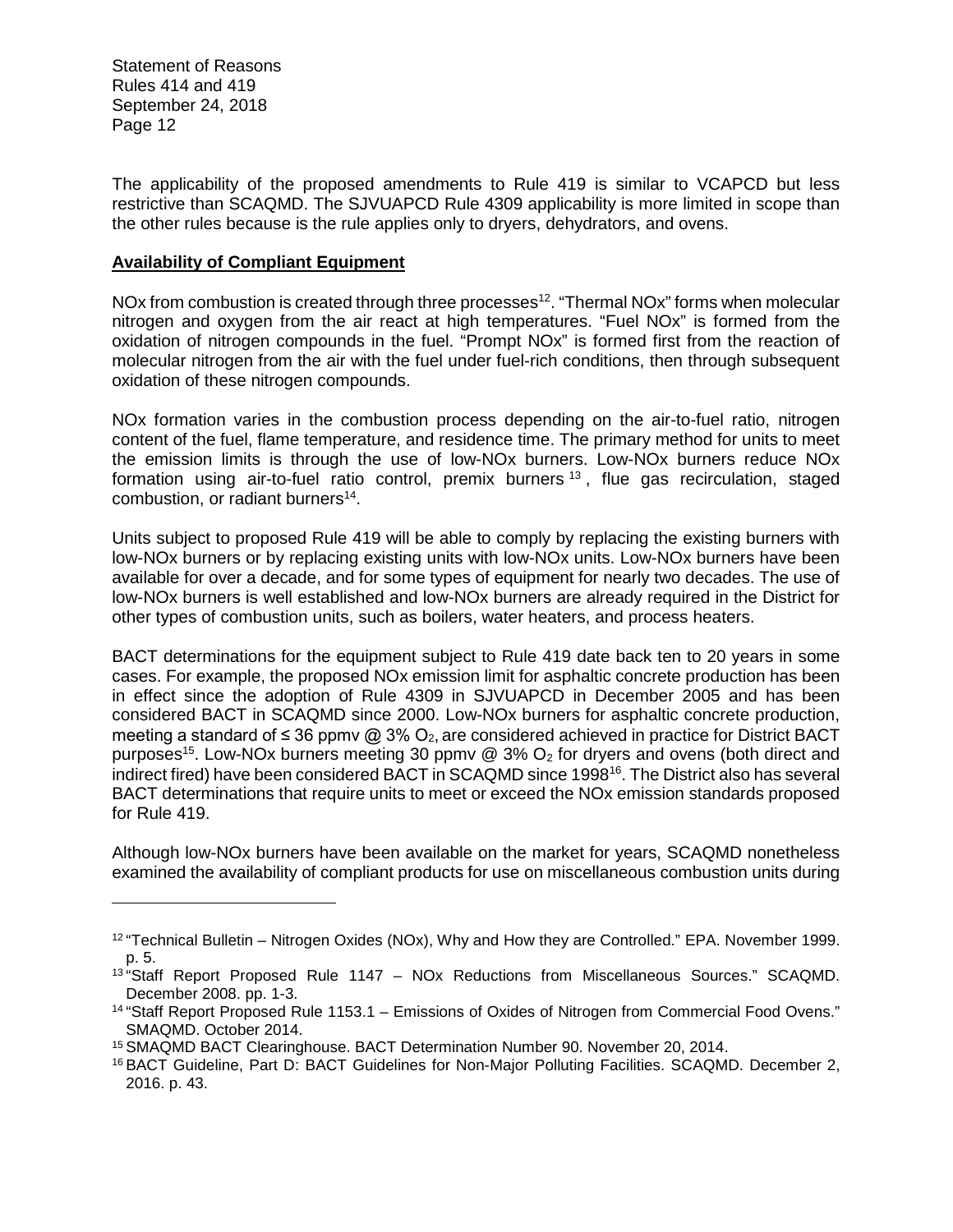adoption and amendments to Rule 1147. In 2008, SCAQMD identified several manufacturers and suppliers that produce burner models to meet the proposed limits<sup>17</sup>. In 2011, SCAQMD reexamined the availability of compliant equipment, and identified low-NOx burners from at least three manufacturers in each equipment category and in many of the equipment categories, additional manufacturers were identified <sup>18</sup> . In 2016, SCAQMD completed a technology assessment and subsequently amended Rule 1147 to incorporate recommendations from the technology assessment and address stakeholders' technical concerns<sup>19</sup>. The amendments<sup>20</sup> delayed compliance for small in-use units (< 1 lb/day of NOx emissions), changed the NOx limit from 30 ppmv to 60 ppmv for burn-off ovens, incinerators, and related equipment, and added a testing exemption for ultra-low NOx infrared burners.

Staff has incorporated some of the recommendations from the SCAQMD technology assessment into the proposed amendments to Rule 419. The assessment focused mainly on small and low emitting units but some of the recommendations are relevant to larger equipment that will become subject to amended Rule 419. The proposed amendments include a testing exemption for low-NOx infrared burners, an emissions limit of 60 ppmv NOx for incinerators and other related equipment, and a low fuel usage exemption. For more details, see the Summary of Proposed Amendments section below.

# **SUMMARY OF PROPOSED AMENDMENTS TO RULE 414, WATER HEATERS, BOILERS AND PROCESS HEATERS RATED LESS THAN 1,000,000 BTU PER HOUR**

Staff is proposing to amend Rule 414 to exempt gaseous and liquid fuel-fired hot water pressure washers from the requirements of Rule 414. This exemption is consistent with SJVUAPCD<sup>21</sup> and similar to SCAQMD<sup>22</sup>. Natural gas-fired hot water pressure washers with a maximum heat input of 1,000,000 Btu per hour or greater<sup>23</sup> and diesel-fired hot water pressure washers of any size would continue to be required to obtain a District permit under Rule 201, GENERAL PERMIT REQUIREMENTS.

Staff estimates that 24 hot water pressure washers are located and operated in Sacramento County. Staff's conservative (high) estimate of NOx emission reductions that will be foregone by including an exemption for hot water pressure washers is one to three pounds per day. This loss of emission reductions will be offset by the NOx reductions achieved by proposed new Rule 419, which are estimated to be approximately nine times greater. For full details of the foregone emission reductions, see the "Emissions Impact" section.

<sup>17</sup> "Staff Report Proposed Rule 1147 – NOx from Miscellaneous Sources." SCAQMD. December 2008. pp. 1-4 & 1-5.

<sup>18</sup> "Staff Report Proposed Rule 1147 – NOx from Miscellaneous Sources." SCAQMD. September 2011. pp. 3-8 & 3-9.

<sup>19</sup> "Final Staff Report Proposed Rule 1147 – NOx from Miscellaneous Sources." SCAQMD. June 2017. <sup>20</sup> Ibid. p. ES-2.

<sup>21</sup> SJVUAPCD. Rule 4308, Boilers, Steam Generators, and Process Heaters – 0.075 MMBtu/hr to less than 2.0 MMBtu/hr. November 14, 2013. §4.3.

<sup>22</sup> SCAQMD. Rule 219, Equipment Not Requiring a Written Permit Pursuant to Regulation II. May 3, 2013.  $§$  (b)(4).

<sup>23</sup> SMAQMD. Rule 201, GENERAL PERMIT REQUIREMENTS. Amended August 26, 2006. §112.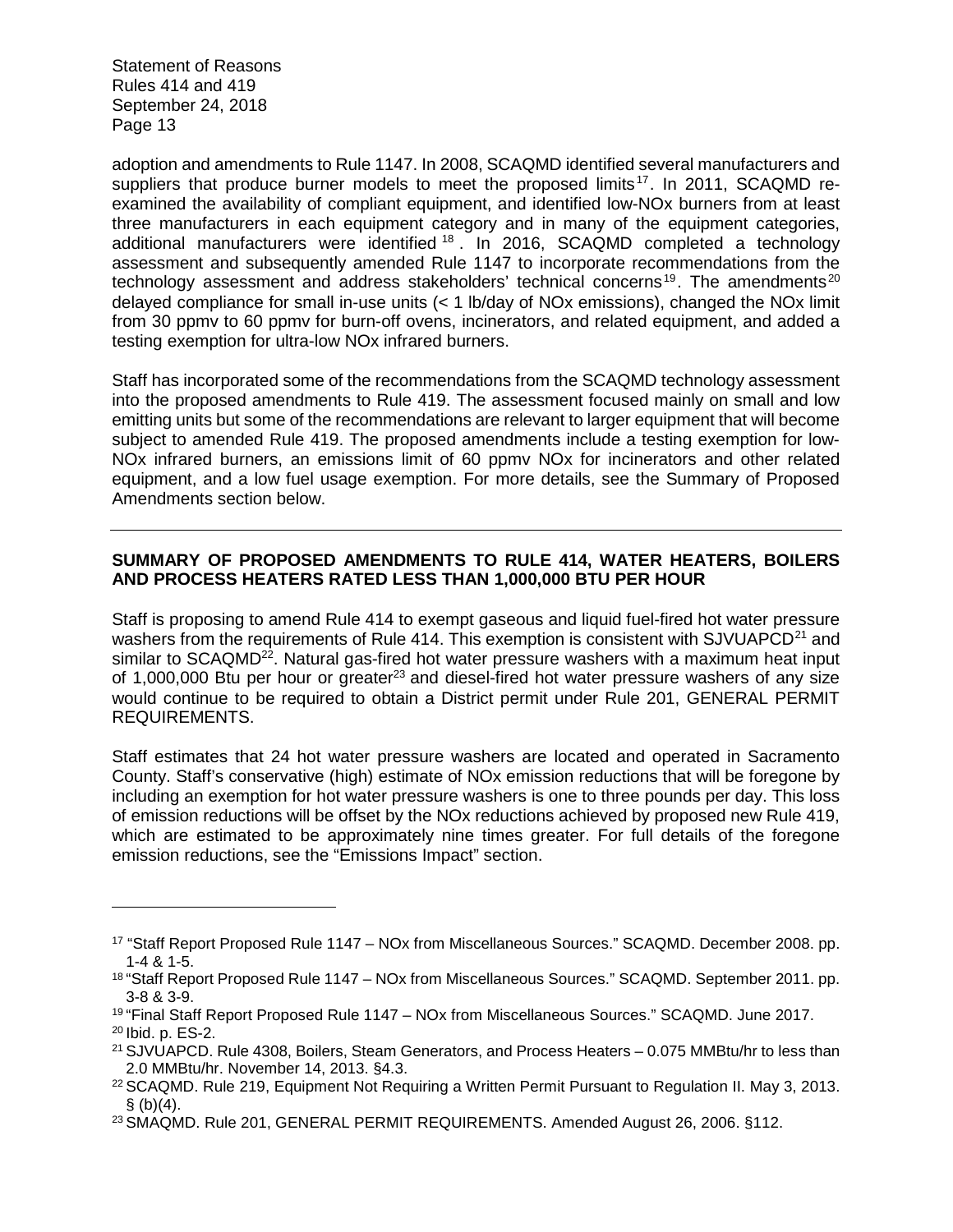A detailed description of the amendments to Rule 414 is included in Appendix A.

# **SUMMARY OF PROPOSED AMENDMENTS TO RULE 419, NOx FROM MISCELLANEOUS COMBUSTION UNITS**

Staff is proposing to amend Rule 419 to reduce emissions of NOx from miscellaneous combustion units and cooking units located at non-major stationary sources of NOx. Miscellaneous combustion units include asphalt plants, crematories, dehydrators, dryers, furnaces, heaters, incinerators, kilns, ovens, roasters and other combustion equipment. Proposed amended Rule 419 will add NOx and CO emission limits for miscellaneous combustion units and cooking units with a total rated heat input capacity of 5 million Btu per hour or greater that are not located at a major stationary sources of NOx. The additional limits will also apply to miscellaneous combustion equipment and cooking units with a total heat input capacity of 2 million Btu per hour or greater that are located a major stationary source of NOx. The proposed limits are considered to be BARCT and in some cases are similar to BACT. New or modified units with increased emissions are also subject to Rule 202, NEW SOURCE REVIEW, which requires units to install BACT.

In establishing the proposed NOx and CO emission limits, Staff considered and evaluated rules in other California air districts as "all feasible measures." The applicability of proposed amended Rule 419 is consistent with VCAPCD Rule 74.34. Rule 419 applies to more types of miscellaneous combustion units than SJVUAPCD Rule 4309 but contains similar emission standards for dryers, dehydrators, and ovens. The emission limits of proposed amended Rule 419 are consistent with SCAQMD Rules 1147 and 1153.1 and VCAPCD Rule 74.34. The emission limits in SJVUAPCD for miscellaneous units of 5 MMBtu/hr and greater have been in effect in SJVUAPCD since 2007 and similar limits were adopted in VCAPCD in December of 2016.

The proposed emission standards have been shown to be feasible in SCAQMD, SJVUAPCD, and VCAPCD.

#### Rule Exemptions

The proposed amendment to Rule 419 contains will add new exemptions for low fuel usage units, inactive units, and infrared burners. The added exemptions are not applicable to any unit that is located at a major stationary source of NOx. The exemptions included as part of the proposal are for the following:

- Low fuel usage units are exempt from emission limits and source testing requirements if they use less than 30,000 therms per year of fuel, provided that fuel meters or hour meters are installed and records are maintained;
- Units heated solely with infrared burners are exempt from all source testing requirements (these units typical operate below 15 ppmv) $^{24}$ ; and
- Units that do not operate in a calendar year when periodic source testing would otherwise be required are allowed to defer source testing until the unit resumes operation. Source testing will be required within 60 days of resuming operation.

<sup>&</sup>lt;sup>24</sup> "Final Technology Assessment for Rule 1147 Small and Low Emission Sources." SCAQMD. February 2017. p. N-2.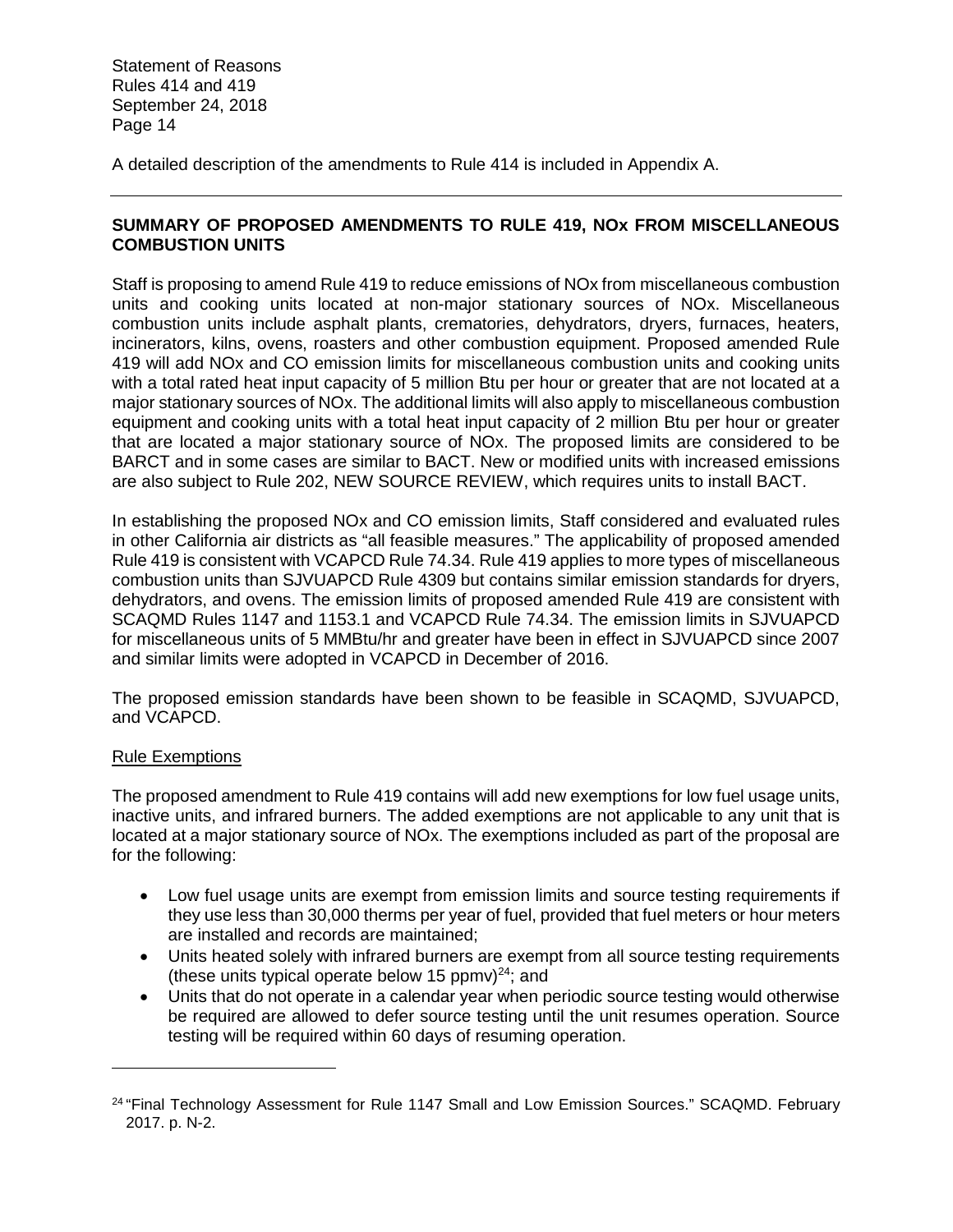The owner or operator of any unit requesting a low fuel usage exemption must submit a permit application within six months after the date of adoption of amended Rule 419 and install (or have installed) and maintain a non-resetting totalizing fuel or hour meter (see Section 303.2). The owner or operator of any unit operating under the low fuel usage exemption that subsequently uses 30,000 therms or more in any calendar year, starting with calendar year 2019, will become subject to the rule emissions limits and testing requirements and will receive a notice of violation.

#### Source Testing Requirements

The source testing requirements for miscellaneous combustion units located at non-major stationary sources are the identical to the existing Rule 419 requirements. Sections 403 and 404 contain the source testing frequency and testing protocols for Rule 419. The owner or operator of a miscellaneous combustion unit or cooking unit is required to conduct a source test to demonstrate compliance once every second calendar year. This requirement is consistent with the existing miscellaneous combustion units that are already required to conduct source testing by permit conditions.

Acceptable source test methods are identified in Section 501. These methods include ARB Method 100, and EPA Methods 3A, 7E, 10, and 19. Alternative test methods considered equivalent and that have been approved before the test in writing by the Air Pollution Control Officer (APCO), the California Air Resources Board, and the United States Environmental Protection Agency are also acceptable. The rule requirements for source testing specify a unit should be tested in an as-found operating condition. The rule does not specify whether the units should be operating with product or without product. For example, an asphalt plant may conduct source testing using aggregate in the dryer, or with a heat-absorbing material, or with no material in the dryer. The decision to test with or without materials should be specified by the owner or operator when submitting the source test plan pursuant to section 404. The source test runs must be conducted for three 40-minute runs unless prior approval has been granted by the APCO. The APCO may grant written approval if the owner or operate demonstrates that the design of a unit prevents operation for 40 consecutive minutes.

#### Equipment Maintenance

Section 304 requires the owner or operator of any unit subject to Rule 419 to perform combustion system maintenance in accordance with the manufacturer's schedule and specifications as identified in the manual, or if these are not available, other written materials supplied by the manufacturer, distributor, installer, or maintenance company. Records of these maintenance activities must be maintained according to the requirements of the recordkeeping section of Rule 419.

# Proposed Emission Limits

Proposed amended Rule 419 emission limits for miscellaneous combustion units are consistent with VCAPCD Rule 74.34 and are similar to SJVUAPCD Rule 4309 and SCAQMD Rules 1147. The proposed emission limits are identical to all three other Districts for asphalt plants and similar for other types of miscellaneous combustion units. Table 5 shows the proposed NOx and CO emission limits for miscellaneous combustion units.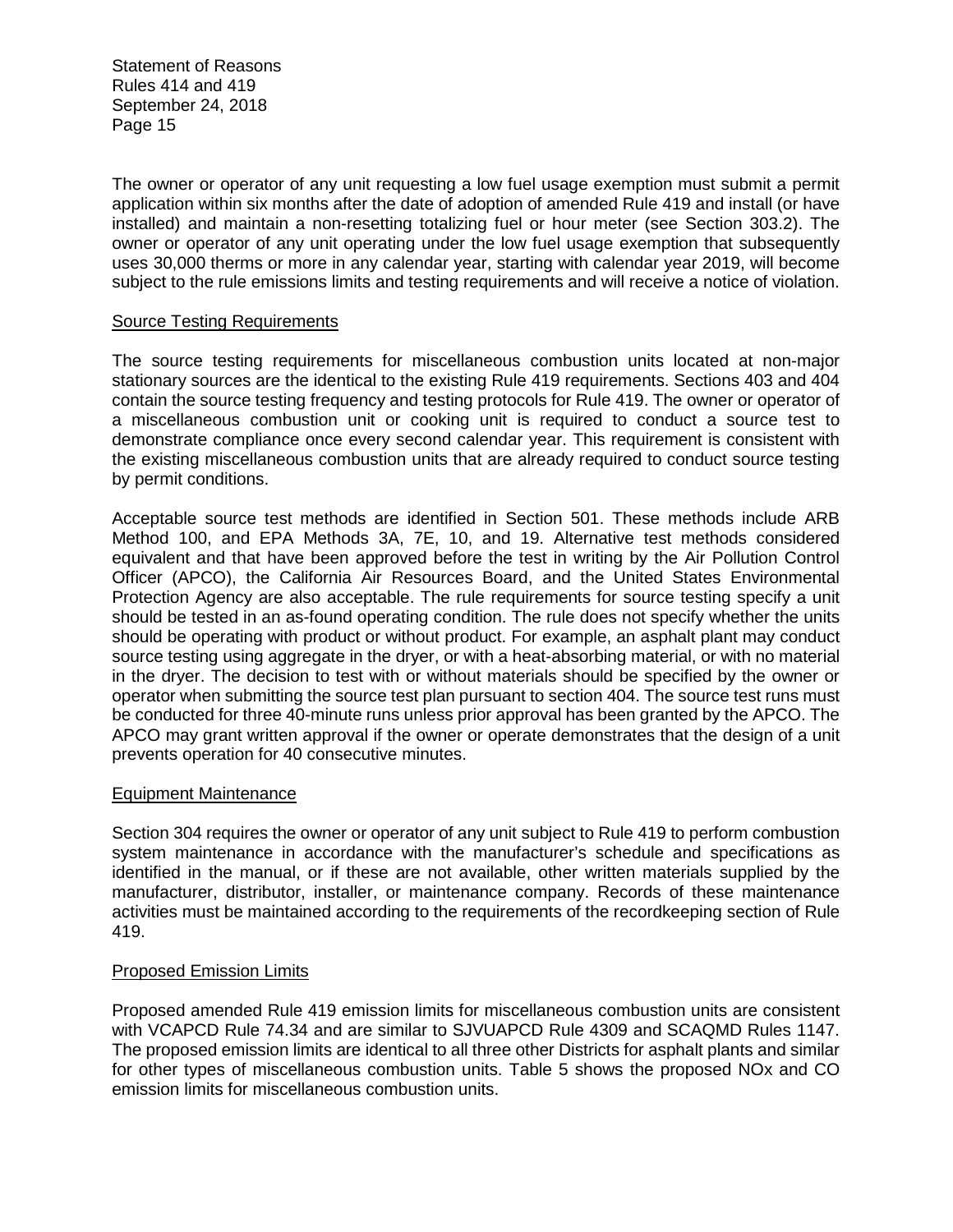Proposed amended Rule 419 emission limits for cooking units are consistent with SCAQMD Rule 1153.1. Table 6 shows the proposed NOx and CO emission limits for cooking units. Similar to SCAQMD Rule 1153.1, Staff is proposing higher NOx emission limits for cooking units due to their unique characteristics, as SCAQMD identified during the development of Rule 1153.1 $^{25}$ . These characteristics of cooking units may be necessary to maintain similar taste, texture, appearance, and other qualities of the product.

Staff is also proposing a higher NOx limit of 45 ppmv for a specialized soybean roasting process, which requires the roasting grain feedstock to come into direct contact with the burner flame. Information provided by the burner manufacturer stated that, under the direct contact conditions, the burners cannot achieve the lower NOx emissions limits proposed for other types of roasters (included under "other miscellaneous combustion not listed above"). In addition, because the process results in incomplete combustion of the roasted product, no CO limit will be established for the soybean roaster equipment category.

| <b>TABLE 5: Miscellaneous Combustion Units NOx and CO Emission Limits</b> |               |                                                            |                                                             |
|---------------------------------------------------------------------------|---------------|------------------------------------------------------------|-------------------------------------------------------------|
| <b>Equipment Category</b>                                                 |               | <b>NOx Limit</b><br>ppmv @ 3% O <sub>2</sub><br>(Ib/MMBtu) | <b>CO Limit</b><br>ppmv $@3\%$ O <sub>2</sub><br>(Ib/MMBtu) |
|                                                                           |               | <b>Effective (see Section 401)</b>                         |                                                             |
|                                                                           |               | <b>Process Temperature</b>                                 |                                                             |
| <b>Gaseous Fuel-Fired Equipment</b>                                       | < 1200 °F     | ≥ 1200 °F                                                  |                                                             |
| <b>Asphalt Manufacturing Operation</b>                                    | 40            | 40                                                         | 400                                                         |
|                                                                           | (0.049)       | (0.049)                                                    | (0.30)                                                      |
| Incinerator or Crematory                                                  | 60            | 60                                                         | 400                                                         |
|                                                                           | (0.073)       | (0.073)                                                    | (0.30)                                                      |
| Metal Heat Treating or Metal Melting                                      | 60            | 60                                                         | 400                                                         |
| Furnace                                                                   | (0.073)       | (0.073)                                                    | (0.30)                                                      |
| Other Furnace                                                             | 30            | 60                                                         | 400                                                         |
|                                                                           | (0.036)       | (0.073)                                                    | (0.30)                                                      |
| Oven, Dehydrator, Dryer, Heater, or                                       | 30            | 60                                                         | 400                                                         |
| <b>Kiln</b>                                                               | (0.036)       | (0.073)                                                    | (0.30)                                                      |
| Soybean Roaster                                                           | 45<br>(0.055) | 60<br>(0.073)                                              |                                                             |
| Other miscellaneous combustion unit                                       | 30            | 60                                                         | 400                                                         |
| not listed above                                                          | (0.036)       | (0.073)                                                    | (0.30)                                                      |
| <b>Liquid Fuel-Fired Equipment</b>                                        | $<$ 1200 °F   | $\geq$ 1200 °F                                             |                                                             |
| All miscellaneous combustion units                                        | 40            | 60                                                         | 400                                                         |
| when liquid fuel-fired                                                    | (0.051)       | (0.077)                                                    | (0.31)                                                      |

 $25$  "Staff Report Proposed Rule 1153.1 – Emission of Oxides of Nitrogen from Commercial Food Ovens." SCAQMD. November 7, 2014. pp.1-6 & 1-7.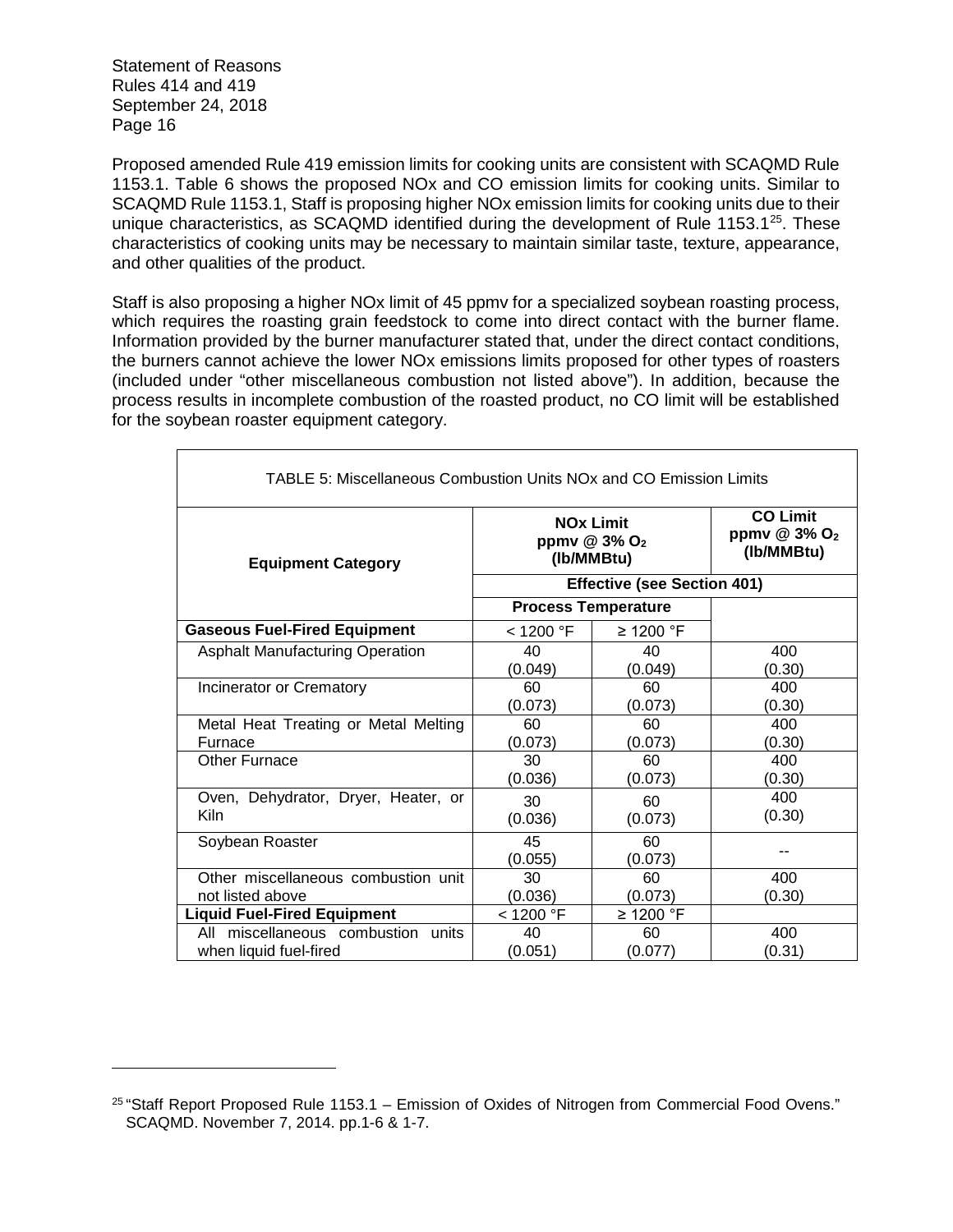| TABLE 6: Cooking Units NOx and CO Emission Limits                                                                       |                                    |                            |        |  |
|-------------------------------------------------------------------------------------------------------------------------|------------------------------------|----------------------------|--------|--|
| <b>CO Limit</b><br><b>NOx Limit</b><br>ppmv @ 3% O <sub>2</sub><br>ppmv @ 3% O <sub>2</sub><br>(Ib/MMBtu)<br>(Ib/MMBtu) |                                    |                            |        |  |
| <b>Equipment Category</b>                                                                                               | <b>Effective (see Section 401)</b> |                            |        |  |
|                                                                                                                         |                                    | <b>Process Temperature</b> |        |  |
|                                                                                                                         | < 500 °F                           | $\geq 500$ °F              |        |  |
| Cooking Unit                                                                                                            | 40                                 | 60                         | 800    |  |
|                                                                                                                         | (0.049)                            | (0.073)                    | (0.62) |  |

#### Compliance Date(s) for the Proposed Emission Limits

For all new units, the owner or operator must demonstrate compliance within 60 days after initial operation of the unit. New units are also subject to Rule 202, New Source Review, and potentially BACT requirements that will, at a minimum, meet the rule standards. Typically, BACT emission limits are lower than those limits in source specific rules.

For all units not located at a major stationary source of NOx, the rule requires owners or operators to demonstrate compliance within 12 months after the date of adoption, with additional compliance time provided for sources with multiple units subject to the rule. The compliance schedule for existing units not located at major stationary sources of NOx is shown in Table 7.

| <b>TABLE 7: Compliance Schedule</b>                                   |                                                                                                                     |                                                                                                                     |                                                                                                                     |
|-----------------------------------------------------------------------|---------------------------------------------------------------------------------------------------------------------|---------------------------------------------------------------------------------------------------------------------|---------------------------------------------------------------------------------------------------------------------|
| <b>Number of units</b><br>subject to<br><b>Sections</b><br>301 or 302 | <b>Number of these</b><br>units required to<br>be in full<br>compliance by<br>(12 months after<br>date of adoption) | <b>Number of these</b><br>units required to<br>be in full<br>compliance by<br>(24 months after<br>date of adoption) | <b>Number of these</b><br>units required to<br>be in full<br>compliance by<br>(36 months after<br>date of adoption) |
| 1 or 2                                                                |                                                                                                                     |                                                                                                                     | N/A                                                                                                                 |
| 3 or more                                                             |                                                                                                                     |                                                                                                                     | Αll                                                                                                                 |

#### Recordkeeping

Section 502 contains the recordkeeping requirements. The owner or operator of each affected unit must maintain on site records of maintenance, source testing, and a copy of the manufacturer's maintenance schedule and specifications in a manual or other written materials supplied by the manufacturer, distributor, installer, or maintenance company. Owners or operators of a unit demonstrating compliance with the low fuel usage exemption must maintain records of fuel usage or hours of operation, and annual fuel usage. Records of source testing must be kept and maintained on site by the owner or operator. The owner or operator of any unit using a continuous emissions monitor system (CEMS) must keep copies of all data relevant to the CEMS. All records must be maintained on site for a continuous 5-year period, which is consistent with other District prohibitory rules.

A detailed description of the amendments to Rule 419 is included in Appendix A.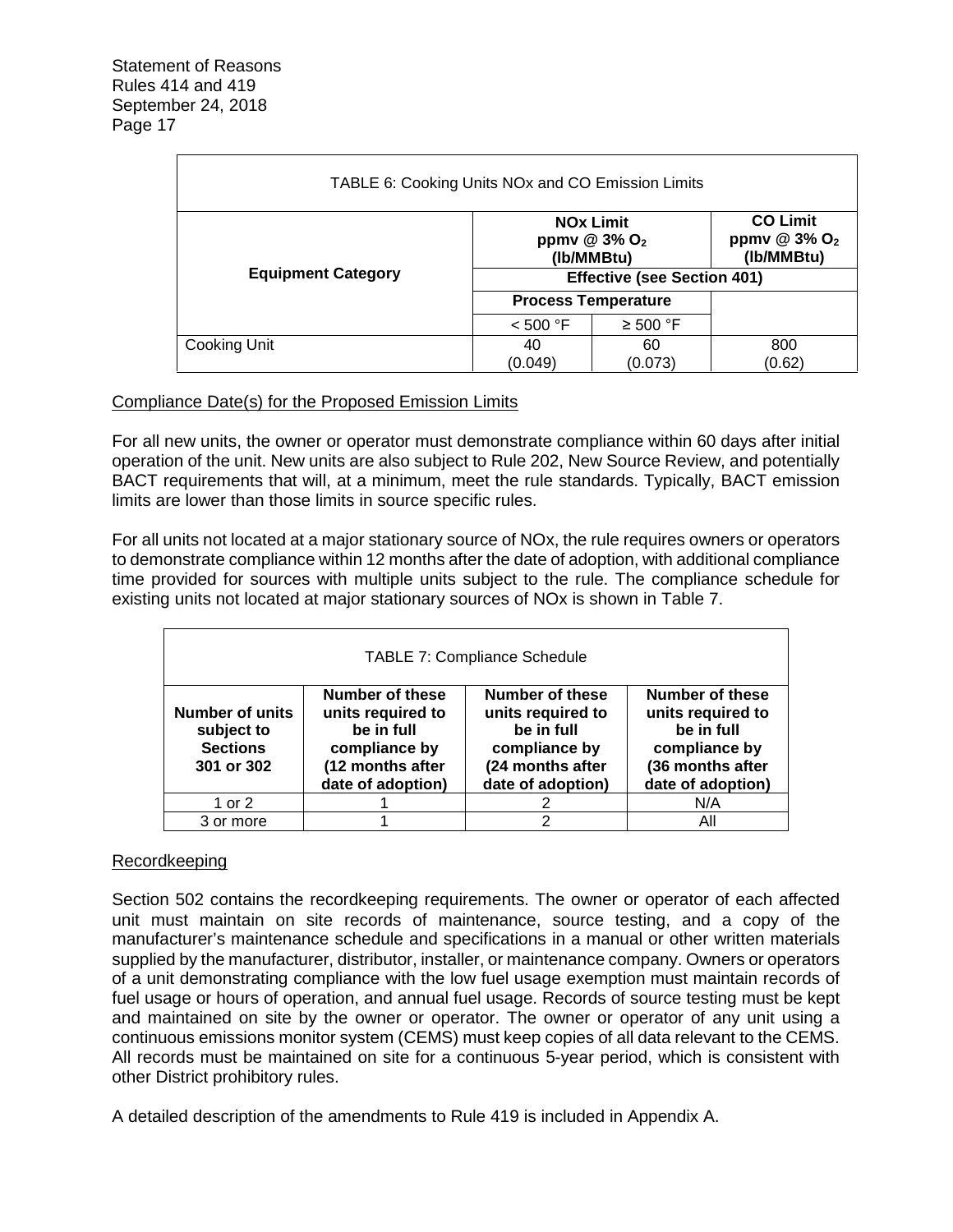#### **EMISSIONS IMPACT**

#### **Proposed Amended Rule 414**

The exemption of hot water pressure washers will forego a small amount of emissions reductions associated with these units. No emissions reductions from hot water pressure washers were claimed in the adoption of Rule 414 in 1996 or the amendments to Rule 414 in 2010. Emissions reductions foregone from the exemption will be offset by reductions from proposed Rule 419. Staff estimates that 24 hot water pressure washers are located and operated in Sacramento County<sup>26</sup>. Table 8 shows an estimate of the NOx emissions reductions from hot water pressure washers that would be foregone from the SIP due to the exemption. This conservatively high estimate assumes an annual usage of 876 hours per washer (a capacity factor of 10%) and an average hot water power washer input capacity of 300,000 Btu/hr.

| TABLE 8: Estimated NOx Emissions for Hot Water Pressure Washers |                                                                                          |
|-----------------------------------------------------------------|------------------------------------------------------------------------------------------|
| <b>Description</b>                                              | <b>Estimated NOx</b><br><b>Emissions Reductions</b><br>Foregone<br>(tons per summer day) |
|                                                                 | 2018                                                                                     |
| <b>Hot Water Pressure Washers</b>                               | <u>በ በበ21</u>                                                                            |

#### **Proposed Amended Rule 419**

Staff identified 19 permitted units, shown in Table 10, in the District that will become newly subject to proposed amended Rule 419. Of the 19 units, 8 units (4 dryers and 4 asphalt plants) should already comply with the proposed NOx emission standards based on the emissions limitations in their permit conditions, and are already subject to source testing by permit conditions. These compliant units will also be required meet all other conditions of Rule 419, including maintenance and recordkeeping, if not already required by permit conditions.

| TABLE 10: Miscellaneous Unit/Cooking Unit Classification           |                                   |  |  |
|--------------------------------------------------------------------|-----------------------------------|--|--|
| <b>CLASSIFICATION</b>                                              | <b>NUMBER</b><br><b>PERMITTED</b> |  |  |
| Ovens/Dryers                                                       |                                   |  |  |
| <b>Kilns</b>                                                       |                                   |  |  |
| Crematories                                                        | ႒                                 |  |  |
| <b>Asphaltic Concrete Plants</b>                                   | 5                                 |  |  |
| Direct Fired Steam Generator (Other Miscellaneous Combustion Unit) |                                   |  |  |
| <b>Cooking Units</b>                                               | 2                                 |  |  |
| Soybean Roaster                                                    |                                   |  |  |
| TOTAL PERMITTED MISCELLANEOUS UNITS SUBJECT TO RULE 419            | 19                                |  |  |

<sup>26</sup> Based on the number of hot water pressure washers permitted by SCAQMD, multiplied by the ratio of the population of the District to the population of SCAQMD.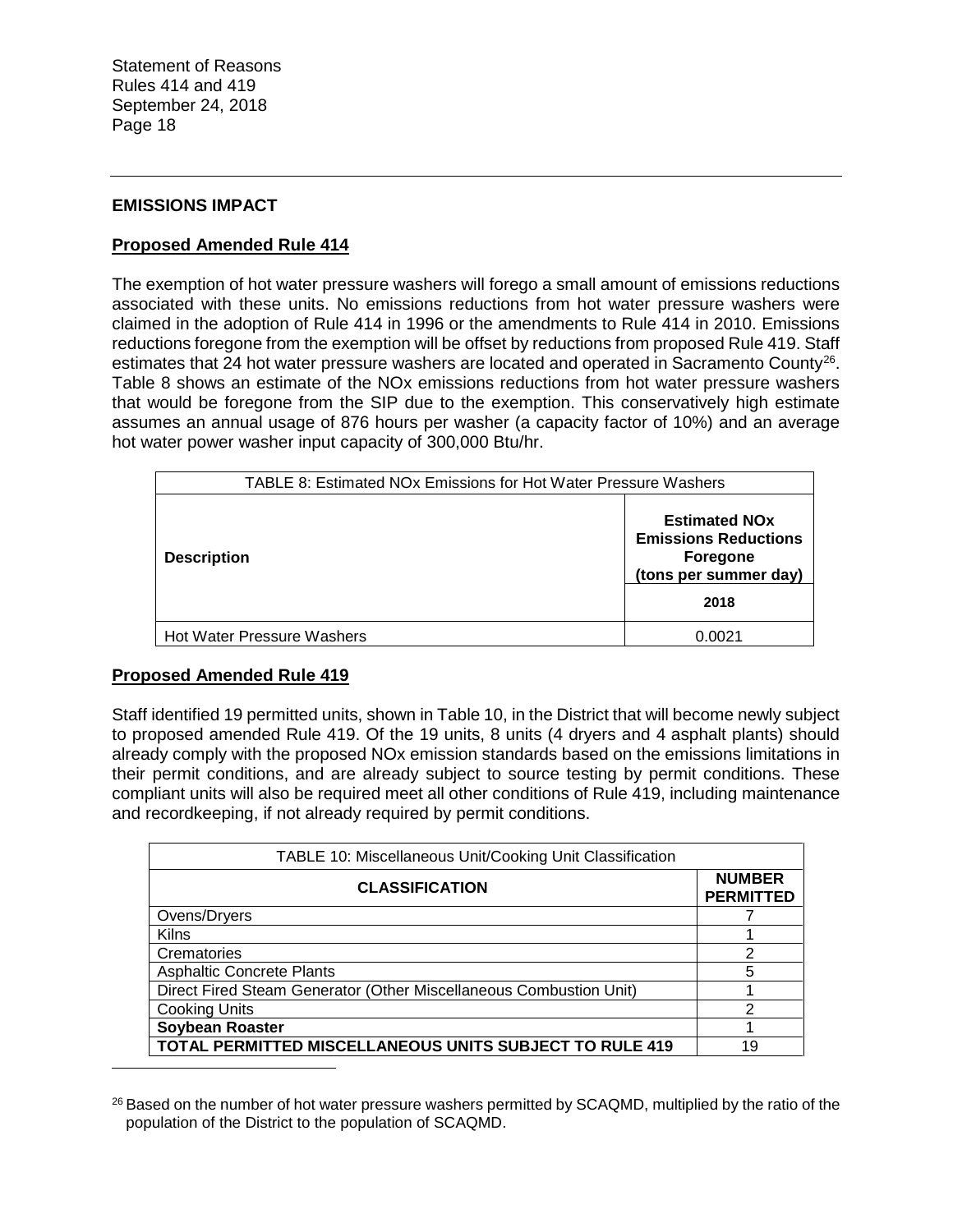Staff conducted a survey of the identified units that would be newly subject to proposed amended Rule 419 and estimated the emission inventory and reductions attributable only to these units. Table 11 shows the estimated emissions based on actual reported fuel usage and Table 12 shows the estimated emission reductions for the rule<sup>27</sup>. Rule 419 is estimated to reduce NO<sub>x</sub> emissions by 5.6 tons per year (0.0179 tons per summer day).

| TABLE 11: NOx Emissions Inventory for Identified Miscellaneous Combustion Units and<br>Cooking Units Newly Subject to the Proposed Amendment to Rule 419 |                                               |  |
|----------------------------------------------------------------------------------------------------------------------------------------------------------|-----------------------------------------------|--|
| <b>Description</b>                                                                                                                                       | <b>NOx Inventory</b><br>(tons per summer day) |  |
| Miscellaneous Combustion Units (Subject to Rule 419)                                                                                                     | 0.0723                                        |  |
| Total                                                                                                                                                    | 0.0723                                        |  |

| TABLE 12: NOx Emissions Reductions for Identified Miscellaneous Combustion Units and<br>Cooking Units Newly Subject to the Proposed Amendment to Rule 419 |                                                |  |
|-----------------------------------------------------------------------------------------------------------------------------------------------------------|------------------------------------------------|--|
| <b>Description</b>                                                                                                                                        | <b>NOx Reductions</b><br>(tons per summer day) |  |
| <b>Miscellaneous Combustion Units</b>                                                                                                                     | 0.0179                                         |  |
| Total                                                                                                                                                     | 0.0179                                         |  |

# **ECONOMIC IMPACT**

#### **Cost Impact**

CHSC §40703 requires that the District consider and make public its findings relating to the costeffectiveness of implementing an emission control measure.

The amendments to Rule 414 do not impose or implement any emissions standards. The discussion of emission impacts for costs and incremental cost-effectiveness in these sections is specific to the amendments to Rule 419.

Equipment Costs**:** Staff used cost data from the staff reports for SJVUAPCD Rule 4309 and SCAQMD Rules 1147 and 1153.1 to calculate the cost-effectiveness of the emissions reductions for the amendments to Rule 419. The average burner and installation costs were estimated by SCAQMD in the 2008 staff report for Rule 1147<sup>28</sup>. Staff adjusted these costs to 2017 dollars. Installation costs are assumed to be 50% of the equipment costs, consistent with past District rulemakings and SCAQMD's assumptions. Staff included additional costs for associated source

<sup>&</sup>lt;sup>27</sup> Current annual emissions were obtained from the Staff survey of miscellaneous units. Using the same hours of operation or fuel usage (from the survey), annual future compliant emissions were calculated using the proposed emission standards. The difference between these values is the annual NOx emission reduction.

<sup>&</sup>lt;sup>28</sup> "Staff Report Proposed Rule 1147 - NOx from Miscellaneous Sources." SCAQMD. December 2008. pp. 3-3.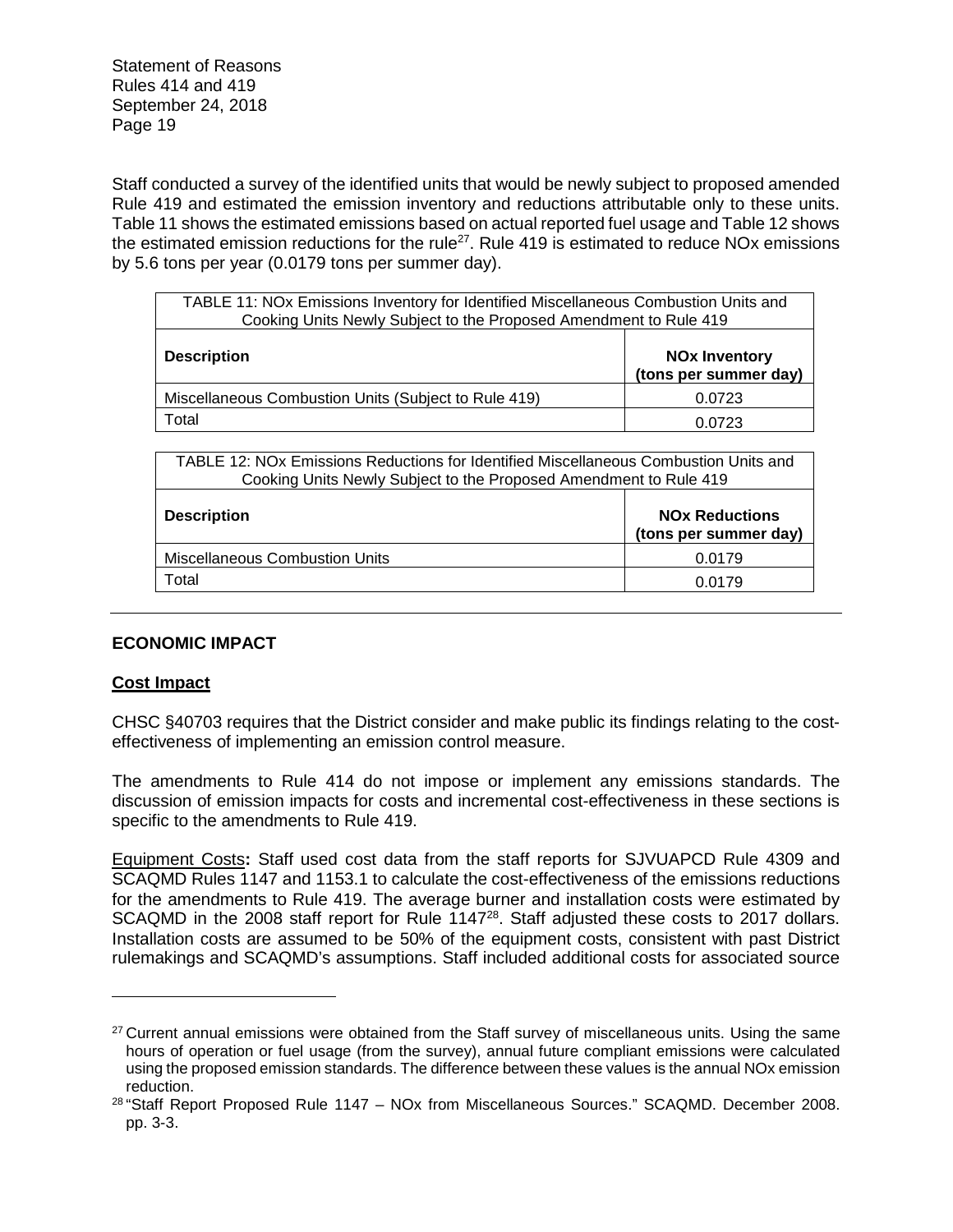testing, District source test observation fees, and permit modification fees for equipment modification or replacement when calculating the cost-effectiveness. These additional costs were not included for the four facilities that are already required to conduct source testing by permit condition. The costs for compliant burners and additional equipment (such as fans, ducting, etc.), excluding asphalt plants, depend on the size of the burner and the NOx emissions limit. The largest non-asphalt unit is approximately 28 MMBtu/hr. Table 13 identifies the estimated equipment costs by unit size and compliant NOx emissions limit. Staff annualized the costs at an interest rate of 7% and assumed an equipment useful life of 15 years.

The capital equipment costs for asphalt plants are considerably higher than the other units subject to the amendments to Rule 419. Each of the permitted asphalt plants in Sacramento County is approximately 125 MMBtu/hr. SJVUAPCD estimated total capital equipment costs, including installation costs, of an asphalt plant dryer to be \$100,000 to \$120,000 per unit<sup>29</sup>. Staff is using similar equipment costs for asphalt plants as SJVUAPCD. Adjusted to 2017 dollars, the total capital equipment costs of an asphalt plant dryer is an estimated \$119,000. The breakdown by unit size category is provided in Table 13.

| TABLE 13: Average Equipment Costs |                       |          |                          |          |                           |           |
|-----------------------------------|-----------------------|----------|--------------------------|----------|---------------------------|-----------|
| Unit Size (MMBtu/hr)              | <b>Equipment Cost</b> |          | <b>Installation Cost</b> |          | <b>Total Capital Cost</b> |           |
|                                   |                       |          |                          |          |                           |           |
|                                   | 30 ppmv               | 60 ppmv  | 30 ppmv                  | 60 ppmv  | 30 ppmv                   | 60 ppmv   |
| 2 to less than 5                  | \$6,312               | \$4,017  | \$3,156                  | \$2,008  | \$9,469                   | \$6,025   |
| 5 to less than 10                 | \$5,739               | \$5,739  | \$2,689                  | \$2,869  | \$8,608                   | \$8,608   |
| 10 to less than 20                | \$11,477              | \$9,182  | \$5,739                  | \$4,591  | \$17,216                  | \$13,772  |
| Greater than 20                   | \$26,397              | \$25,249 | \$13,199                 | \$12,625 | \$39,596                  | \$37,874  |
| Asphalt Plant (40 ppmv)           | \$119,445             |          |                          | \$59,723 |                           | \$179,168 |

Source Testing Costs: Included in the rule compliance costs are the District source test observation fee (\$1,919 – See Rule 301, Section 311) and the costs for the owner or operator to hire a third party to conduct source testing  $(\$2,500^{30})$ . The source testing costs are distributed over the equipment lifetime (~8 total tests over the lifetime of the unit).

Of the 19 units subject to proposed amended Rule 419, five units are already required to conduct source testing by permit condition. Therefore, no additional source testing costs were assumed for these five units.

One-time Costs: Permit application fees are also included in the compliance costs for sources that may need to install new equipment to meet the emission limits. Staff estimates that five units are already compliant with the proposed emissions limits. These units and their permits do not need to be modified to meet the rule requirements.

**Overall Cost-Effectiveness:** Compliance costs are highly dependent on a number of characteristics including, but not limited to, burner size and type, operating temperature, and

<sup>29</sup> "Final Staff Report with Appendices for Revised Proposed Rule 4309." SJVUAPCD. December 15, 2005. p. C-3.

<sup>30</sup> Kevin J. Williams, SMAQMD, phone conversation with Regan Best, Best Environmental. March 22, 2017.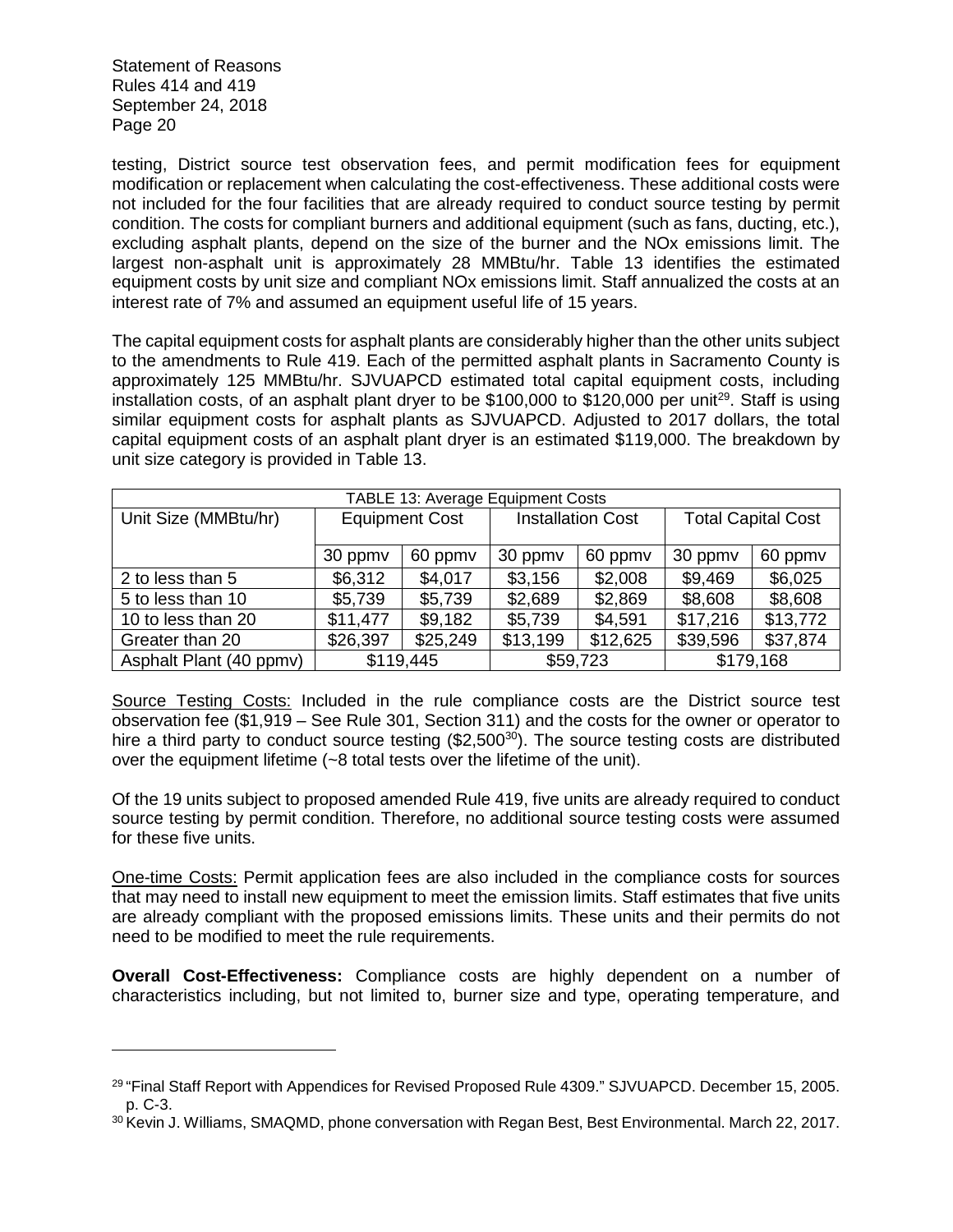installation costs. Overall cost-effectiveness for the proposed amendments to Rule 419 is estimated to be \$7.66 per pound of NOx reduced.

In comparison, previously adopted District rules have had cost-effectiveness values for emissions reductions, in 2017 dollars, ranging from \$1.26 per pound of VOC reduced (for the July 2011 amendment of Rule 459, Automotive, Mobile Equipment and Associated Parts and Components Coating Operations) to as much as \$16.95 per pound of NOx reduced (for the October 2005 amendment of Rule 411, NOx from Boilers, Process Heaters and Steam Generators). The costeffectiveness of the amendments to Rule 419 may be lower than the estimate presented here if non-operational equipment is shut down, rather than retrofit, to meet the rule requirements.

#### **Incremental Cost-Effectiveness**

Pursuant to CHSC §40920.6(a)(3), the District is required to perform incremental costeffectiveness analysis prior to adopting requirements for BARCT or a "feasible measure" requirement pursuant to CHSC §40914. The District is required to identify one or more potential control options that achieve the emission reduction objective for the regulation. The incremental cost-effectiveness is the difference in the dollar cost divided by the emissions reduction potential "between each progressively more stringent potential control option as compared to the next, less expensive control option."

A more stringent potential control option to control NOx is selective catalytic reduction (SCR). Staff examined the possibility of applying SCR for the types of equipment subject to Rule 419. Both SCAQMD<sup>31</sup> and SJVUAPCD<sup>32</sup> determined, and Staff agrees, that the feasibility of applying SCR to this equipment is not proven. SCR typically requires exhaust gas temperatures of approximately 500-700 °F to reduce NOx emissions effectively. The operational temperatures of most of the units subject to Rule 419 are below the design requirements for a functional SCR system. With no feasible, more stringent control option, an incremental cost-effectiveness determination was not performed.

#### **Socioeconomic Impact**

CHSC §40728.5 requires a district to perform an assessment of the socioeconomic impacts before adopting, amending, or repealing a rule that will significantly affect air quality or emission limitations. The District Board is required to actively consider the socioeconomic impacts of the proposal and make a good faith effort to minimize adverse socioeconomic impacts.

CHSC §40728.5 defines "socioeconomic impact" to mean the following:

1. The type of industry or business, including small business, affected by the proposed rule or rule amendments.

<sup>31</sup> "Staff Report Proposed Rule 1147 – NOx from Miscellaneous Sources." SCAQMD. December 2008. pp. 3-4.

<sup>&</sup>lt;sup>32 "</sup>Final Staff Report with Appendices for Revised Proposed Rule 4309." SJVUAPCD. December 15, 2005. pp. 11-12.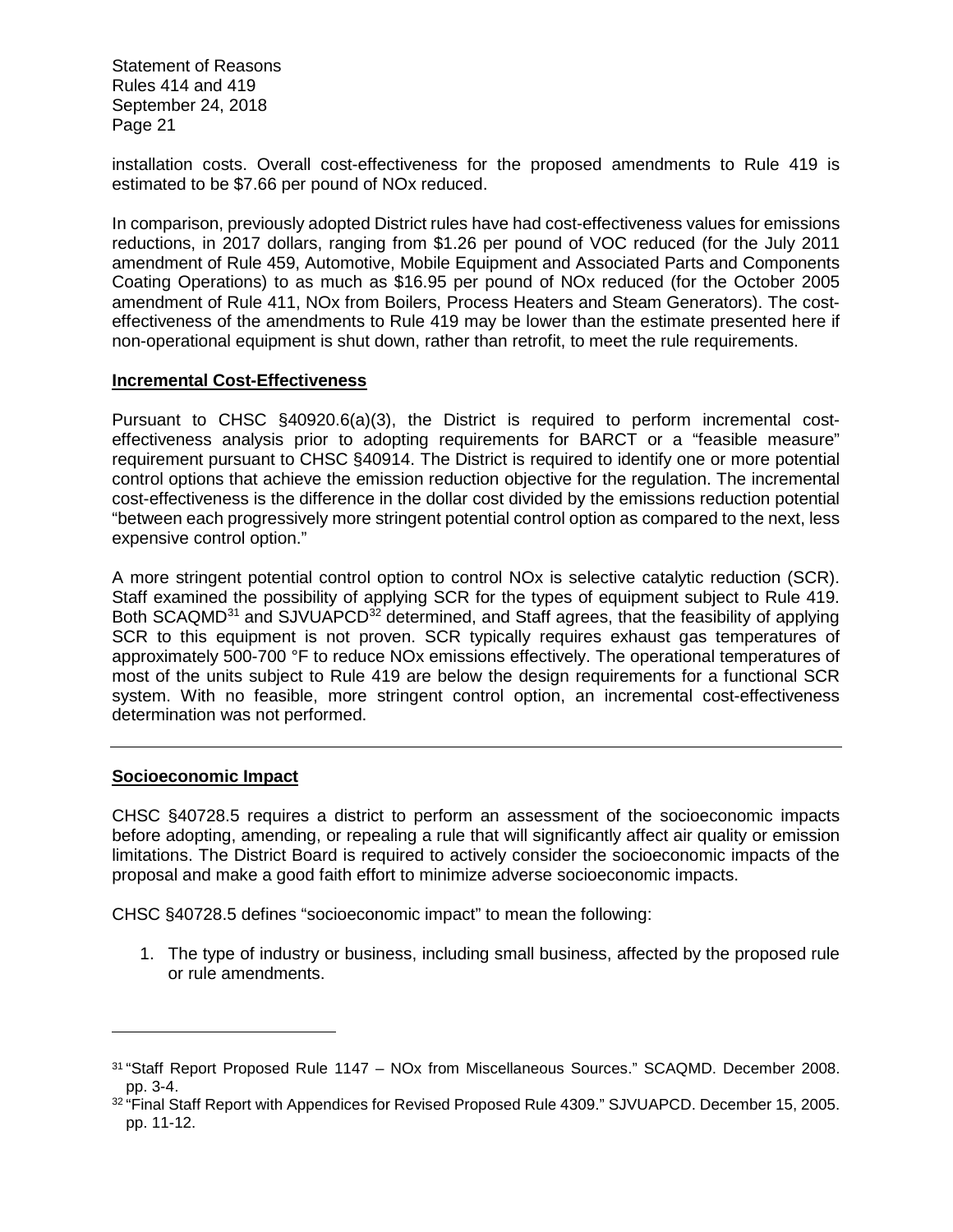- 2. The impact of the proposed rule or rule amendments on employment and the economy of the region.
- 3. The range of probable costs, including costs to industry or business, including small business.
- 4. The availability and cost-effectiveness of alternatives to the proposed rule or rule amendments.
- 5. The emission reduction potential of the rule or regulation.
- 6. The necessity of adopting, amending, or repealing the rule or regulation to attain state and federal ambient air standards.

Staff has determined that the proposed amendments to Rule 414 will not significantly affect air quality or emission limitations; therefore, a socioeconomic impact analysis for the amendments is not required. The remainder of this section discusses the socioeconomic impact for proposed amended Rule 419.

#### Type of industry or business, including small business affected by the proposed rule:

Proposed amended Rule 419 applies to cooking units, asphalt plants, crematories, dehydrators, dryers, furnaces, heaters, incinerators, kilns, ovens, and roasters. There are 19 permitted miscellaneous combustion units in the District that will become newly subject to proposed amended Rule 419. These units are located at larger businesses, such as asphalt plants, and manufacturing facilities that produce products such as bricks, commercial food, carbon fiber, and bagged concrete. They are used in various applications, including manufacturing, heating and drying of materials, incineration, and commercial food cooking.

#### Impact on employment and economy in the District of the proposed rule:

Nineteen miscellaneous combustion units will become newly subject to the rule's emission standards. Based on current information, Staff estimates that seven units are compliant with the proposed NOx emission limits based on permit conditions and twelve non-compliant units will require retrofit or replacement. The number of units required to make changes may be less than 12 units if owners or operators of units with newer burners are able to demonstrate, through source testing, compliance with the emission standards. A few owners or operators may apply for the low usage exemption and limit their fuel usage through a permit modification. Four companies in the District subject to the rule have multiple miscellaneous combustion units and will be able to use the phased-in compliance schedule.

The total annual cost for compliance with the rule in Sacramento County is approximately \$86,000 per year using a 15-year period and 7% interest rate to annualize initial costs. This includes the costs for retrofitting/replacing existing units (including installation costs), source testing, and permit fees. Currently, there are no companies in Sacramento County that manufacture low-NOx burners. The supporting work (source testing, maintenance, and installation) may lead to an increase in revenue if performed by local businesses.

Eastern Research Group (ERG), under contract with the District, performed an economic analysis for the eight Sacramento County businesses (some with multiple units) that are expected to incur compliance costs if the amendment to Rule 419 are adopted. The full analysis is included in Appendix D. Staff supplied the estimated compliance costs. First, ERG compiled revenue and employment data for the affected businesses using publicly available information sources. Next, the ratio of compliance cost to revenue was calculated for each business to determine the significance of impacts to these businesses. Finally, ERG calculated the output, earnings, and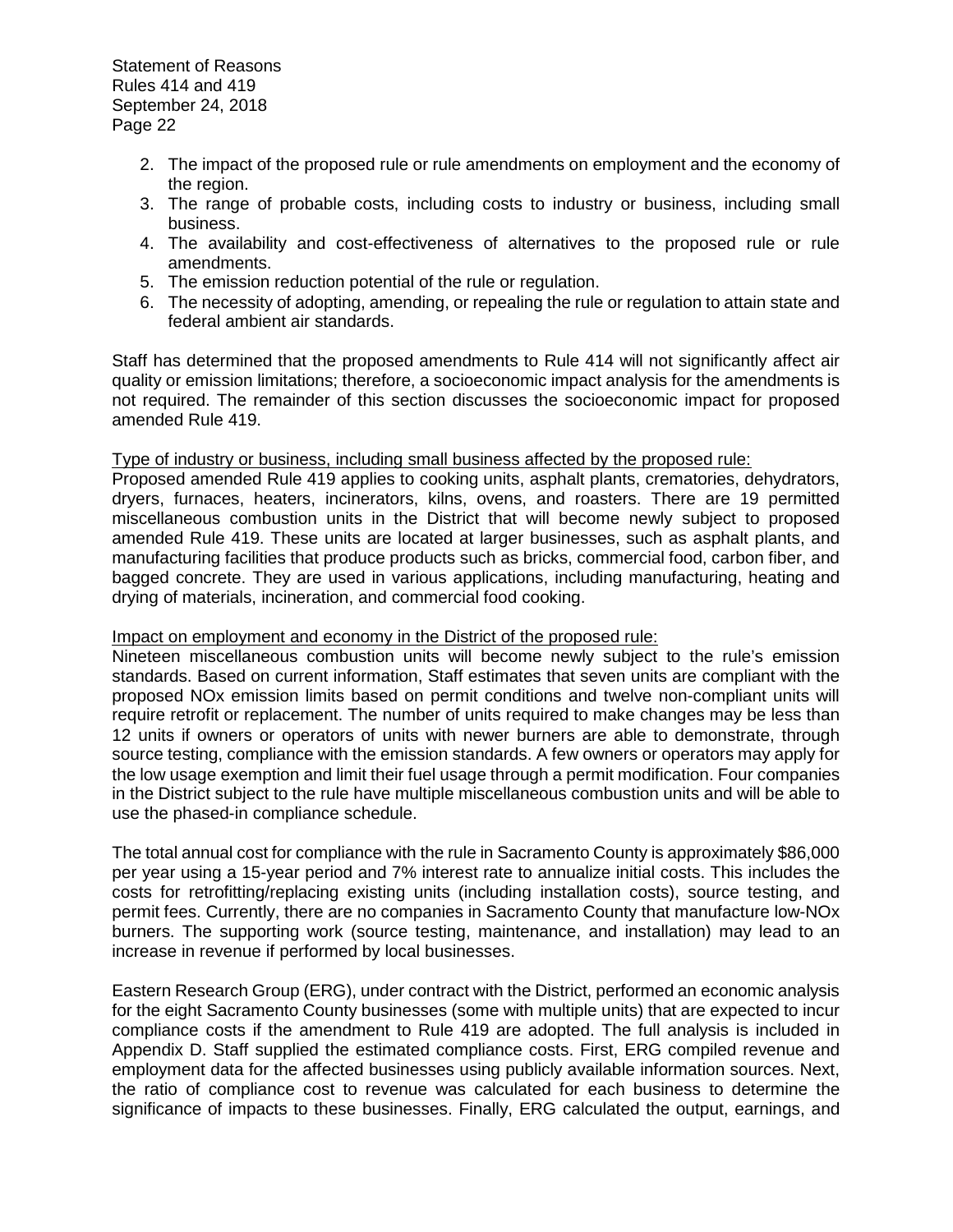employment impacts to the Sacramento County economy that can be attributed to the amendment of Rule 419 using the Regional Input-Output Modeling System (RIMS II) developed by the Department of Commerce's Bureau of Economic Analysis.

The calculated cost-to-revenue ratios ranged from 0.007% to 0.41% for the local businesses, and from 0.0001% to 0.41% for their parent companies. EPA, in developing regulations, considers impacts less than 1% to be negligible.

When faced with the added compliance costs, businesses may respond by passing the costs on to their customers, absorbing the costs, or reducing their workforces. If businesses passed all costs on to their customers, there would be virtually no employment losses. ERG estimated that if businesses fully absorbed the costs, there would be a loss of 0.4 full-time equivalents (FTEs) in the regional economy and if business fully converted all costs to employment cuts, there would be a loss of 3.5 FTEs. The upper bound of 3.5 FTE is negligible compared to Sacramento County's total employment of 673,500 (0.0005% of all jobs in region). For comparison, when SCAQMD adopted Rule 1147 in December 2008, they estimated a loss of 0.0009% of all jobs in their region.

Based on the analysis, Staff does not anticipate a significant impact on the economy or employment of the Sacramento region.

#### Range of probable costs, including costs to industry or business, including small business of the proposed rule:

Costs for businesses vary depend on the type of equipment installed, the rating of the burner, and the actual amount of emissions the device can potentially emit. Total capital costs, including installation, for low-NOx burners range from approximately \$6,000 to as much \$180,000 for an asphalt plant. For an emissions unit less than 10 MMBtu/hr, the average capital cost of retrofitting (including capital cost and installation) a compliant unit is, on average, approximately \$9,000. For units over 10 MMBtu/hr, excluding asphalt plans, the average capital cost of retrofitting is approximately \$23,000. Table 13 further breaks down the cost by unit size. Additional costs include the costs for permit modification and source testing to demonstrate compliance with the emissions limits once every second calendar year.

Availability and cost-effectiveness of alternatives to the proposed rule:

The alternatives to the proposed rule are listed below.

- 1. Not amend the rule: This option would result in no emission reductions and no cost to businesses. This option would not address state and federal mandates.
- 2. Propose the emission limits without any testing requirements: This option would result in less emission reduction, because without any verification of compliance, some equipment may exceed emission limits due to lack of maintenance.
- 3. Set a less stringent NOx emission standard of 60 ppmv for all units except asphalt plants. This option would result in a NOx reduction of 0.0152 tons per summer day and a costeffectiveness of \$9.16 per lb of NOx reduced. There is an increase in cost-effectiveness because of reduced emission reductions, even though the cost of the replacement equipment may be less expensive. However, in some cases, units designed to meet 60 ppmv may cost the same as units designed to meet 30 ppmv.

Options 1 and 3 are not recommended because NOx reductions improve both ozone and particulate matter air quality, and Sacramento County does not meet the health-based standards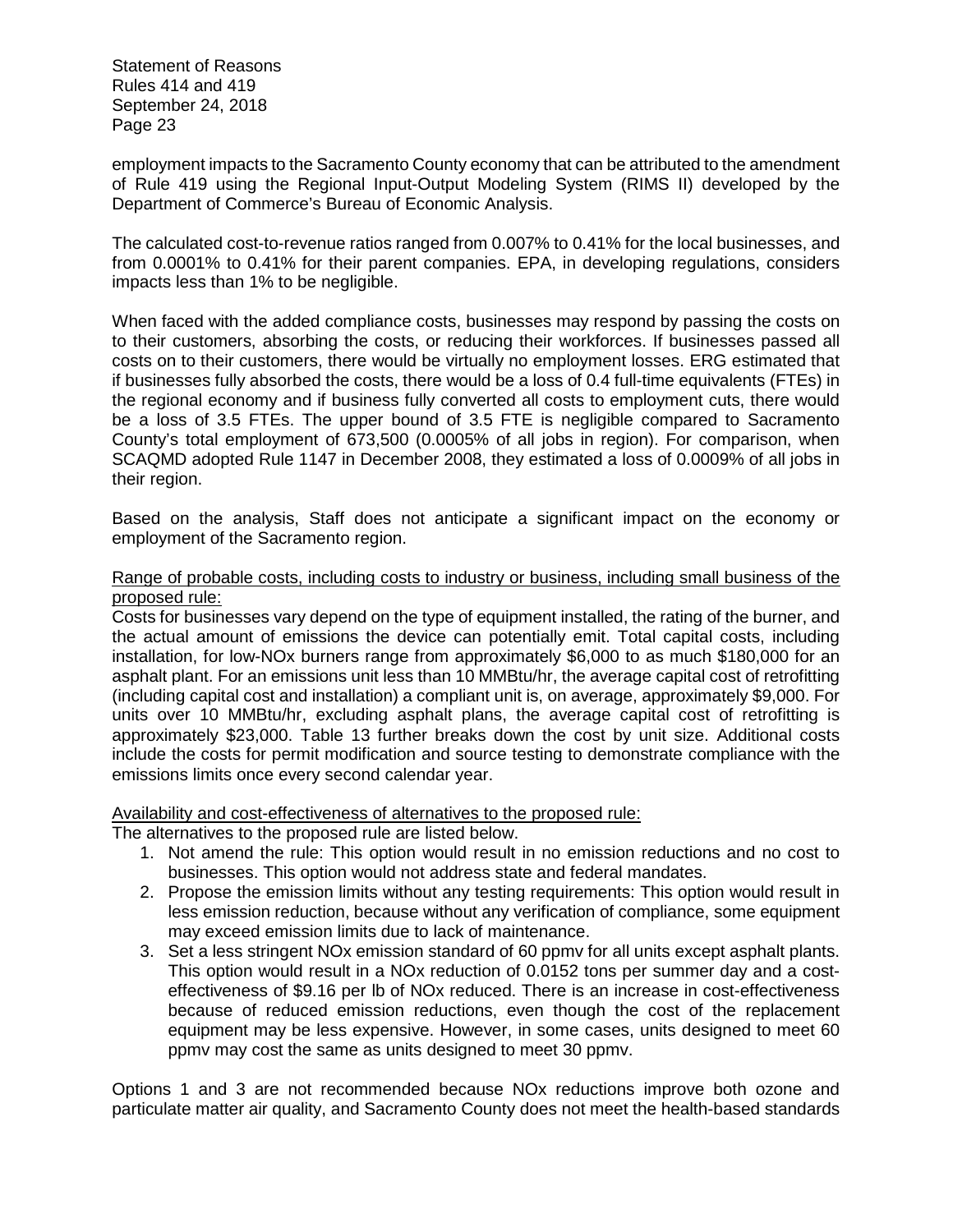for either of these pollutants. Additionally, these options may not meet the "all feasible measures" or BARCT requirements because SCAQMD, SJVUAPCD, and VCAPCD have already adopted and implemented rules that set standards similar to those proposed for Rule 419.

Option 2 is not recommended because it would provide no mechanism for the District to verify that emission reductions are being achieved. In addition, without a source testing requirement, the rule would not meet EPA's enforceability criteria for SIP rules.

#### Emission reduction potential of the proposed rule:

The amendments to Rule 419 will achieve an estimated reduction in NOx emissions of 0.0179 tons per summer day (see discussion under Emissions Impact).

#### Necessity of adopting the rule:

The amendments to Rule 419 fulfills the District's requirements to comply with state mandates to adopt BARCT and "all feasible measures." The amendments to Rule 419 satisfy a control measure commitment in the District's Triennial plan. The NOx emission reductions will help the District attain the state and federal ozone and state particulate matter ambient air quality standards.

# **PUBLIC OUTREACH/COMMENTS**

Staff held a public workshop on June 5, 2018 to discuss the proposed amendments to Rule 414 and a proposed version of Rule 419 that was very similar to this currently proposed amendment. At the workshop, Staff received comments on the Rule 419 proposal that were applicable to all sources, not just major stationary sources of NOx. The comments raised technical issues that Staff has addressed in this proposed amended Rule 419. An exemption from source testing for inactive units and removal of the CO limit for soybean roasters have been added. The details are included in the "summary of amendments" section.

# **ENVIRONMENTAL REVIEW**

California Public Resources Code Section 21159 requires an environmental analysis of the reasonably foreseeable methods of compliance. Amendments to Rule 414 provide regulatory relief to hot water pressure washers. No emissions reductions from hot water pressure washers were considered from the 2010 amendment to Rule 414. Emission reductions from proposed Rule 419 will offset any reductions that may be have been lost by exempting hot water pressure washers from Rule 414.

Compliance with the proposed amended Rule 419 for miscellaneous combustion units is expected to be achieved by replacing existing burners with low-NOx burners or replacing existing units with low-NOx units.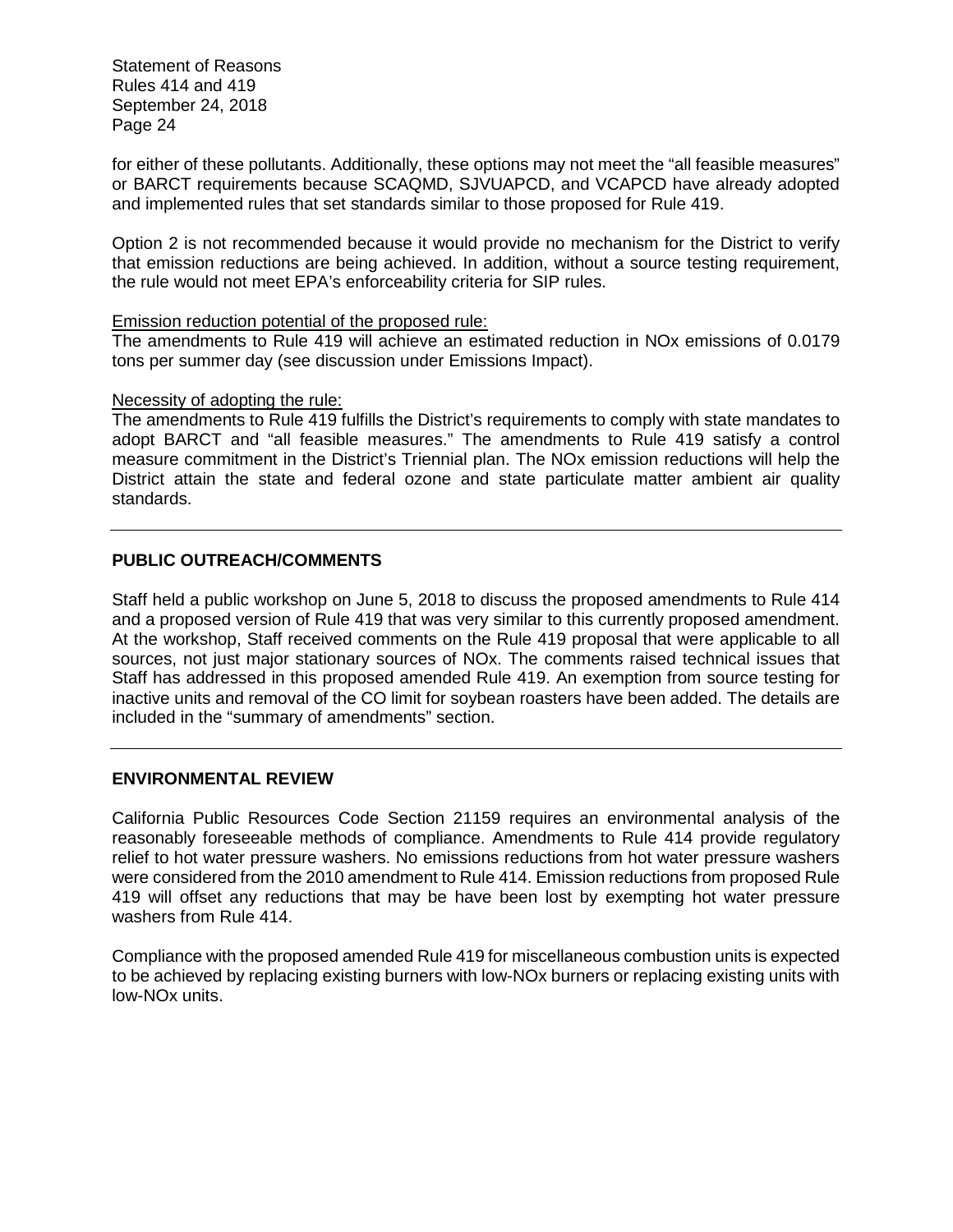In 2008, SCAQMD adopted Rule 1147, NOx Reductions from Miscellaneous Sources, and examined its environmental impact<sup>33</sup>. In evaluating the impacts due to construction, SCAQMD anticipated that owners or operators who choose to install new equipment or retrofit existing units are not expected to construct any new buildings or structures. SCAQMD expected construction would occur from removing old burners, installing new burners, and installing or reworking existing ductwork, and concluded minimal secondary construction impacts would result from the installation of low NOx burners<sup>34</sup>.

SCAQMD also evaluated the operational impacts from Rule 1147, which results in a significant decrease in NOx emissions from the regulated emissions units, up to a 75% reduction for uncontrolled units<sup>35</sup>. SCAQMD concluded that adopting Rule 1147 is not expected to result in an increase of emissions, will not cause a violation of any air quality standard or directly contribute to an existing or projected air quality violation, and that there are air quality benefits from adopting Rule 1147<sup>36</sup> .

The conclusions by SCAQMD in the adoption of Rule 1147 are consistent with Staff's analysis of proposed amended Rule 419. Proposed amended Rule 419 will reduce operational NOx emissions from this source category and will have minimal secondary emissions impacts during construction activities when sources replace existing equipment with low-NOx equipment. Staff has concluded that there will be no significant environmental impacts from compliance with the proposed rules.

Staff finds that the proposed rules are exempt from the California Environmental Quality Act (CEQA) as an action by a regulatory agency for protection of the environment (Class 8 Categorical Exemption, §15308 State CEQA Guidelines) and because it can be seen with certainty that there is no possibility that the activity in question may have a significant adverse effect on the environment (§15061(b)(3), State CEQA Guidelines).

# **FINDINGS**

The California Health and Safety Code (HSC), Division 26, Air Resources, requires local districts to comply with a rule adoption protocol as set forth in §40727 of the Code. This section contains six findings that the District must make when developing, amending, or repealing a rule. These findings and their definitions are listed in the following table.

| Finding                                                                                                                                                                                                  | <b>Finding Determination</b>                                                                                                                         |
|----------------------------------------------------------------------------------------------------------------------------------------------------------------------------------------------------------|------------------------------------------------------------------------------------------------------------------------------------------------------|
| Authority: The District must find that a provision of law<br>or of a state or federal regulation permits or requires<br>the District to adopt, amend, or repeal the rule. [CHSC<br>Section 40727(b)(2)]. | The District is authorized to amend Rule 414 and Rule 419<br>by California Health and Safety Code (CHSC) Sections<br>40001, 40702, 40961, and 41010. |

 $33$  "Final Environmental Assessment for Proposed rule 1147 – NOx Reductions from Miscellaneous Sources." SCAQMD. December 2008.

<sup>34</sup> Ibid. Page 2-8.

<sup>35</sup> Ibid. Page 2-12.

<sup>36</sup> Ibid. Page 2-18.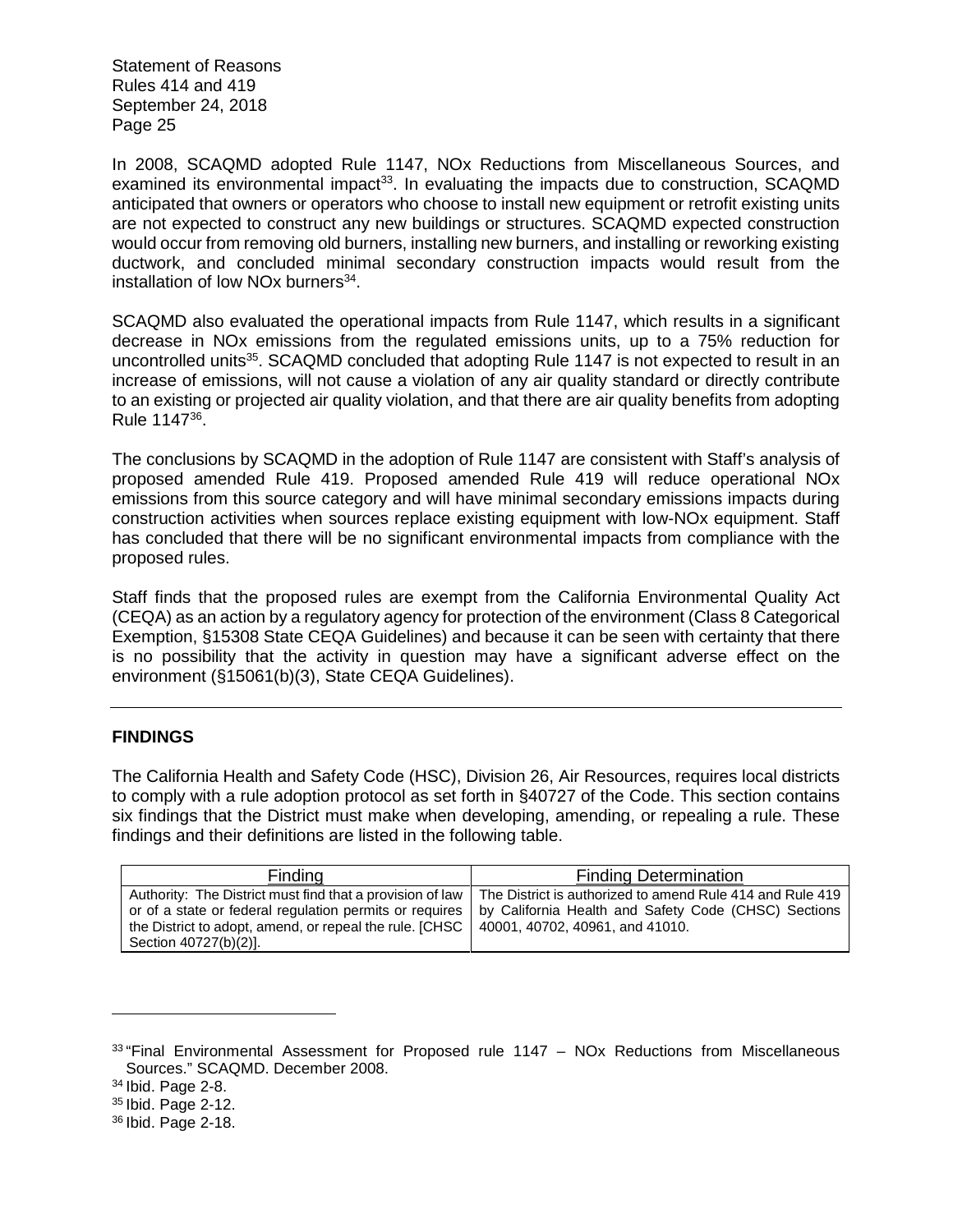| Finding                                                                                                                                                                                                                                                                                                                                       | <b>Finding Determination</b>                                                                                                                                                                                                                                                                                                                                                                                                                                                               |
|-----------------------------------------------------------------------------------------------------------------------------------------------------------------------------------------------------------------------------------------------------------------------------------------------------------------------------------------------|--------------------------------------------------------------------------------------------------------------------------------------------------------------------------------------------------------------------------------------------------------------------------------------------------------------------------------------------------------------------------------------------------------------------------------------------------------------------------------------------|
| Necessity: The District must find that the rulemaking<br>demonstrates a need exists for the rule, or for its<br>amendment or repeal. [CHSC Section 40727(b)(1).]                                                                                                                                                                              | The proposed amendment to Rule 414 is necessary to<br>remove requirements that are technologically infeasible for<br>hot water pressure washers. The proposed amendments to<br>Rule 419 are necessary to achieve additional NOx<br>emission reductions that will assist the District in its effort<br>to attain air quality standards and to comply with state "all<br>feasible measures" requirements (Health and Safety Code<br>40914 and California Code of Regulations Section 40601). |
| Clarity: The District must find that the rule is written or<br>displayed so that its meaning can be easily understood<br>by the persons directly affected by it. [CHSC Section<br>40727(b)(3)].                                                                                                                                               | Staff has reviewed the proposed rules and determined that<br>both rules can be understood by the affected parties. In<br>addition, the record contains no evidence that people<br>directly affected by the rules cannot understand the rules.                                                                                                                                                                                                                                              |
| Consistency: The rule is in harmony with, and not in<br>conflict with or contradictory to, existing statutes, court<br>decisions, or state or federal regulations. [CHSC<br>Section 40727(b)(4)].                                                                                                                                             | The proposed rules do not conflict with, and are not<br>contradictory to, existing statutes, court decisions, or state<br>or federal regulations.                                                                                                                                                                                                                                                                                                                                          |
| Non-Duplication: The District must find that either: 1)<br>The rule does not impose the same requirements as<br>an existing state or federal regulation; or (2) that the<br>duplicative requirements are necessary or proper to<br>execute the powers and duties granted to, and<br>imposed upon the District.<br>[CHSC Section 40727(b)(5)]. | The proposed rules do not duplicate any existing state or<br>federal regulations.                                                                                                                                                                                                                                                                                                                                                                                                          |
| Reference: The District must refer to any statute, court<br>decision, or other provision of law that the District<br>implements, interprets, or makes specific by adopting,<br>amending<br>rule.<br>repealing<br>the<br>or<br>[CHSC 40727(b)(6).]                                                                                             | In adopting the amended rules, the District is implementing<br>the requirements of CHSC Sections 40914(b)(2) and<br>40919(a)(3).                                                                                                                                                                                                                                                                                                                                                           |
| Additional Informational Requirements: In complying<br>with HSC Section 40727.2, the District must identify all<br>federal requirements and District rules that apply to the<br>same equipment or source type as the proposed rule<br>or amendments.<br>[CHSC Section 40727.2].                                                               | No other District or federal rules apply to the same<br>equipment or source type. BACT for this source category<br>is based on SCAQMD Rule 1147, SJVUAPCD Rule 4309,<br>and VCAPCD Rule 74.34. A comparison of Rule 419 with<br>BACT requirements is included in Appendix B.                                                                                                                                                                                                               |

# **REFERENCES**

ETS, Inc. *Independent Technical Review of SCAQMD Draft Technology Assessment for Small and Low Emissions Sources – Regulated by SCAQMD Rule 1147 (NOx Reductions from Miscellaneous Sources.* Final Report. Roanoke, VA. October 26, 2016.

California Air Resources Board*. CEPAM: 2016 SIP - Standard Emission Tool, Emission Projections By Summary Category, Base Year: 2012.*

*<https://www.arb.ca.gov/app/emsinv/fcemssumcat/fcemssumcat2016.php>.* Sacramento: California Air Resources Board. Updated February 16, 2017.

San Joaquin Valley Unified Air Pollution Control District. *Final Staff Report for Revised Proposed New Rule 4309 (Dryers, Dehydrators, and Ovens)*. Fresno, CA: San Joaquin Valley Air Pollution Control District, 15 December 2005.

South Coast Air Quality Management District. *Compliance Protocol for the Measurement of Nitrogen Oxides, Carbon Monoxide, and Oxygen from Sources Subject to South Coast Air Quality*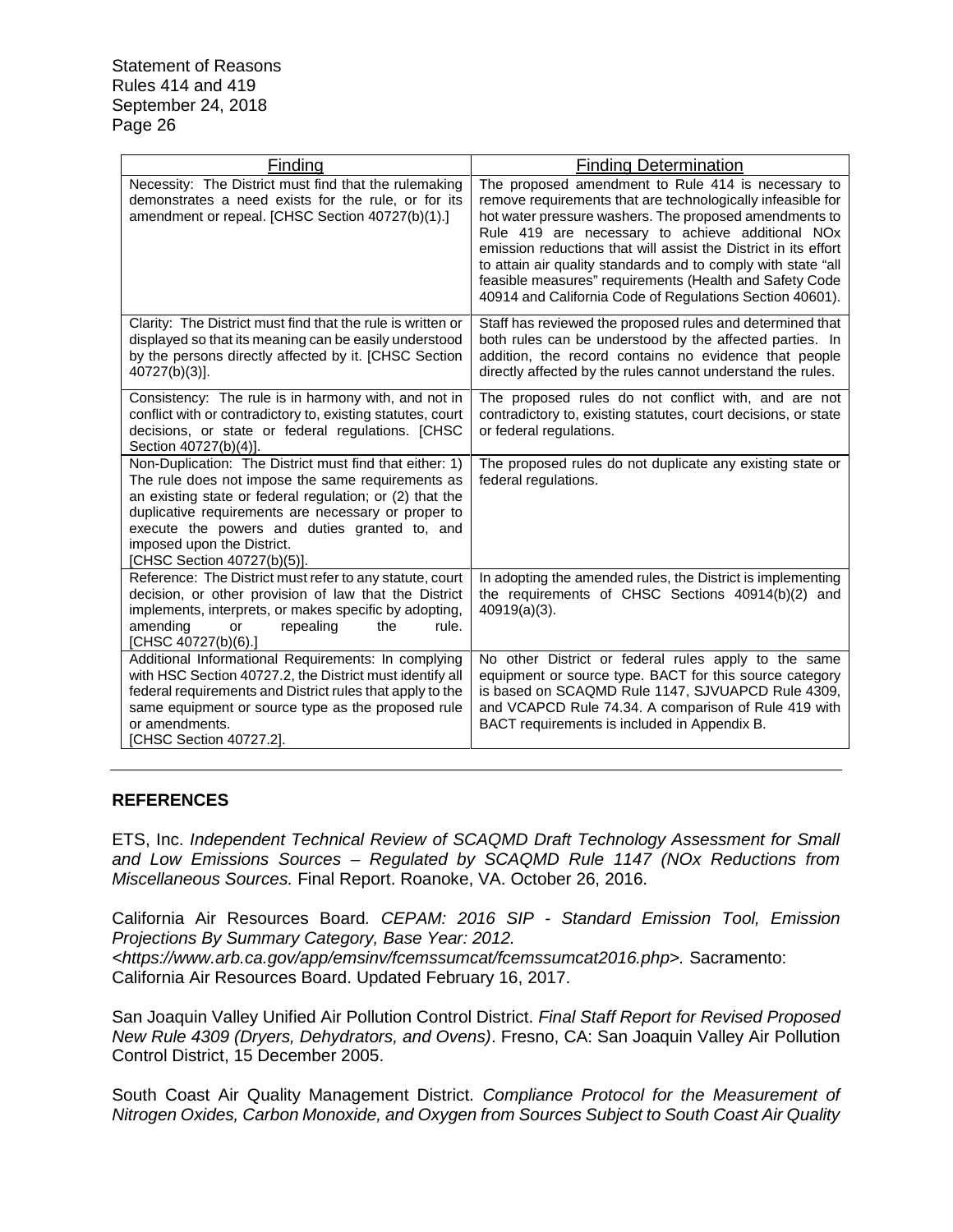*Management District Rule 1146 and 1146.1.* Diamond Bar, CA. South Coast Air Quality Management District, March 10, 2009.

South Coast Air Quality Management District. *Final Environmental Assessment for Proposed Rule 1147 – NOx Reductions from Miscellaneous Sources*. Diamond Bar, CA: South Coast Air Quality Management District, December 2008.

South Coast Air Quality Management District. *Final Socioeconomic Report for Proposed Rule 1147 – NOx Reductions from Miscellaneous Sources*. Diamond Bar, CA: South Coast Air Quality Management District, November 2008.

South Coast Air Quality Management District. *Staff Report: Proposed Amended Rule 1147 – NOx Reductions From Miscellaneous Sources.* Diamond Bar, CA: South Coast Air Quality Management District, June 2017.

South Coast Air Quality Management District. *Staff Report: Proposed Amended Rule 1147 – NOx Reductions From Miscellaneous Sources.* Diamond Bar, CA: South Coast Air Quality Management District, September 2011.

South Coast Air Quality Management District. *Final Staff Report: Proposed Amended Rule 1147 – NOx Reductions from Miscellaneous Sources*. Diamond Bar, CA: South Coast Air Quality Management District, December 2008.

South Coast Air Quality Management District. *Staff Report: Proposed Amended Rule 1153.1 – Emissions of Oxides of Nitrogen from Commercial Food Ovens.* Diamond Bar, CA: South Coast Air Quality Management District, October 2014.

South Coast Air Quality Management District. *Final Environmental Assessment for Proposed Rule 1153.1 – Emissions of Oxides of Nitrogen from Commercial Food Ovens*. Diamond Bar, CA: South Coast Air Quality Management District, October 2014.

South Coast Air Quality Management District. *Initial Study for Proposed Rule 1153.1 – Emissions of Oxides of Nitrogen from Commercial Food Ovens*. Diamond Bar, CA: South Coast Air Quality Management District, April 2014.

U.S. Environmental Protection Agency, Office of Air Quality Planning and Standards. *Technical Bulletin: Nitrogen Oxides (NOx) Why and How They Are Controlled.* Research Triangle Park, NC. November 1999. (EPA 456/F-99-006R).

Ventura County Air Pollution Control District. *Staff Report. Proposed New Rule 74.34, NOx Reductions from Miscellaneous Sources.* Ventura, CA. December 13, 2016.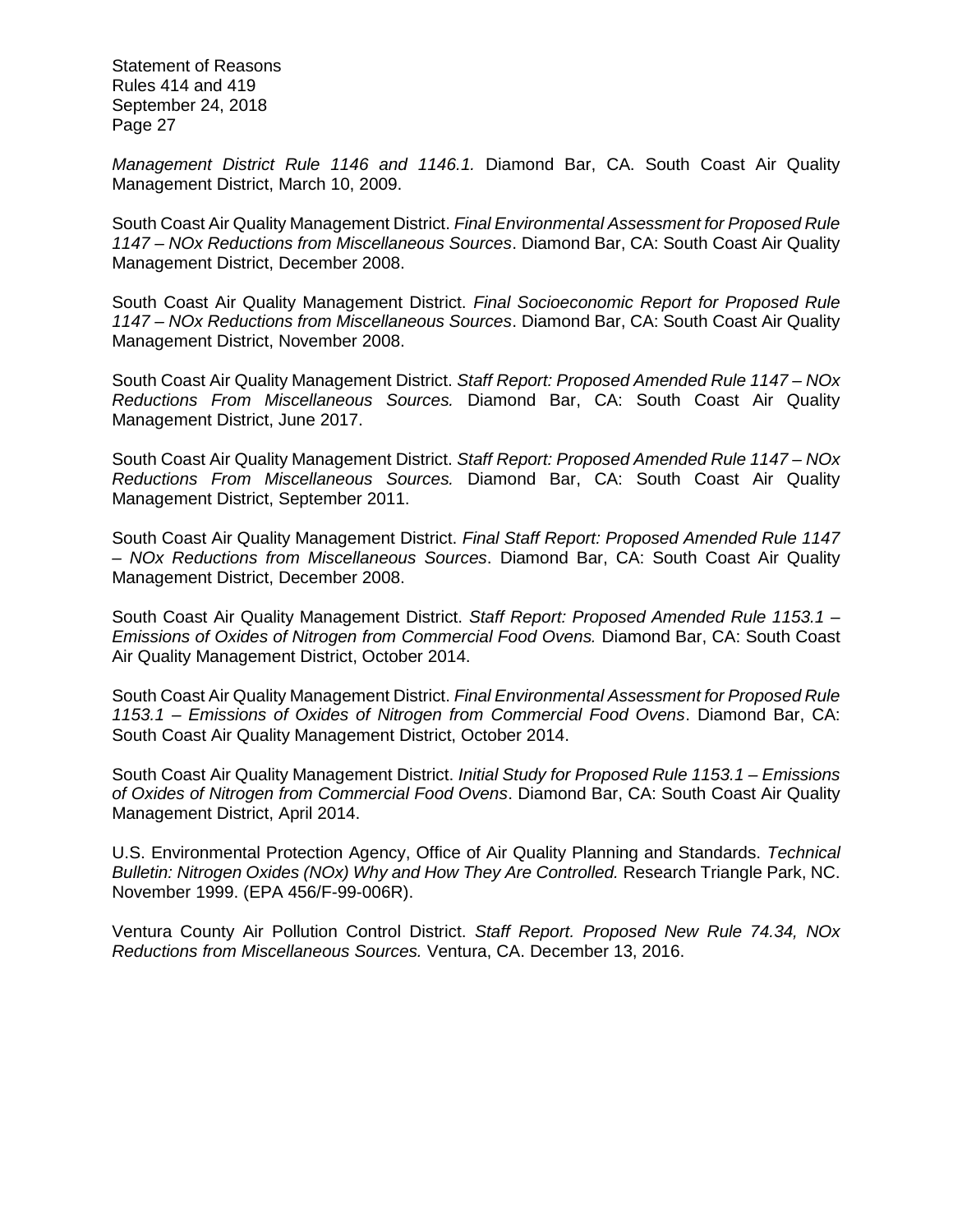# **APPENDIX A LIST OF CHANGES TO RULES**

# **Proposed Amendments to Rule 414 – Water Heaters, Boilers and Process Heaters Rated Less than 1,000,000 Btu per Hour**

| <b>NEW</b><br><b>SECTION</b><br><b>NUMBER</b> | <b>EXISTING</b><br><b>SECTION</b><br><b>NUMBER</b> | <b>PROPOSED CHANGES</b>                                                                                                                                                                                                                                                                                                                                                                                                                    |
|-----------------------------------------------|----------------------------------------------------|--------------------------------------------------------------------------------------------------------------------------------------------------------------------------------------------------------------------------------------------------------------------------------------------------------------------------------------------------------------------------------------------------------------------------------------------|
| 103                                           | N/A                                                | Add the severability language consistent with other District rules.                                                                                                                                                                                                                                                                                                                                                                        |
| 113                                           | N/A                                                | Add exemption for hot water pressure washers. This exemption is<br>consistent with exemptions in SCAQMD Rule 219 and SJVUAPCD<br>Rule 4308. Hot water pressure washers must continue to acquire and<br>maintain District permits, as required by District Rule 201 - General<br>Permit Requirements. The amount of reductions forgone from hot<br>water pressure washers is offset by the reductions from proposed new<br><b>Rule 419.</b> |
| 205                                           | N/A                                                | Define "hot water pressure washer" as a high-pressure cleaning<br>machine in which the hot water discharge line is hand supported and<br>intended for commercial and industrial applications. This definition is<br>consistent with SJVUAPCD Rule 4308.                                                                                                                                                                                    |
| 206-214                                       | 205-213                                            | Sections renumbered.                                                                                                                                                                                                                                                                                                                                                                                                                       |
| 301                                           | Same                                               | Update chart to remove outdated limits. No changes are made to the<br>existing standards.                                                                                                                                                                                                                                                                                                                                                  |

# **Proposed Amendments to Rule 419 – NOx from Miscellaneous Combustion Units**

| <b>NEW</b><br><b>SECTION</b><br><b>NUMBER</b> | <b>EXISTING</b><br><b>SECTION</b><br><b>NUMBER</b> | <b>PROPOSED CHANGES</b>                                                                                                                                                                                                                                                                                                                                                                                                                                                                 |
|-----------------------------------------------|----------------------------------------------------|-----------------------------------------------------------------------------------------------------------------------------------------------------------------------------------------------------------------------------------------------------------------------------------------------------------------------------------------------------------------------------------------------------------------------------------------------------------------------------------------|
| Same                                          | 101                                                | Revise the purpose to include units not located at a major stationary<br>source of NO <sub>x</sub> and to include cooking units                                                                                                                                                                                                                                                                                                                                                         |
| Same                                          | 102                                                | Revise the rule applicability to add miscellaneous combustion units or<br>cooking units with a total rated heat input of 5 million or greater not<br>that are located at a major stationary source of NO <sub>x</sub> . The expanded<br>applicability of the rule applies to miscellaneous combustion<br>equipment: such as cooking ovens, dryers, dehydrators, ovens,<br>furnaces, crematories and incinerators with a total rated heat input of<br>5 million Btu per hour or greater. |
| Same                                          | 114                                                | Remove from the exemptions for cooking units, crematories, asphalt<br>manufacturing dryers, furnaces, incinerators, kilns, and roasters.<br>Emission limits have been added for these unit types.                                                                                                                                                                                                                                                                                       |
| 115                                           | N/A                                                | Add an exemption from the emission limits for "low fuel usage" units.<br>Low fuel usage units can use up to 30,000 therms of fuel per year. If<br>a unit claiming this exemption exceeds the threshold, then the unit<br>must meet the proposed NO <sub>x</sub> and CO limits within 12 months after the<br>end of the calendar year (see Section 402). Units that exceed the low                                                                                                       |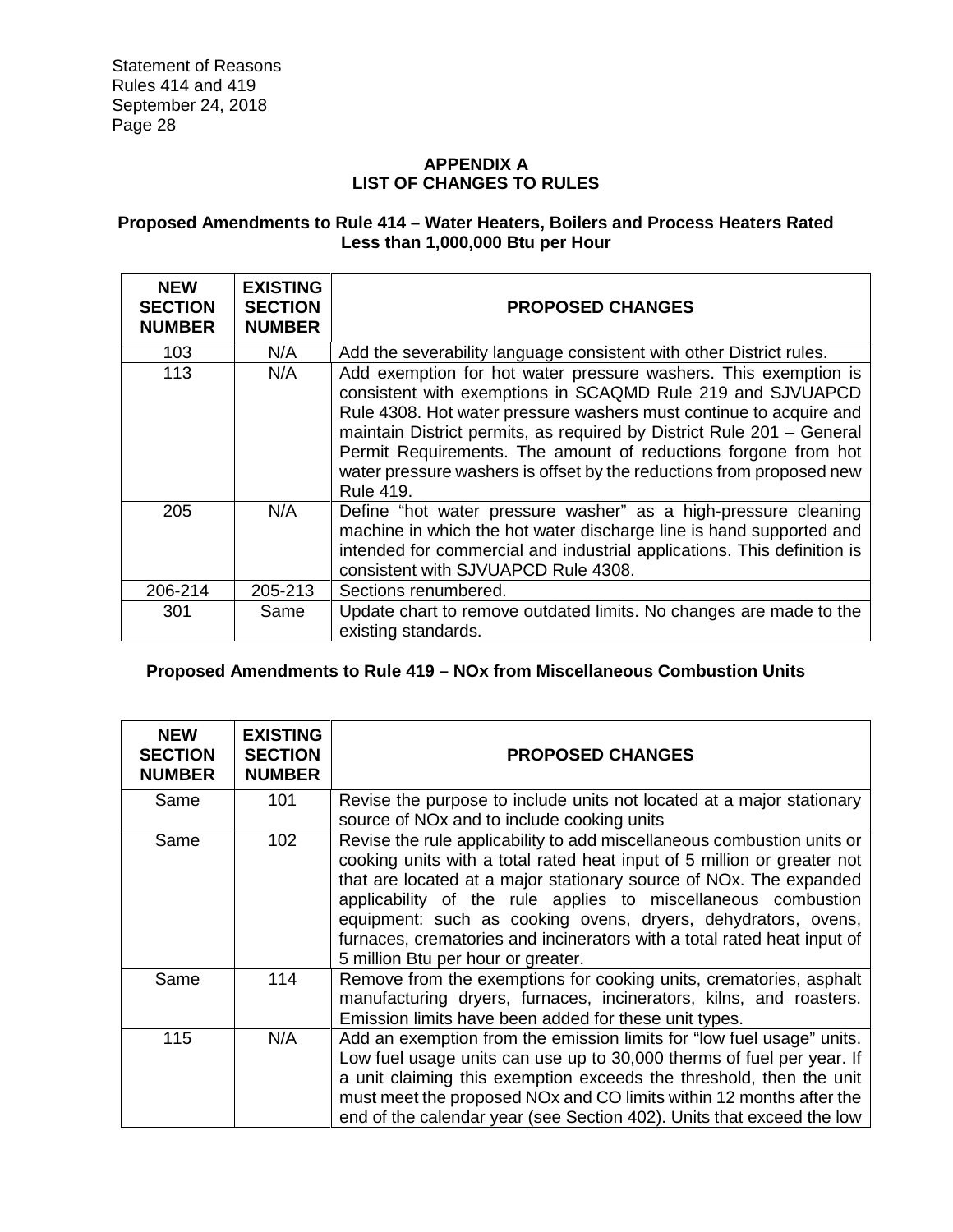| <b>NEW</b><br><b>SECTION</b><br><b>NUMBER</b> | <b>EXISTING</b><br><b>SECTION</b><br><b>NUMBER</b> | <b>PROPOSED CHANGES</b>                                                                                                                                                                                                                                                                                                                                                                                                                                                                                    |
|-----------------------------------------------|----------------------------------------------------|------------------------------------------------------------------------------------------------------------------------------------------------------------------------------------------------------------------------------------------------------------------------------------------------------------------------------------------------------------------------------------------------------------------------------------------------------------------------------------------------------------|
|                                               |                                                    | fuel usage threshold will not be allowed to use the low fuel usage<br>exemption in the future.                                                                                                                                                                                                                                                                                                                                                                                                             |
| 116                                           | N/A                                                | Add exemption from the periodic source testing requirements of<br>Section 403.2 for units that are inactive. To qualify for this exemption,<br>the unit must not be located at a major stationary source of NOx and<br>must not have operated in a calendar year when source testing would<br>have been otherwise required.                                                                                                                                                                                |
| 117                                           | N/A                                                | Add exemption from the source testing requirements of Section 403<br>for units heated solely with infrared burners. Infrared burners directly<br>heat the product in the combustion unit and are made with ceramic or<br>metal fiber flame holding surfaces, produce most of their heat as<br>infrared radiation, produce a red glow, and have very low NOx<br>emissions <sup>37</sup> .                                                                                                                   |
| 211                                           | N/A                                                | Add definition "heat output" as the enthalpy of working fluid output of<br>the unit, consistent with SCAQMD Rule 1147.                                                                                                                                                                                                                                                                                                                                                                                     |
| 212                                           | 211                                                | Section renumbered.                                                                                                                                                                                                                                                                                                                                                                                                                                                                                        |
| 213                                           | N/A                                                | Add definition "infrared burner" consistent with SCAQMD Rule 1153.1.<br>This definition is necessary to clarify the source testing exemption for<br>infrared burners provided in Section 117. Infrared burners operate<br>with very low NOx emissions.                                                                                                                                                                                                                                                     |
| 214-217                                       | 212-215                                            | Sections renumbered.                                                                                                                                                                                                                                                                                                                                                                                                                                                                                       |
| 218                                           | N/A                                                | Add definition of "metal heat treating furnace" as a furnace used in<br>metallurgical operations. Metal heat treating furnaces are subject to<br>Rule 419.                                                                                                                                                                                                                                                                                                                                                 |
| 219                                           | N/A                                                | Add definition of "metal melting furnace" as a furnace in which metals<br>are charged and melted. This definition is consistent with SCAQMD<br>Rule 1420.2. Metal melting furnaces are subject to Rule 419.                                                                                                                                                                                                                                                                                                |
| 220                                           | 216                                                | Change definition to include additional equipment types that are newly<br>subject to the proposed rule.                                                                                                                                                                                                                                                                                                                                                                                                    |
| 221-222                                       | 217-218                                            | Sections renumbered.                                                                                                                                                                                                                                                                                                                                                                                                                                                                                       |
| 223                                           | 219                                                | Add cooking units to the definition and section renumbered.                                                                                                                                                                                                                                                                                                                                                                                                                                                |
| 224-225                                       | 220-221                                            | Sections renumbered.                                                                                                                                                                                                                                                                                                                                                                                                                                                                                       |
| 226                                           | N/A                                                | Add definition "soybean roaster" to define units that must meet the<br>NO <sub>x</sub> limit specifically for soybean roasters. Staff received information<br>indicating that the unique characteristics of roasting soybeans does<br>not allow for a low-NOx burner to meet the most stringent NOx or CO<br>limits. Soybean roasters are a narrowly defined type of roaster that<br>are not subject to a CO emissions limit and are provided a higher NOx<br>emissions limit and are subject to Rule 419. |
| 227-228                                       | 222-223                                            | Sections renumbered.                                                                                                                                                                                                                                                                                                                                                                                                                                                                                       |

 $37$  "Staff Report Proposed Rule 1153.1 – Emissions of Oxides of Nitrogen from Commercial Food Ovens." SCAQMD. October 2014. pp.1-4 – 1-7.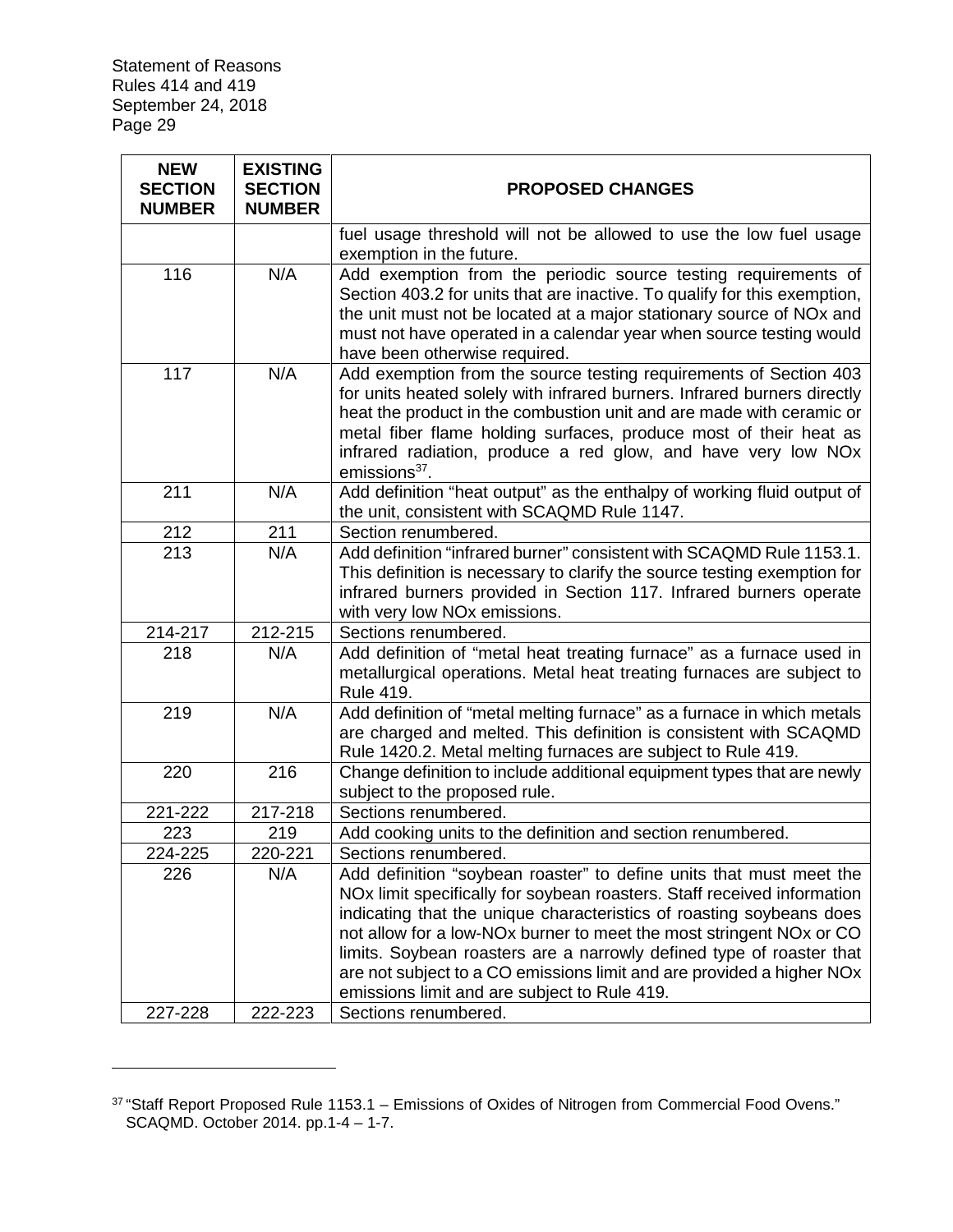| <b>NEW</b><br><b>SECTION</b><br><b>NUMBER</b> | <b>EXISTING</b><br><b>SECTION</b><br><b>NUMBER</b> | <b>PROPOSED CHANGES</b>                                                                                                                |
|-----------------------------------------------|----------------------------------------------------|----------------------------------------------------------------------------------------------------------------------------------------|
| 229                                           | N/A                                                | Add definition "therm" consistent with Rule 411. The low fuel usage                                                                    |
|                                               |                                                    | exemption requires therms to be measured or calculated to                                                                              |
|                                               |                                                    | demonstrate compliance with the exemption.                                                                                             |
| Same                                          | 301                                                | Add NO <sub>x</sub> and CO emission limits for the additional miscellaneous                                                            |
|                                               |                                                    | combustion units that subject to the proposed rule. For gaseous fuel-                                                                  |
|                                               |                                                    | fired equipment, several categories are listed with various emission                                                                   |
|                                               |                                                    | limits including a catchall category for miscellaneous combustion units                                                                |
|                                               |                                                    | not specified. The NOx emission limit varies depending on the process                                                                  |
|                                               |                                                    | temperature of the unit.                                                                                                               |
| 302                                           | N/A                                                | Add NOx and CO emission limits for cooking units. The NOx emission                                                                     |
|                                               |                                                    | limit varies depending on the process temperature of the cooking unit.                                                                 |
|                                               |                                                    | A higher CO emission limit is provided consistent with SCAQMD Rule                                                                     |
|                                               |                                                    | 1153.1.                                                                                                                                |
| $303 - 303.1$                                 | $302 -$<br>302.1                                   | Sections renumbered and section references updated.                                                                                    |
| 303.2                                         | N/A                                                | Add sections to require an owner or operator using the low usage                                                                       |
|                                               |                                                    | exemption to install and maintain equipment to demonstrate                                                                             |
|                                               |                                                    | compliance for low fuel usage limitation. Owners or operators can                                                                      |
|                                               |                                                    | demonstrate compliance by meeting at least one of the conditions                                                                       |
|                                               |                                                    | specified in Sections 303.2a through 303.2c. These requirements are                                                                    |
|                                               |                                                    | consistent with the low fuel usage exemption provided in Rule 411.                                                                     |
| 303.3                                         | 302.2                                              | Section renumbered.                                                                                                                    |
| 304                                           | 303                                                | Section renumbered.                                                                                                                    |
| Same                                          | 401                                                | Add compliance schedule for units that are not located at major                                                                        |
|                                               |                                                    | stationary sources of NOx.                                                                                                             |
| 401.1                                         | N/A                                                | Add heading to specify the existing timeline applies to units located at<br>major stationary sources of NOx.                           |
| 401.2                                         | N/A                                                | Add compliance schedule for all units not located at a major stationary                                                                |
|                                               |                                                    | source of NOx. An owner or operator must demonstrate compliance                                                                        |
|                                               |                                                    | with the proposed rule within 12 months after the date of adoption. For                                                                |
|                                               |                                                    | sources that have more than one unit subject to the proposed rule, an<br>extended compliance schedule is provided as shown in Table 3. |
|                                               |                                                    | Sources with 2 or 3 units are provided an additional 12 months for                                                                     |
|                                               |                                                    | each additional unit required to be in compliance. Sources with more                                                                   |
|                                               |                                                    | than 3 units are required to demonstrate compliance of additional units                                                                |
|                                               |                                                    | within 36 months.                                                                                                                      |
|                                               |                                                    | Any units installed after the date of adoption must demonstrate                                                                        |
|                                               |                                                    | compliance with the rule requirements within 60 days after initial                                                                     |
|                                               |                                                    | operation. New units that are subject to BACT standards could be                                                                       |
|                                               |                                                    | required to meet more stringent limits than those in Rule 419.                                                                         |
| 402                                           | N/A                                                | Add "loss of exemption - low fuel usage" section for low fuel usage                                                                    |
|                                               |                                                    | units. Once a unit exceeds the low fuel usage exemption thresholds,                                                                    |
|                                               |                                                    | the owner or operator of the unit must demonstrate compliance within                                                                   |
|                                               |                                                    | the following year from the end of the calendar year where the unit                                                                    |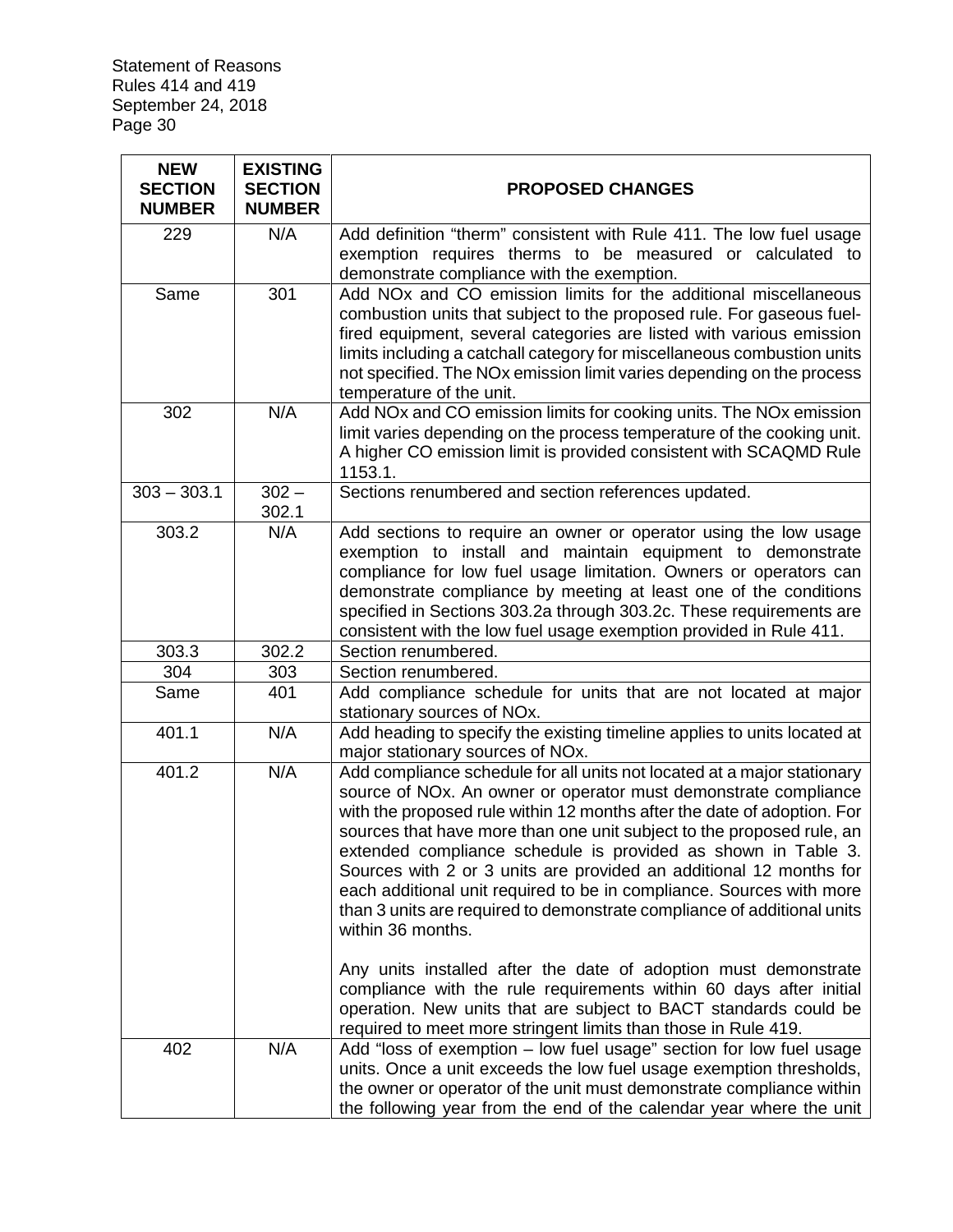| <b>NEW</b><br><b>SECTION</b><br><b>NUMBER</b> | <b>EXISTING</b><br><b>SECTION</b><br><b>NUMBER</b> | <b>PROPOSED CHANGES</b>                                                                                                                                                                                                                                                                                                              |  |
|-----------------------------------------------|----------------------------------------------------|--------------------------------------------------------------------------------------------------------------------------------------------------------------------------------------------------------------------------------------------------------------------------------------------------------------------------------------|--|
|                                               |                                                    | exceeded the low usage amount. A unit that exceeds the exemption<br>thresholds cannot qualify for low usage in the future, even if the unit<br>returns to low usage operation characteristics.                                                                                                                                       |  |
| 403                                           | 402                                                | Revise "source testing frequency" section to include reference to the<br>exemption for low fuel usage units. For clarity, the source testing<br>section has been separated into subsections.                                                                                                                                         |  |
| 403.1                                         | N/A                                                | Add subsection heading "initial source test" that requires owner or<br>operator to verify compliance on or before the schedule specified in<br>Section 401.                                                                                                                                                                          |  |
| 403.2                                         | N/A                                                | Add subsection heading "periodic source testing" that requires a<br>source test once every second calendar year after the initial source<br>test. This frequency is consistent with current permitting practice.                                                                                                                     |  |
| 403.3                                         | 402.1                                              | Section renumbered.                                                                                                                                                                                                                                                                                                                  |  |
| 404                                           | 403                                                | Section renumbered.                                                                                                                                                                                                                                                                                                                  |  |
| Same                                          | $501.1 -$<br>501.3                                 | Add references to cooking unit emission limits section and<br>renumbered section references. The same testing methods are<br>applicable to cooking units.                                                                                                                                                                            |  |
| 502.2                                         | N/A                                                | Add fuel usage recordkeeping requirement for low fuel usage units<br>pursuant to Section 115. Owners or operators of units demonstrating<br>low fuel usage using a totalizing fuel meter must maintain records of<br>HHV, calendar year gaseous and non-gaseous fuel usage.                                                          |  |
| 502.3                                         | N/A                                                | Add hour usage recordkeeping requirement for low fuel usage units<br>exempt pursuant to Section 115. Owners or operators of a unit<br>demonstrating compliance using hourly operation must maintain the<br>calendar year hours of operation and the calendar year calculated fuel<br>usage as specified in Section 303.2b or 303.2c. |  |
| $502.4 -$                                     | $502.2 -$                                          | Sections renumbered.                                                                                                                                                                                                                                                                                                                 |  |
| 502.5                                         | 502.3                                              |                                                                                                                                                                                                                                                                                                                                      |  |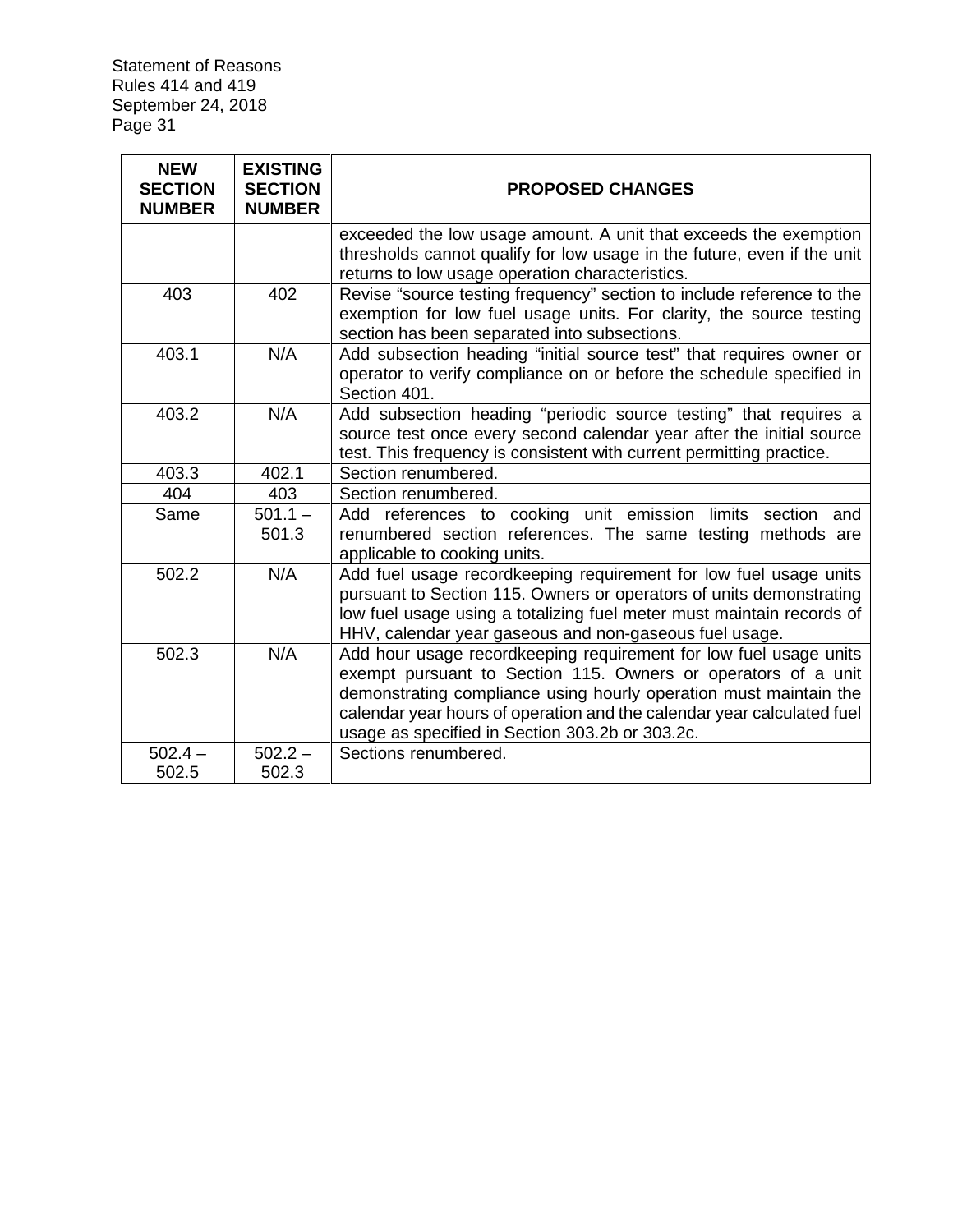# **APPENDIX B COMPARISON OF PROPOSED RULE REQUIREMENTS WITH OTHER AIR POLLUTION CONTROL REQUIREMENTS**

California Health and Safety Code (CHSC) §40727.2 requires air districts to provide a written analysis to: 1) identify all existing federal air pollution control requirements, including Best Available Control Technology (BACT) for new or modified equipment, that apply to the same equipment or source type as the proposed rule, and 2) identify any of the District's existing or proposed rules that apply to the same equipment or source type. The analysis shall compare the following elements:

- Averaging provisions, units, and any other pertinent provisions associated with emission limits.
- Operating parameters and work practice requirements.
- Monitoring, reporting, and recordkeeping requirements, including test methods, format, content, and frequency.
- Any other element that the air district determines warrants review.

There are no other proposed or existing District rules that apply to this source category. Table B-1 contains the required analysis identifying federal BACT air pollution control requirements.

Comparison with BACT: See comparison in Table B-1.

# Comparison with existing federal air pollution control requirements:

National Emissions Standards for Hazardous Air Pollutants<sup>38</sup> (NESHAP) that may be applicable to similar equipment types subject to Rule 419 include:

- Subpart JJJJJ Brick and Structural Clay Products Manufacturing
- Subpart KKKKK Clay Ceramics Manufacturing
- Subpart RRRRRR Area Sources: Clay Ceramics Manufacturing

Subparts JJJJJ and KKKKK only apply to major stationary sources. No major stationary sources subject to these subparts are located in Sacramento County. Subpart RRRRRR applies to area sources that process more than 50 tons per year of wet clay using a kiln that fires glazed ceramic ware. Staff is not aware of any kilns in Sacramento County that fire glazed ceramics.

New Source Performance Standards (NSPS)<sup>39</sup> that may be applicable to similar equipment types subject to Rule 419 include:

- Subpart E Standards of Performance for Incinerators
- Subpart I Standards of Performance for Hot Mix Asphalt Facilities
- Subpart UUU Standards of Performance for Calciners and Dryers in Mineral Industries

All three subparts set performance standards only for particulate matter and therefore are outside the scope of Rule 419. However, the applicability of each subpart is further discussed below.

Subpart E is not applicable to any sources covered by Rule 419. Subpart E is only applicable to incinerators with a charging rate of > 45 metric tons/day (50 tons/day).

<sup>38</sup>40 CFR Part 63 <sup>39</sup> 40 CFR Part 60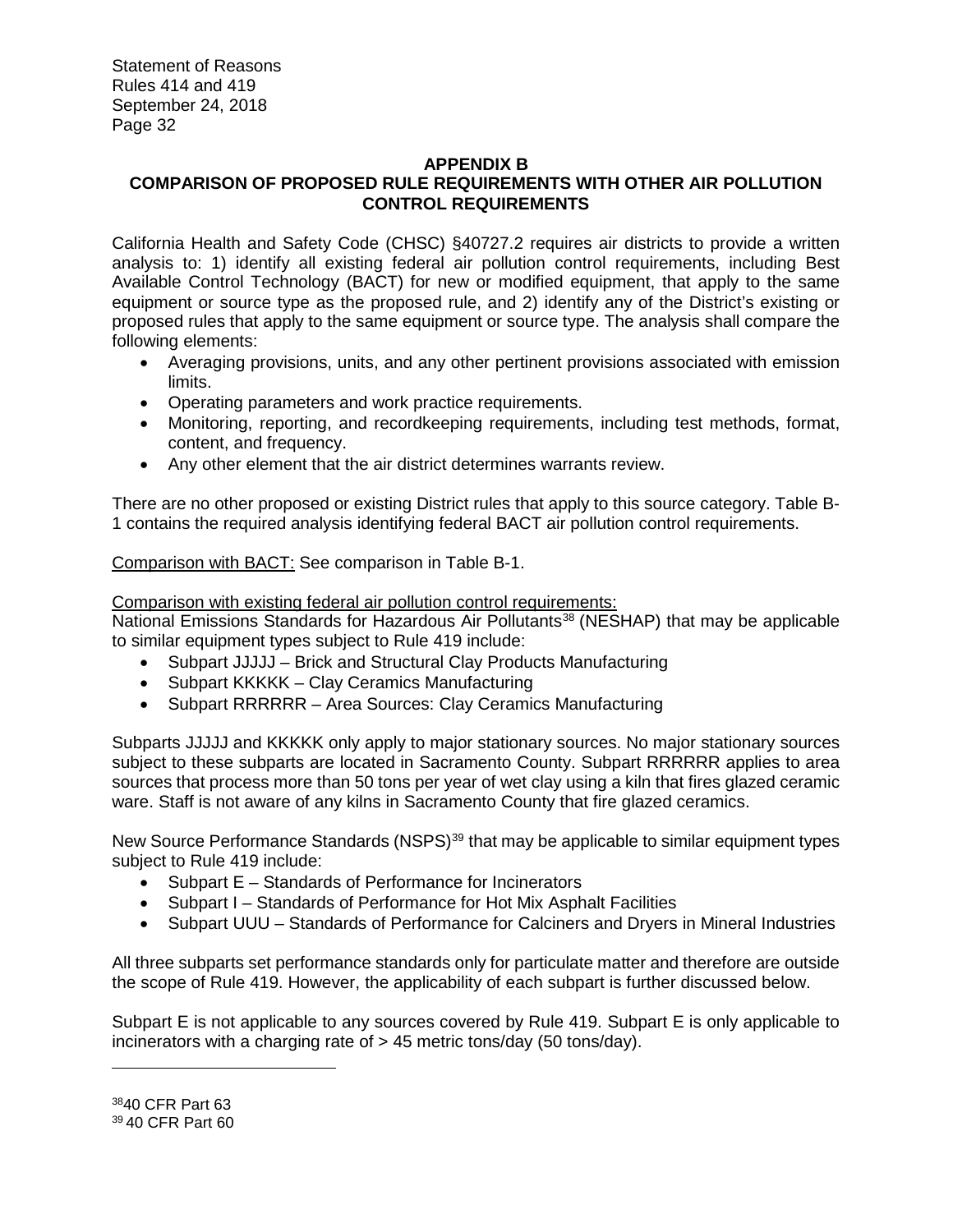Subpart I is applicable to asphalt manufacturing facilities subject to Rule 419. These facilities shall not emit gases which contain particulate matter in excess of 0.04 gr/dscf and shall not emit gases which exhibit 20% opacity or greater. The permitted asphalt manufacturing facilities are already subject to Subpart I by permit conditions.

Subpart UUU is applicable to calciners and dryers at mineral processing plants including the brick and related clay products industry. One source in the District operates a brick tunnel kiln and manufactures brick and related clay products and is considered a mineral processing plant under Subpart UUU.

A modification, reconstruction, or a replacement of the brick tunnel kiln may be required for the source to meet Rule 419 requirements. If a modification or a replacement of the brick tunnel kiln is required, that action might not be considered a modification under the NSPS program as defined in 40 CFR §60.14.

40 CFR §60.14 states that any physical or operational change to an existing facility that results in an increase in the emission rate to the atmosphere of any pollutant to which a standard applies shall be considered a modification within the meaning of section 111 of the Act. Upon modification, an existing facility shall become an affected facility for each pollutant to which a standard applies and for which there is an increase in the emission rate to the atmosphere.

40 CFR §60.15 defines a reconstruction as a replacement where an owner or operator of an existing facility proposes to replace components, and the fixed capital cost of the new components exceeds 50 percent of the fixed capital cost that would be required to construct a comparable entirely new facility. Under Subpart UUU, the cost of replacement of equipment subject to high temperatures and abrasion on processing equipment shall not be considered in calculating either the "fixed capital cost of the new components" or the "fixed capital cost that would be required to construct a comparable new facility" under §60.15. Calciner and dryer equipment subject to high temperatures and abrasion are: end seals, flights, and refractory lining.

A retrofit or burner replacement of the brick tunnel kiln that does not increase emissions of particulate matter or exceed 50 percent of the fixed capital cost of a new facility would not trigger Subpart UUU applicability. In addition, the modification or replacement of a device (brick tunnel kiln) whose primary function is the reduction of NOx emissions is not considered to be a modification under 40 CFR §60.14(e)(5).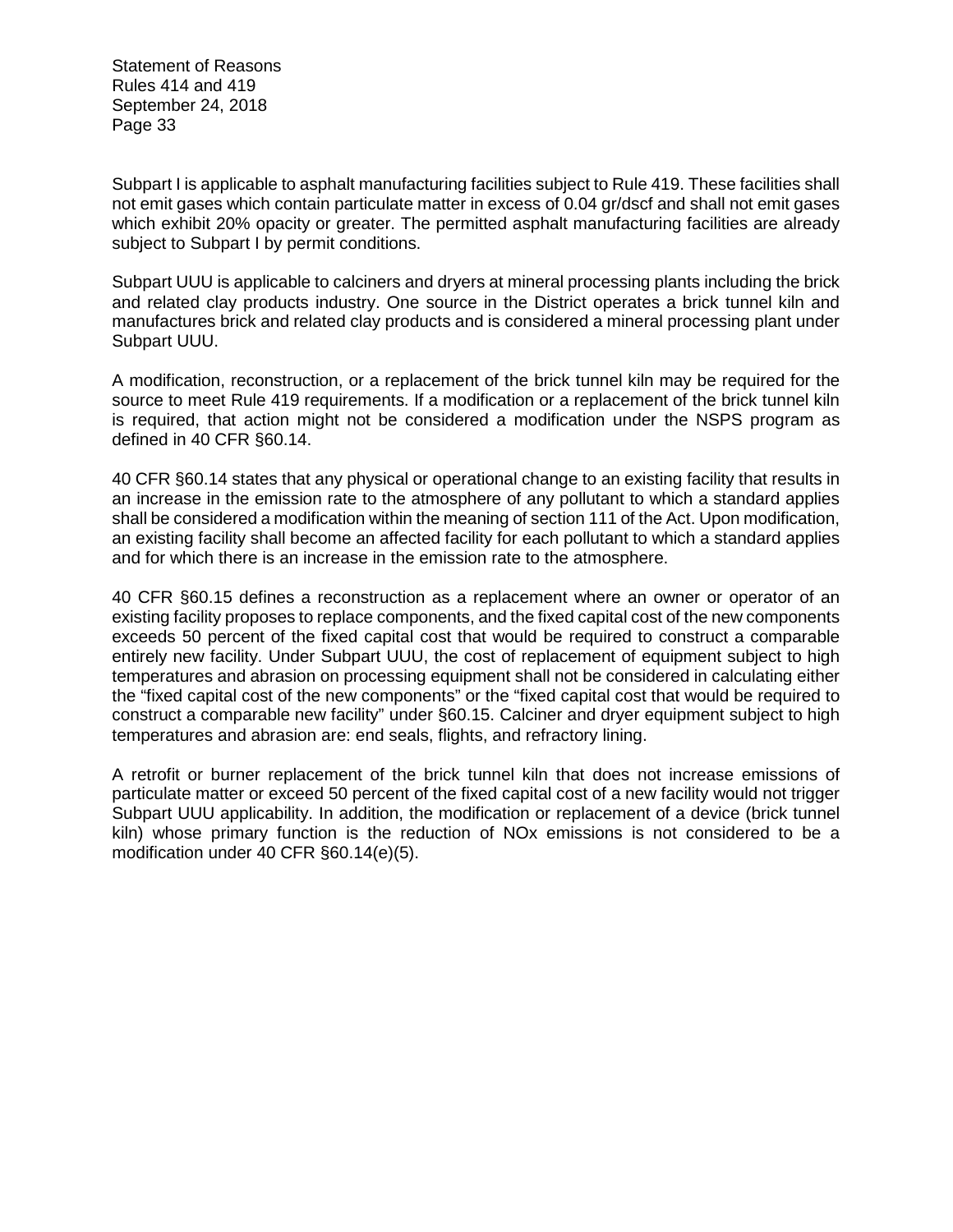# **Table B-1: 40727.2 Matrix for Proposed Rule 419 NOx from Miscellaneous Combustion Units**

| <b>Comparative Requirements</b>       |                                                     |                                                                                        |  |  |  |
|---------------------------------------|-----------------------------------------------------|----------------------------------------------------------------------------------------|--|--|--|
| Elements of                           | Proposed Amended                                    | Best Available Control Technology (BACT)/                                              |  |  |  |
| Comparison                            | <b>Rule 419</b>                                     | Lowest Achievable Emission Rate (LAER)                                                 |  |  |  |
| Applicability                         | The amendments expand the applicabity               | BACT<br>determinations<br>Various<br>exist for                                         |  |  |  |
|                                       | to include any miscellaneous combustion             | miscellaneous NOx combustion units including                                           |  |  |  |
|                                       | unit or cooking unit with a rated heat input        | dryers, ovens, incinerators, furnaces and                                              |  |  |  |
|                                       | capacity of 5 MMBtu/hr or greater,                  | remediation units.                                                                     |  |  |  |
|                                       | including dryers, dehydrators, ovens,               |                                                                                        |  |  |  |
|                                       | furnaces, crematories, and incinerators.            |                                                                                        |  |  |  |
| Exemptions                            | Units subject to other district rules               |                                                                                        |  |  |  |
|                                       | Air pollution control devices                       |                                                                                        |  |  |  |
|                                       | Units not subject to District permits               |                                                                                        |  |  |  |
|                                       | Duct burners                                        |                                                                                        |  |  |  |
|                                       | Electric utility boilers                            |                                                                                        |  |  |  |
|                                       | Gas flares                                          |                                                                                        |  |  |  |
|                                       | <b>Internal Combustion Engines</b>                  |                                                                                        |  |  |  |
|                                       | Low fuel usage units                                |                                                                                        |  |  |  |
|                                       | Source testing of infrared burners                  |                                                                                        |  |  |  |
| <b>NO<sub>x</sub></b> Emission Limits | See Table 4.                                        | <b>SMAQMD BACT guidelines</b>                                                          |  |  |  |
|                                       | Units are in ppmvd @ 3% O <sub>2</sub> or lb/MMBtu. | Commercial Laundry Dryer: 30 ppmvd @ 3%<br>O <sub>2</sub>                              |  |  |  |
|                                       |                                                     | Drying Oven: 20 ppmvd @ 3% O <sub>2</sub>                                              |  |  |  |
|                                       |                                                     |                                                                                        |  |  |  |
|                                       |                                                     | <b>SCAQMD BACT guidelines</b>                                                          |  |  |  |
|                                       |                                                     | Asphalt Batch Plant: 36 ppmvd @ 3% O2                                                  |  |  |  |
|                                       |                                                     | Dryer - Kiln: Natural gas with low-NOx burner                                          |  |  |  |
|                                       |                                                     | Tenter frame fabric dryer: 60 ppmvd @ 3% O2                                            |  |  |  |
|                                       |                                                     | Other dryers and ovens: 30 ppmvd @ 3% O2                                               |  |  |  |
|                                       |                                                     | Metal heating furnace: 50 ppmvd @ 3% O2                                                |  |  |  |
|                                       |                                                     | Food Oven: 30 or 60 ppmvd @ 3% O <sub>2</sub>                                          |  |  |  |
|                                       |                                                     |                                                                                        |  |  |  |
|                                       |                                                     | <b>SJVUAPCD BACT guidelines</b>                                                        |  |  |  |
|                                       |                                                     | Commercial bakery oven: 30 ppmvd @ 3% O2<br>Soil remediation operation: Low-NOx burner |  |  |  |
|                                       |                                                     | Various Dryers for food processing: 20 - 70                                            |  |  |  |
|                                       |                                                     | ppmvd @ 3% O <sub>2</sub>                                                              |  |  |  |
| <b>Averaging Provisions</b>           | None                                                | N/A                                                                                    |  |  |  |
| Operating parameters                  | Perform combustion system maintenance               |                                                                                        |  |  |  |
| Work<br>Practice<br>&                 | in accordance with the manufacturers                |                                                                                        |  |  |  |
| Requirements                          | schedule and specifications                         |                                                                                        |  |  |  |
| Monitoring/                           | <b>Initial Source Test</b>                          | N/A                                                                                    |  |  |  |
| Testing                               | Source test once every second calendar              |                                                                                        |  |  |  |
|                                       | year thereafter                                     |                                                                                        |  |  |  |
| Monitoring/                           | • Monitor and keep records of fuel usage            | N/A                                                                                    |  |  |  |
| Recordkeeping                         | for low usage units.                                |                                                                                        |  |  |  |
|                                       | Keep records<br>of<br>manufacturer's,               |                                                                                        |  |  |  |
|                                       | distributor's, installer's, or maintenance          |                                                                                        |  |  |  |
|                                       | company's<br>written<br>maintenance                 |                                                                                        |  |  |  |
|                                       | schedule and instructions.                          |                                                                                        |  |  |  |
|                                       | Keep source test reports and data as                |                                                                                        |  |  |  |
|                                       | applicable.                                         |                                                                                        |  |  |  |
|                                       | Maintain<br>records on site for a                   |                                                                                        |  |  |  |
|                                       | continuous five-year period.                        |                                                                                        |  |  |  |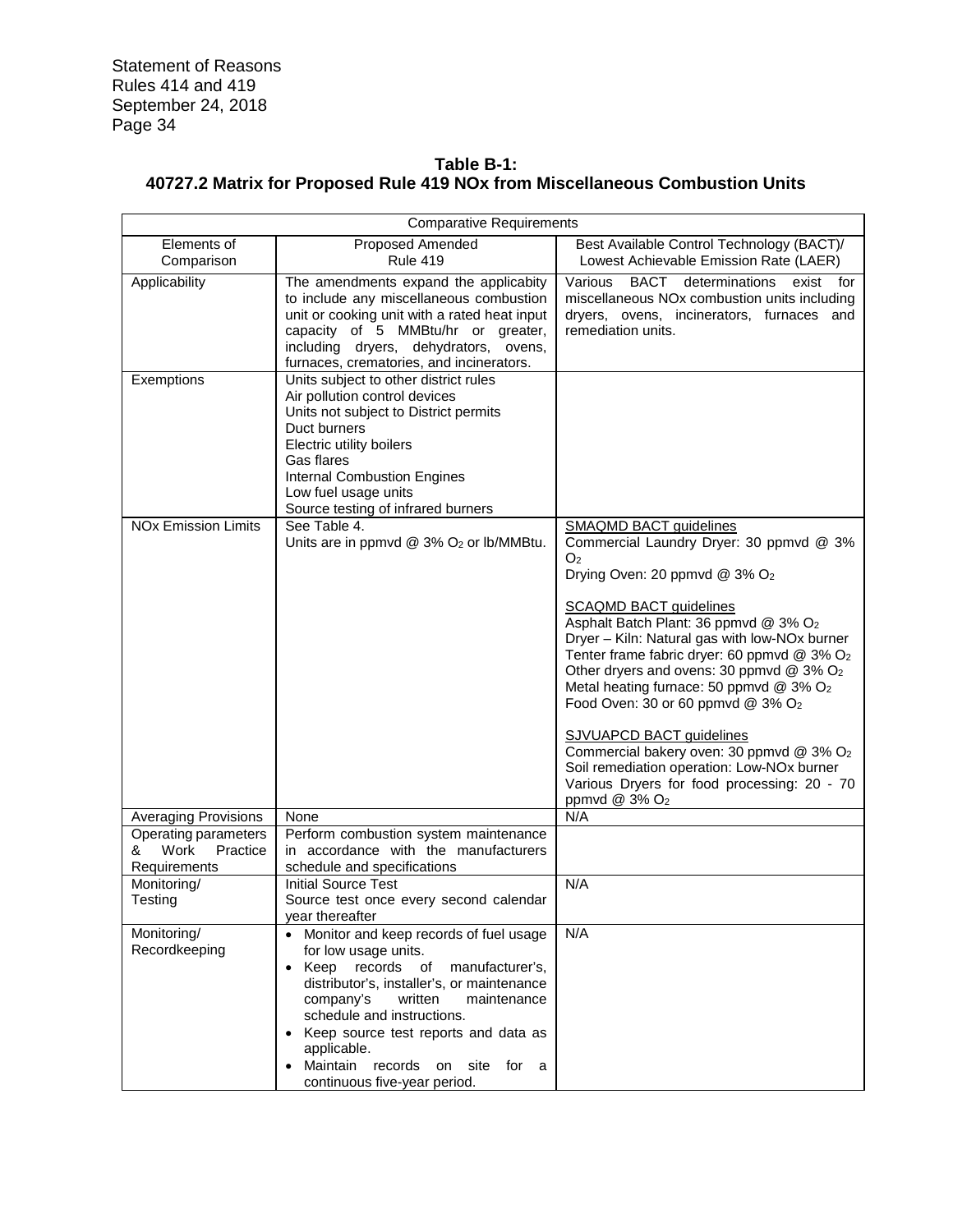#### **APPENDIX C COMMENTS AND RESPONSES**

#### **Public Workshop for Rules 414 and 419**

June 5, 2018, 1:00 p.m.

Attendees:

John Conboy, American River Ag Becky Wood, A. Teichert & Son John Lane, A. Teichert & Son Candice Longnecker, Granite Construction Vince Montoya, Los Rios Community College District G. Pyka, Blue Diamond Growers George Rodriguez, Forterra Pipe Greg Stevenson, H.C. Muddox David Vasquez. Quikrete

#### **Oral Comments from the Public Workshop**

Question #1: Can you come in and out of the low usage exemption in Rule 419?

- Response: No. In order to qualify for the low usage exemption, a permit modification is required. An exceedance of the low usage threshold would result in violation of permit conditions and under Section 402; the unit would not subsequently qualify for the low usage exemption.
- Question #2: Will source tests be required for units that haven't been operating?
- Response The proposed amended Rule 419 includes an exemption from source testing for inactive units. The proposal allows inactive units (units that are not operated in a calendar year in which source testing would otherwise have been required) to delay source testing until resuming operation. Source testing must be conducted within 60 days of resuming operation. See Sections 116 and 403.
- Question #3: The NOx limit for kilns in Ventura County APCD Rule 74.34 is 80 ppmv. In Rule 419, your proposed NOx limits for kilns are 30 ppmv for units operating at less than 1200 °F and 60 ppmy for units operating at 1200 °F or greater. Why are your proposed limits lower than the VCAPCD limit?
- Response: The proposed amendment Rule 419 maintains the NOx limit for kilns at 30 ppmv for units operating at less than 1200 °F and 60 ppmv for units operating at 1200 °F or greater. The VCAPCD limits are higher because of unique characteristics at one of their sources, and those reasons that are not applicable to the source in Sacramento County.
- Question #4: My Company's soybean roaster (American River Ag) can't meet the 400 ppmv limit for CO.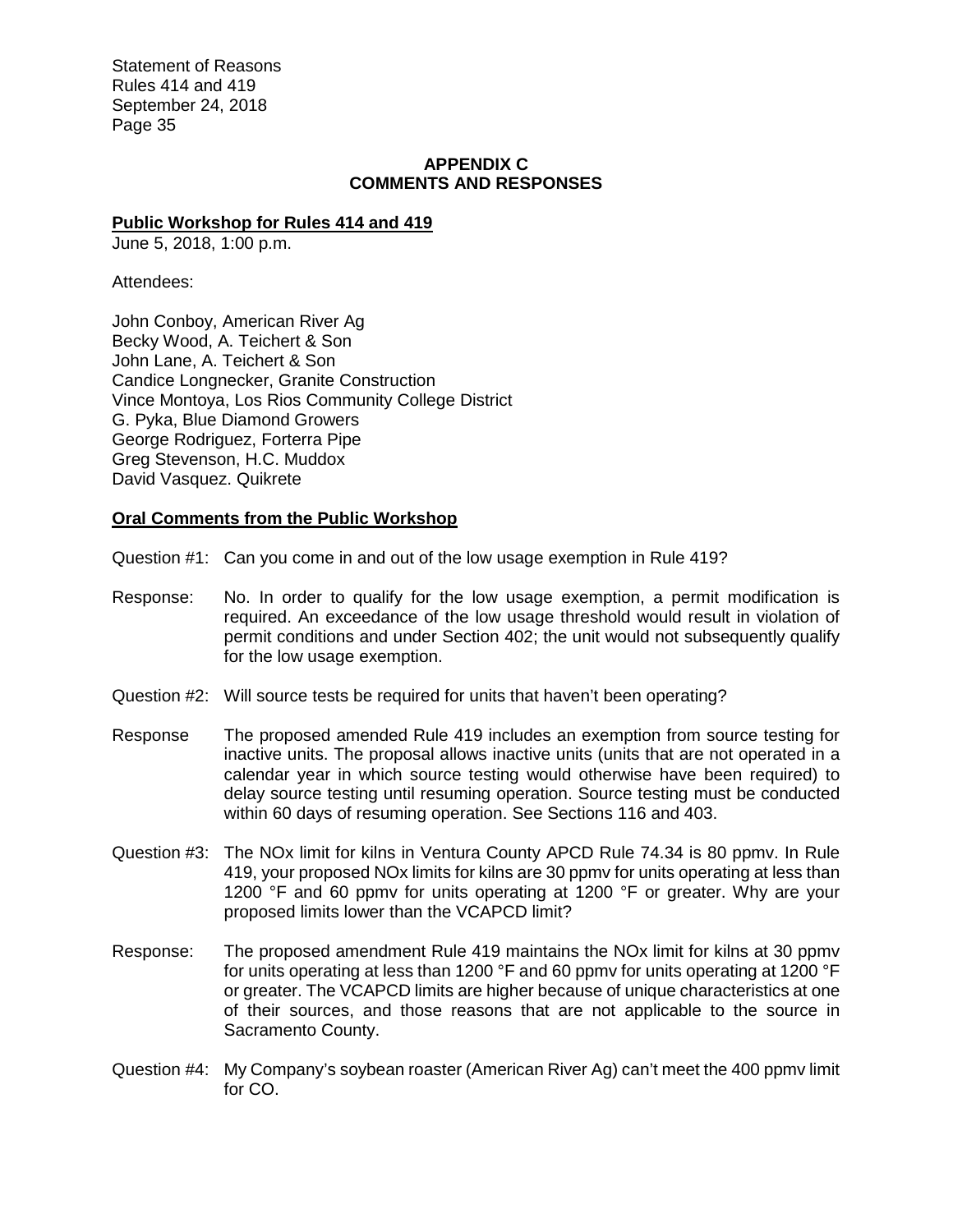- Response: The proposed amended Rule 419 does not contain a CO emission limit for soybean roasters. Information from the source and the burner manufacturer detailed the unique nature of the soybean roasting process. The flame is in direct contact with the soybeans and results in incomplete combustion of the roasted product.
- Question #5: What are the differences between units that are subject to Rule 411 (NOx from Boilers, Process Heaters and Steam Generators) and the units that will be subject to Rule 419?
- Response: Rule 411 applies to boilers, process heaters, and steam generators in which the heating of the process fluid is indirect – that is, there is no contact between the products of combustion and the material being heated. Proposed Rule 419 will apply to dryers, dehydrators, heaters, and ovens where the material being heated comes into direct contact with the combustion products from the burners.
- Question #6: How many major sources will be subject to this rule?
- Response: There are 13 major sources in Sacramento County. The requirements of Rule 419, as adopted on July 26, 2018, applies to one major stationary source of NOx. The proposed amendments to Rule 419 expands the applicability to all stationary sources. The expanded applicability of Rule 419 includes one additional major stationary source, for a total of two major stationary sources that will be subject to Rule 419.
- Question #7: Is a source test required every 24 months, always in the same month of the year as the previous test?
- Response: No. The rule requires a source test to be performed "once every second calendar year." The source test may be performed at any time during the year it is required.
- Question #8: Will a 30-day notice be required prior to a scheduled source test?
- Response: Yes. At least 30 days prior to the scheduled source test date, the owner or operator must submit a source test plan to the District.
- Question #9: When does Rule 419 take effect? Is it when EPA approves it into the SIP?
- Response: The rule will take effect immediately upon adoption by our Board of Directors. Newly affected sources have 12 months from that date to demonstrate compliance with the emission limits. Sources that own or operate more than one unit have an additional 12 months compliance time for the second unit. See Section 401 for the compliance schedule.

#### Written Comments from Greg Stevenson, H.C. Muddox (June 13, 2018)

Question #1: Ventura County APCD's Rule 74.34 identifies kilns as requiring bespoke emissions standards because of their unique design, materials and production processes. I would encourage the SMAQMD to consider the incorporation of similar limits if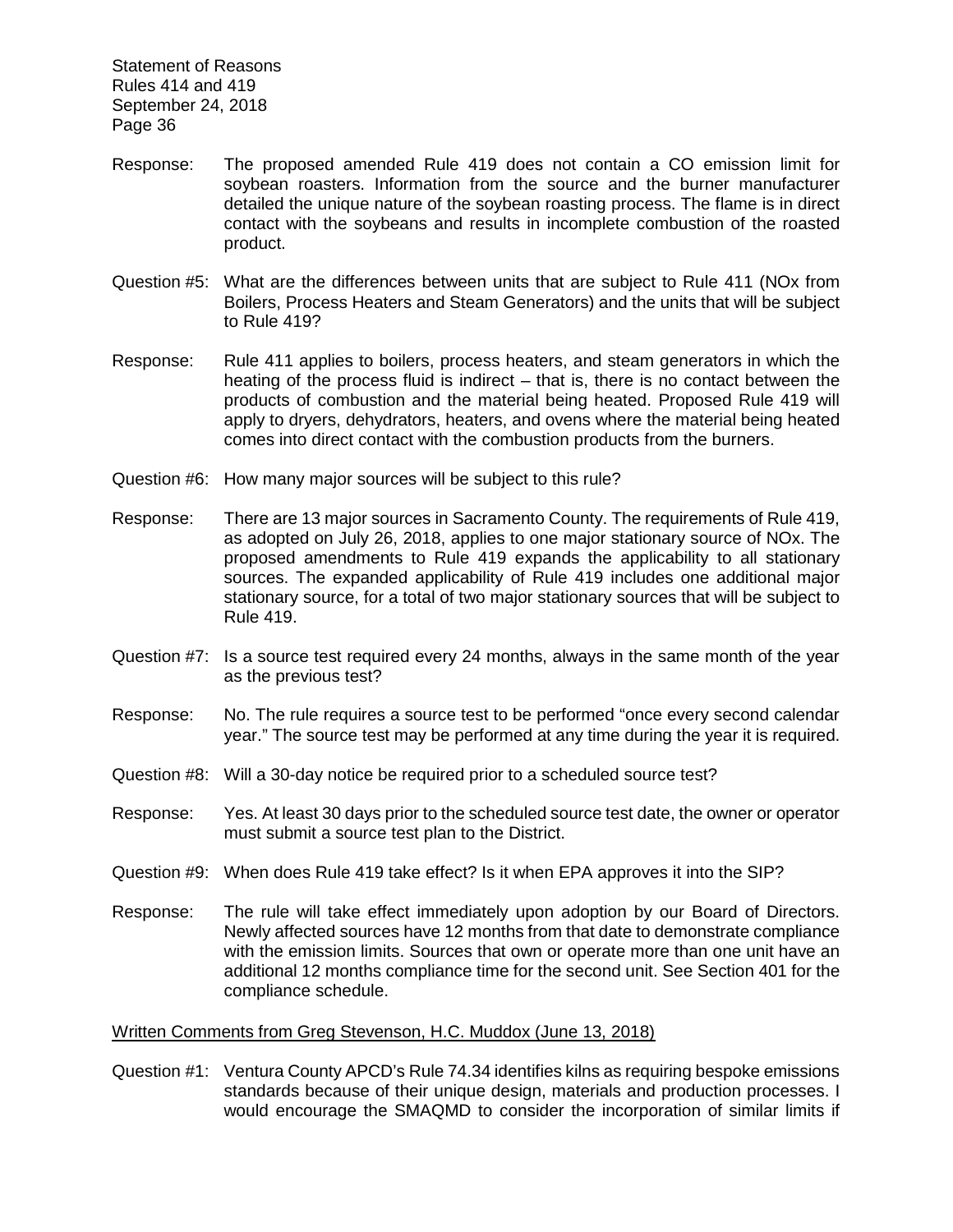> required. Based on ARB emissions data, HCM is not a Major Source, or a top ten NOx emitter.

Response: See response to question #3.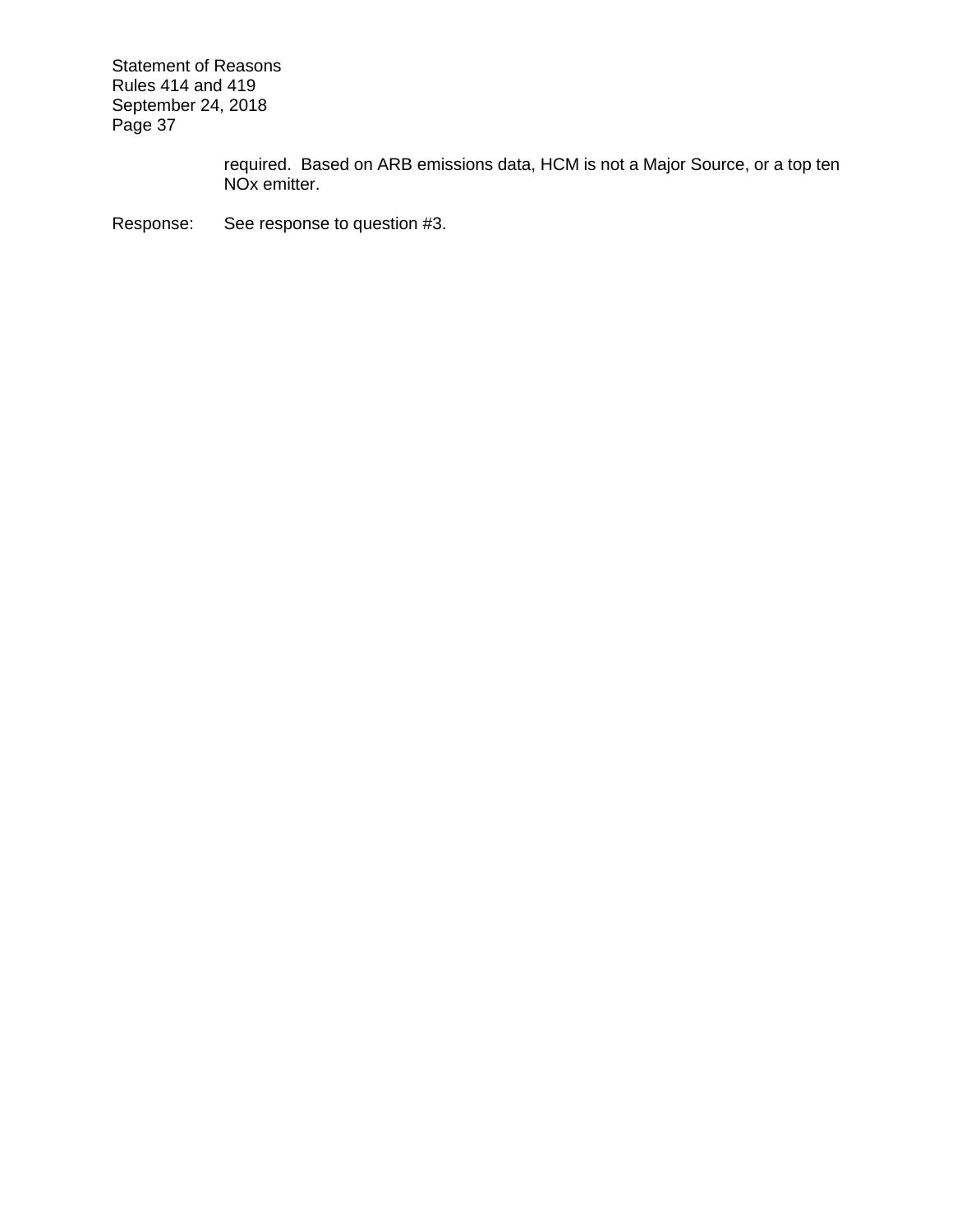#### **APPENDIX D EMISSION CALCULATION PROCEDURE**

Staff calculated emissions and emission reductions based on survey data where available. The fuel usage provided by each source was used to calculate the source's current emissions and proposed Rule 419 compliant emissions. The emission reductions were calculated for each unit as the difference between the current emissions for the unit (using the emission factor from the permit to operate for the unit) and the compliant emissions for the unit (using an emission factor for the proposed rule NOx emission limit). Actual emissions and emission reductions may vary slightly depending on the source's current operation compared to the operation at the time of the survey.

Emissions were calculated using the following equation:

Emissions = Activity Rate (therms/year) x conversion factor (MMBtu/therms) x Emission Factor (lb/MMBtu)

Emission reductions were calculated as the difference between current emissions and compliant emissions of the unit using the same activity rates.

| Cost and Emission Factors for Proposed Rule 419                     |                |                        |                                                                            |  |  |  |  |  |  |
|---------------------------------------------------------------------|----------------|------------------------|----------------------------------------------------------------------------|--|--|--|--|--|--|
| Information                                                         | Value          | <b>Units</b>           | Data Source                                                                |  |  |  |  |  |  |
| Total Units Subject to Proposed Rule 419                            |                | 19 Units               | Permit DB & Survey Data                                                    |  |  |  |  |  |  |
| Total Units Compliant with Proposed Rule 419 by Permit Condition    |                | 7 Units                | Permit DB & Survey Data                                                    |  |  |  |  |  |  |
|                                                                     |                |                        |                                                                            |  |  |  |  |  |  |
| Heating value of Natural Gas                                        |                | 1.020 Btu/dscf         | AP 42 Appendix A                                                           |  |  |  |  |  |  |
| F Factor Natural Gas                                                |                | 8.710 dscf/mmBtu       | CFR - Appendix F to Part 75                                                |  |  |  |  |  |  |
|                                                                     |                |                        |                                                                            |  |  |  |  |  |  |
| 30 ppm Compliant NOx EF                                             |                | 0.036 lb/mmbtu         | <b>Rule Limit</b>                                                          |  |  |  |  |  |  |
| 40 ppm Compliant NOx EF                                             |                | 0.049 b/mmbtu          | <b>Rule Limit</b>                                                          |  |  |  |  |  |  |
| 60 ppm Compliant NOx EF                                             |                | 0.073 b/mmbtu          | <b>Rule Limit</b>                                                          |  |  |  |  |  |  |
|                                                                     |                |                        |                                                                            |  |  |  |  |  |  |
| Conversion to 3% O2                                                 | 1.17           |                        | CFR - Appendix F to Part 75                                                |  |  |  |  |  |  |
|                                                                     |                |                        |                                                                            |  |  |  |  |  |  |
| Annual Interest Rate                                                |                | 7% percent             | <b>Market Value</b>                                                        |  |  |  |  |  |  |
| Equipment Useful Life                                               |                | 15 years               | Assumption                                                                 |  |  |  |  |  |  |
| Installation Cost as Percentage of Equipment Cost                   |                | 50% percent            | Assumption                                                                 |  |  |  |  |  |  |
|                                                                     |                |                        |                                                                            |  |  |  |  |  |  |
| Equipment Cost for Low-NOx Asphalt Burner (\$90,000 2003 dollars)   |                | \$119,445 2017 dollars | Control Measure 471                                                        |  |  |  |  |  |  |
|                                                                     |                |                        |                                                                            |  |  |  |  |  |  |
| Average NOx + CO Source Test Cost                                   |                | \$2,500 2017 dollars   | Source: Phone conversation between Kevin Williams and Regan Best, 3/22/17. |  |  |  |  |  |  |
| District Source Test Fee                                            |                | \$1,919 2018 Fee       | Rule 301 Section 311                                                       |  |  |  |  |  |  |
| # Source Tests Over Useful Life (1 Initial and 7 per unit lifetime) | 8              | tests                  | Rule 419 Requirement                                                       |  |  |  |  |  |  |
| # of Asphalt plants conducting source testing per permit condition  | 3              | lunits                 | Permit DB                                                                  |  |  |  |  |  |  |
| # of other sources conducting source testing per permit condition   | $\overline{4}$ | units                  | Permit DB                                                                  |  |  |  |  |  |  |

Emissions and emission reductions are calculated using the following assumptions: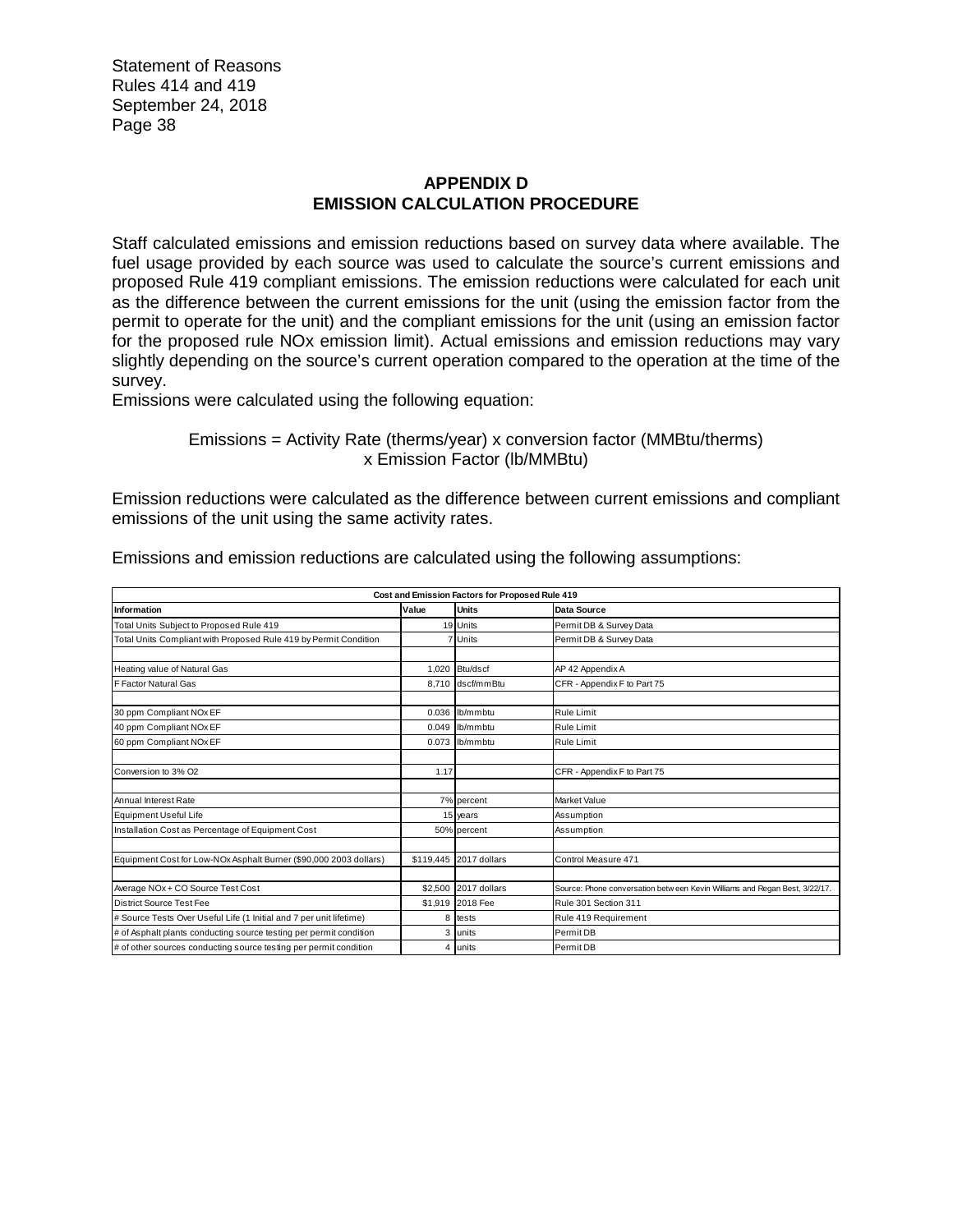# **APPENDIX E ECONOMIC IMPACT ANALYSIS**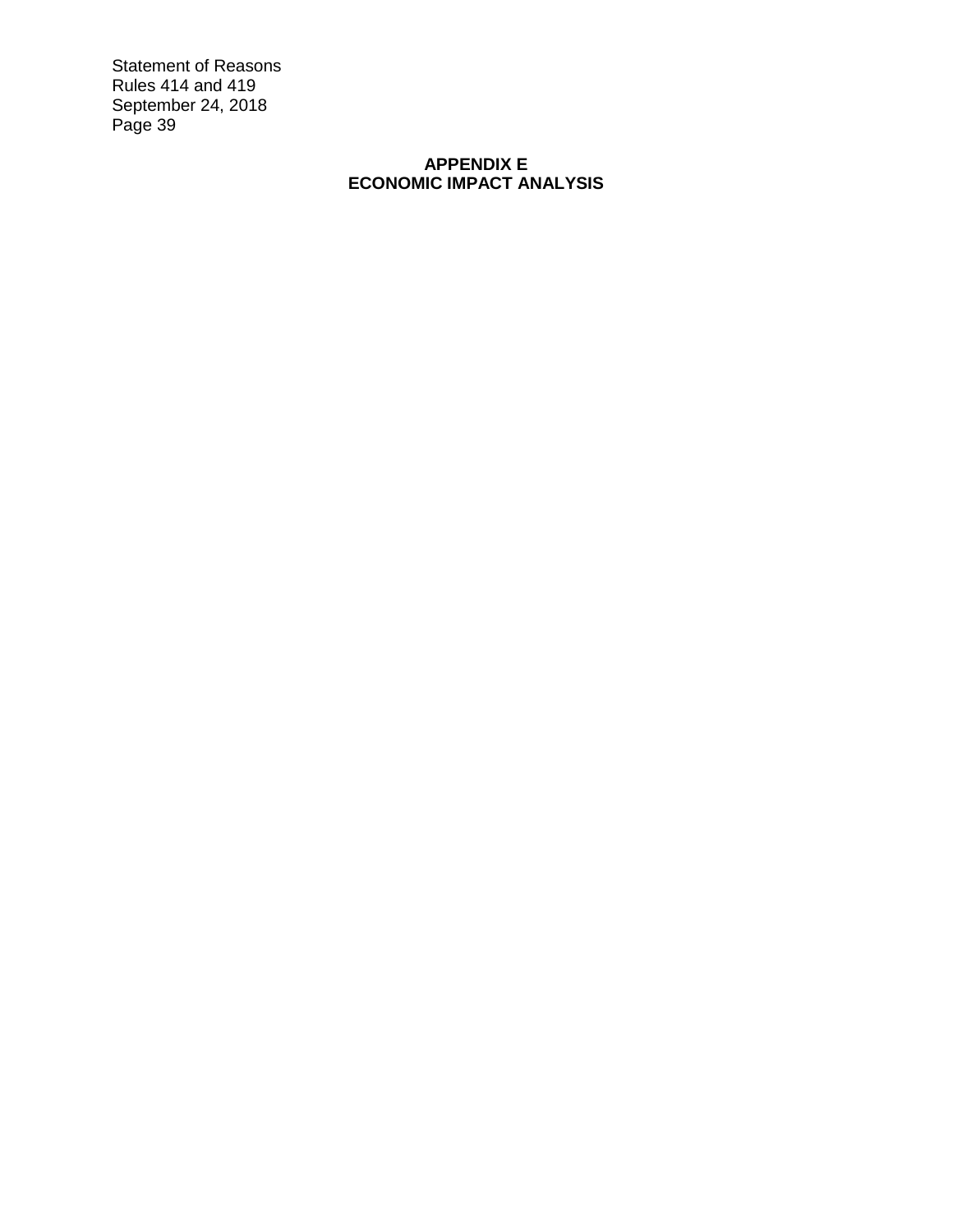

# **ECONOMIC IMPACT ANALYSIS**

# **SMAQMD PROPOSED AMENDMENTS TO RULE 419 NOX FROM MISCELLANEOUS COMBUSTION UNITS**

*Final Report*

*Prepared for:*

Sacramento Metropolitan Air Quality Management District Program Coordination Division 777 12<sup>th</sup> Street, 3<sup>rd</sup> Floor Sacramento, CA 95814

# *Prepared by:*

Eastern Research Group, Inc. (ERG) 8950 Cal Center Drive Suite 230 Sacramento, CA 95826

Under Contract No. E2014021

**September 6, 2018**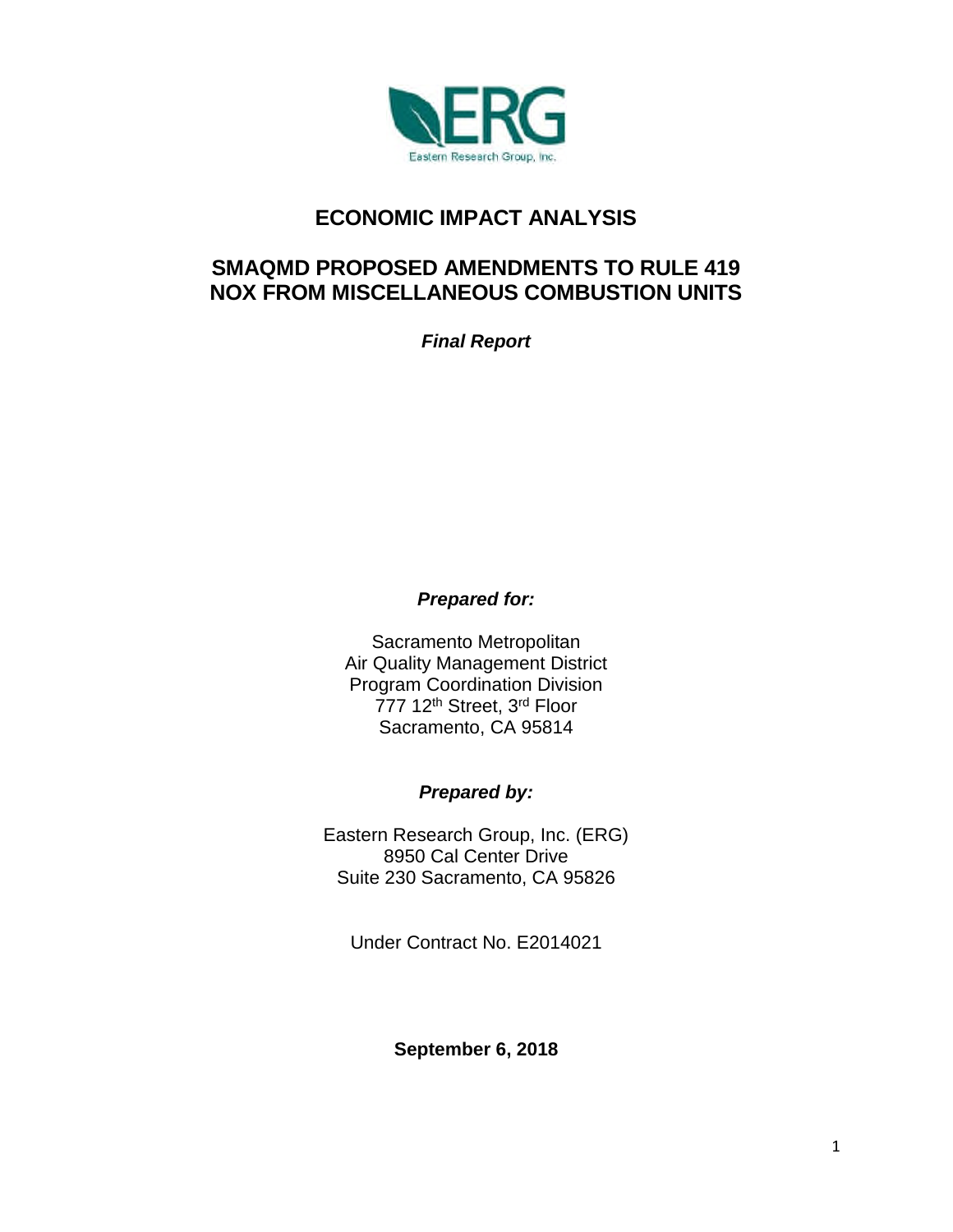#### **1. Introduction**

The Sacramento Metropolitan Air Quality Management District (SMAQMD or District) adopted Rule 419—NOx from Miscellaneous Combustion Units—on July 26, 2018. This rule currently applies only to major sources of NOx. SMAQMD is now proposing amendments to Rule 419 that will cover certain nonmajor stationary sources of NOx (referred to as non-major sources). The purpose of the amendments is to include non-major sources and reduce NOx emissions by establishing emission limits for asphalt plants, furnaces, incinerators, crematories, kilns, roasters, and cooking ovens. Eastern Research Group (ERG), under contract with SMAQMD, estimated the impacts to the economy of Sacramento County that might result from the adoption of these proposed amendments to Rule 419. Specifically, ERG determined how the rule amendments will affect potentially regulated firms as well as the output, earnings, and employment in the county overall. If adopted, the amendments to Rule 419 would require certain non-major sources in the District to retrofit or upgrade equipment that does not meet the proposed NOx emission limits. In addition, the amendments to Rule 419 would require such sources to perform periodic source testing to verify compliance.

SMAQMD needs to assess whether the costs to comply with the amendments to Rule 419 would have significant economic impacts on firms and facilities in the region, as well as whether those costs have a substantial impact on the region's economy, measured as sizeable impacts on earnings, employment, and output.

SMAQMD provided ERG with their estimated compliance costs for eight establishments, with a total of 13 miscellaneous NOx-emitting units, that are expected to incur costs under the amendments to Rule 419 as non-major sources. Using these estimates, ERG profiled the affected entities (Section 2), summarized the cost information provided by SMAQMD (Section 3), and performed an economic impact screening analysis assessing impacts to the firms and facilities assuming no cost passthrough and discussing the potential for impacts on consumers should all costs be passed through (Section 4). ERG then considered the magnitude of the impacts on the economy of Sacramento County (Section 5).

# **2. Profile of Affected Entities**

According to the information provided by SMAQMD, eight establishments would incur costs to comply with Rule 419. The eight sources are shown in Table 1.

Table 1 presents a summary of financial information that could be determined for the eight potentially affected sources. The information includes the establishment name associated with the source, the number of establishments ERG could identify as owned by the source's parent firm, the revenues and employment of the source's parent firm, as well as revenue and employment information that could be determined for the source facility or facilities themselves.

ERG used two main online sources for revenue data, Manta.com and Zoominfo.com, which, for limited information, are free through internet searches of firm names. Revenue and employment data from any such source, however, can be difficult to interpret. Determining the scope and nature of businesses can be very complicated and can take many hours of research to uncover exactly what reported revenues and employment really mean. For example, a company may be doing business under several names, with several separate enterprises within the same establishment location. In cases where the information appeared to conflict or be connected to related but slightly different firm names, ERG discusses in detail the assumptions we make to estimate impacts.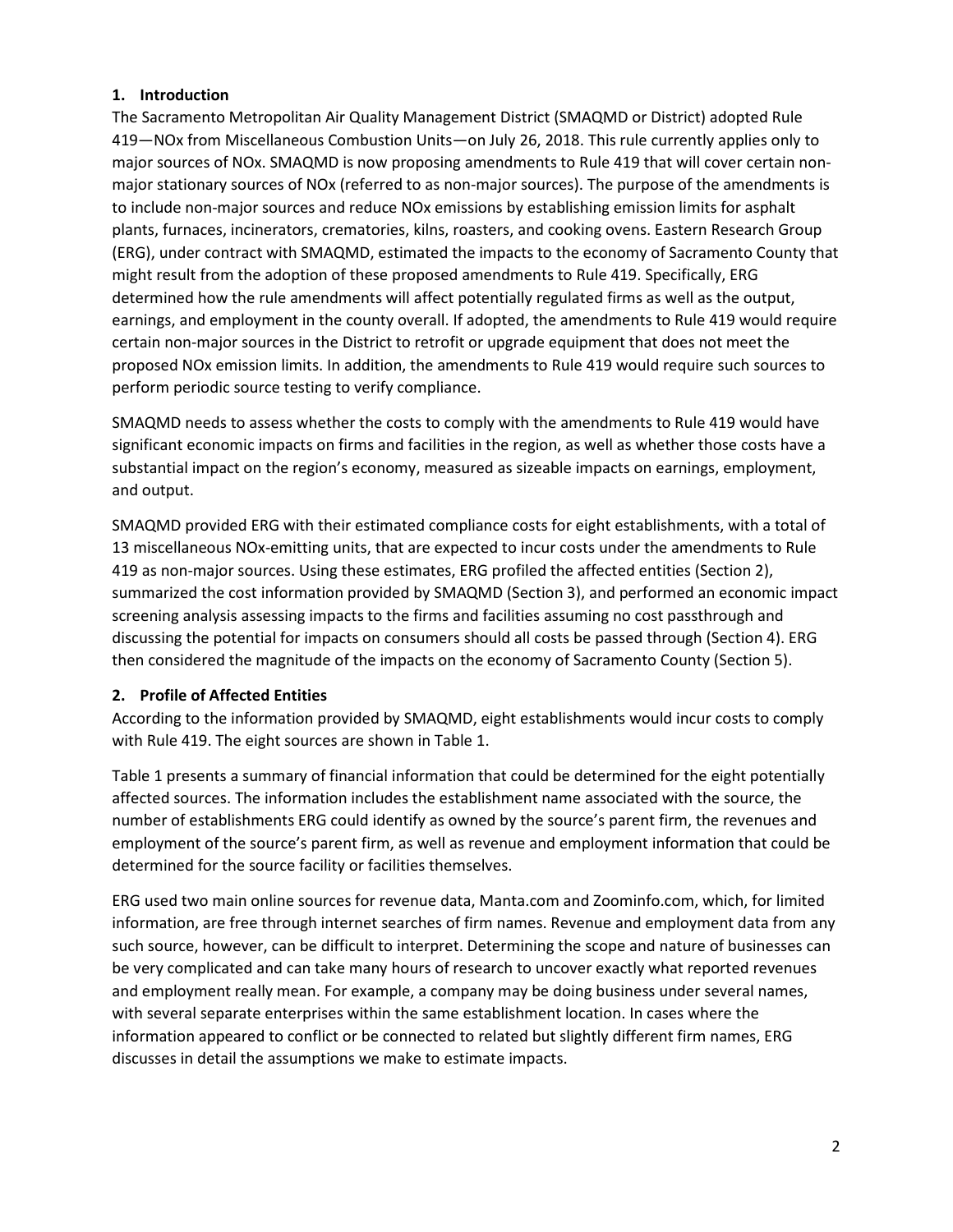| <b>Sources Subject to Rule 419</b>                            | <b>NAICS</b> | <b>NAICS Description</b>                                        | <b>Size</b><br><b>of</b><br><b>Busi-</b><br>ness | <b>SBA Size</b><br><b>Standard</b> | <b>Total</b><br><b>Number</b><br><b>of</b><br>Establish-<br>ments | Parent<br>Company<br><b>Revenue</b><br>(\$millions) | <b>Smallest</b><br>Establish-<br>ment Level<br><b>Revenue</b><br>(Sacramento)<br>(\$millions) | <b>Total</b><br>Employ-<br>ment at<br>Parent | <b>Sacramento</b><br>Co. Employ-<br>ment |
|---------------------------------------------------------------|--------------|-----------------------------------------------------------------|--------------------------------------------------|------------------------------------|-------------------------------------------------------------------|-----------------------------------------------------|-----------------------------------------------------------------------------------------------|----------------------------------------------|------------------------------------------|
| A. Teichert & Son                                             | 327320       | Ready-Mix Concrete<br>Manufacturing                             | Large                                            | < 500<br>Employees                 | 32                                                                | \$813                                               | \$20                                                                                          | 1,800                                        | $20 - 49^b$                              |
| America Lithographers (dba<br>Pacific Standard Press)         | 323111       | <b>Commercial Printing (except</b><br>Screen and Books)         | Small                                            | < 500<br>Employees                 |                                                                   | \$14                                                | \$14                                                                                          | 70                                           | 70                                       |
| Bimbo Bakeries USA, Inc.                                      | 311812       | <b>Commercial Bakeries</b>                                      | Large                                            | Foreign                            | $>60$ (US)                                                        | \$10,556                                            | \$10                                                                                          | 26,000                                       | >100                                     |
| Forterra Pipe & Precast                                       | 327390       | <b>Other Concrete Product</b><br>Manufacturing                  | Large                                            | < 500<br>Employees                 | 74 <sup>c</sup>                                                   | \$1,400                                             | >550                                                                                          | 5,353                                        | 20-49                                    |
| Koefran Industries (aka<br>Koefran Pet Services) <sup>a</sup> | 812210       | <b>Funeral Homes and Funeral</b><br><b>Services</b>             | Small                                            | $<$ \$7.5<br>million               | 4                                                                 | \$2                                                 | \$2                                                                                           | $>25$                                        | 25                                       |
| Pabco Clay Products, LLC<br>(dba HC Muddox)                   | 327120       | Clay Building Material and<br><b>Refractories Manufacturing</b> | Large                                            | < 750<br>Employees                 | 3                                                                 | \$221                                               | \$7                                                                                           | 3,000                                        | 35                                       |
| <b>Riverside Elevators</b>                                    | 493130       | Farm Product Warehousing<br>and Storage                         | Small                                            | $<$ \$27.5<br>million              | $\mathbf{1}$                                                      | \$11                                                | \$11                                                                                          | 20                                           | 20                                       |
| Silgan Can Company                                            | 311422       | <b>Specialty Canning</b>                                        | Large                                            | $1,250$<br>Employees               | 38                                                                | \$2,182                                             | <b>NA</b>                                                                                     | 6,300                                        | <b>NA</b>                                |

#### **Table 1. Sources Subject to Rule 419 Required to Retrofit or Upgrade and/or Test for NOx Emissions**

<sup>a</sup> At least four facilities are associated with Koefran; one is located in Reno, NV, one in Colma, CA, and two in Sacramento, CA. Only one of the two in Sacramento is associated with a crematorium subject to the rule. Koefran indicated (Williams, 2018) that 25 employees are associated with the pet crematory. See text below for more discussion about revenues at the facility level.

**b**At the manufacturing site.

<sup>c</sup> This number represents the total number of US-based manufacturing establishments and should be treated as a lower-bound estimate of the total number of establishments. It does not include a total of five manufacturing establishments in Canada and Mexico, as well as any retail locations. NA=Not available.

Source: Manta.com, Zoominfo.com; SBA (2017).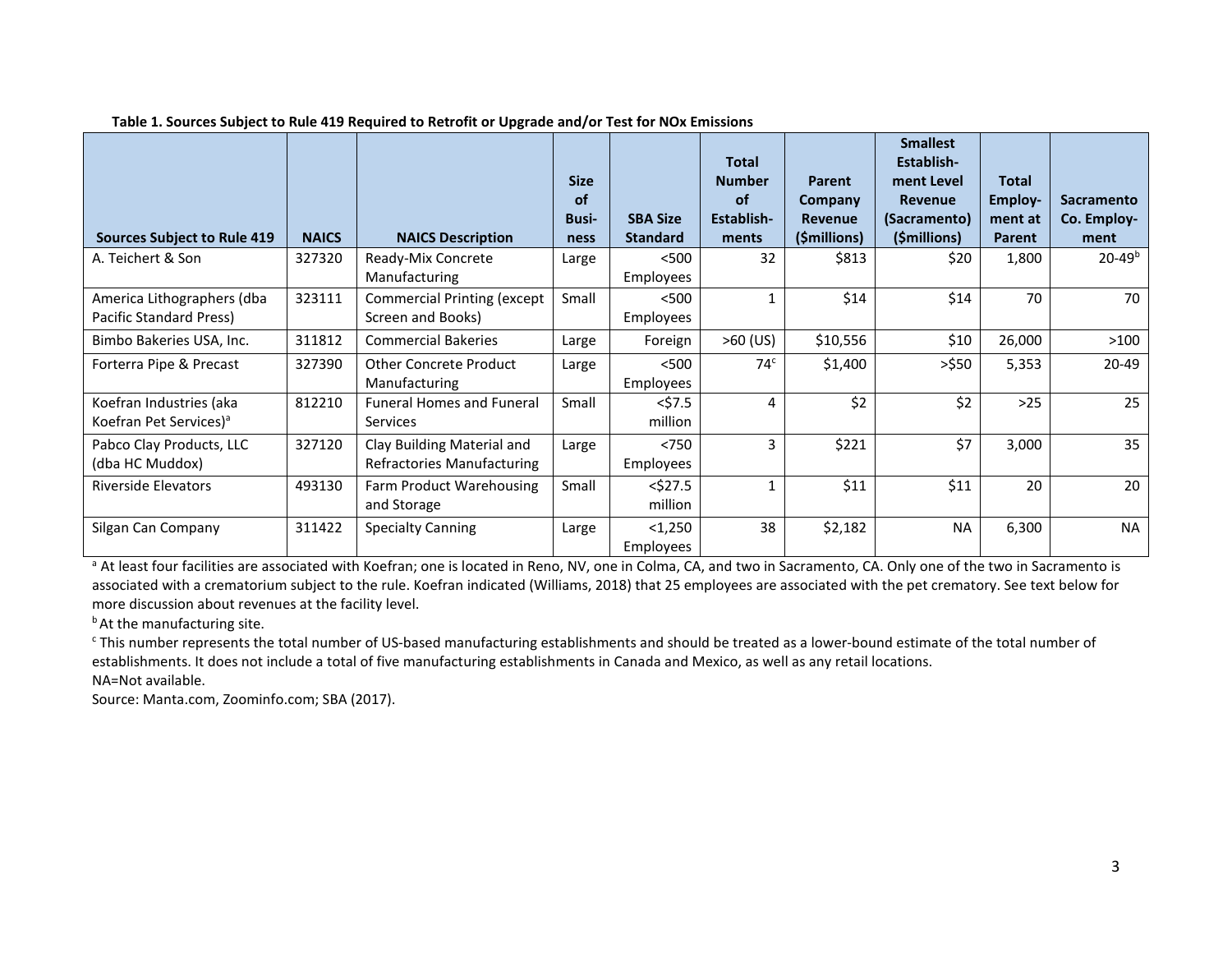Table 1 also provides information on the North American Industrial Classification System (NAICS) designation of the parent company, the industry description associated with that classification (e.g., ready mix concrete manufacturing; commercial bakeries), and whether, under that NAICS classification, the parent firm qualifies as a small business under Small Business Administration's (SBA) definitions, which are expressed either as an employment or revenue cutoff.

As Table 1 shows, most of the sources are associated with large, multifacility firms. Three sources are associated with small firms, of which two are single-facility firms and one has at least three additional facilities.

Revenue size for parent firms ranges from \$2 million to over \$10 billion. Employment at the parent firms ranges from possibly as low as 20 to as high as 26,000 or more. Size of parent (and any foreign affiliation) is essential in defining which firms might be considered small businesses. SBA considers as small business only those firms (not facilities) that 1) meet the size definitions, either in terms of revenues or numbers of employees, 2) are not affiliated with parent corporations that exceed those size limits, and 3) are not affiliated with foreign-owned entities). The local firms/facilities, to the best that could be determined, ranged from \$2 to \$50 million in revenues and possibly as low as 20 to over 100 employees.

The firms associated with the sources that SMAQMD identified as incurring costs due to the proposed Rule 419 are described in more detail below:

- **Teichert & Sons**. Teichert, also referred to as Teichert Construction and A. Teichert & Sons, is a construction company in California that began operations in 1887 (Teichert, 2018a). Teichert has five (out of 32) locations in Sacramento County, including their corporate office, two aggregates facilities, two ready-mix facilities and other offices (Teichert, 2018b).
- **Pacific Standard Print (PSP).** PSP, also known as American Lithographers Inc., is a single location commercial printing company that has been operating since 2002 (Manta, 2018c).
- **Bimbo Bakeries USA, Inc.** is a baking company that owns 12 brands (e.g., Thomas, Sara Lee, Nature's Harvest, Arnold, etc.) and is part of the larger baking company, Grupo Bimbo, a Mexican firm. Their U.S. headquarters is in Pennsylvania and one out of the 12 outlet stores in California is located in Sacramento County (Bimbo Bakeries USA, 2018).
- **Forterra Pipe & Precast.** Forterra is a publicly held, multinational firm operating in Canada, U.S., and Mexico, with more than a dozen subsidiaries and numerous facilities throughout North America. The firm focuses on products needed for water-related infrastructure applications, including water transmission, distribution, and drainage. Little information is available on the local Sacramento facility, which produces drainage pipes and products; the listed website is that of its parent (Forterra Pipe & Precast, 2018).
- **Koefran Industries (aka Koefran Pet Services)**. Koefran is a pet crematory that has been operating in Sacramento since the 1970s. They offer private and group pet cremation. They have two facilities in Sacramento, one of which is a retail outlet where customers can purchase pet crematory services (Eagles Nest Road), as well as urns, plaques, or other memorials. The other (Kiefer Boulevard location) houses the crematorium, which is the facility subject to the rulemaking. They have at least two other facilities, one in Colma, CA, and the other in Reno, NV. ERG was not able to determine whether these two facilities are retail only, but it is possible that the crematorium serves the other three locations. The corporation is, in turn, owned by SRC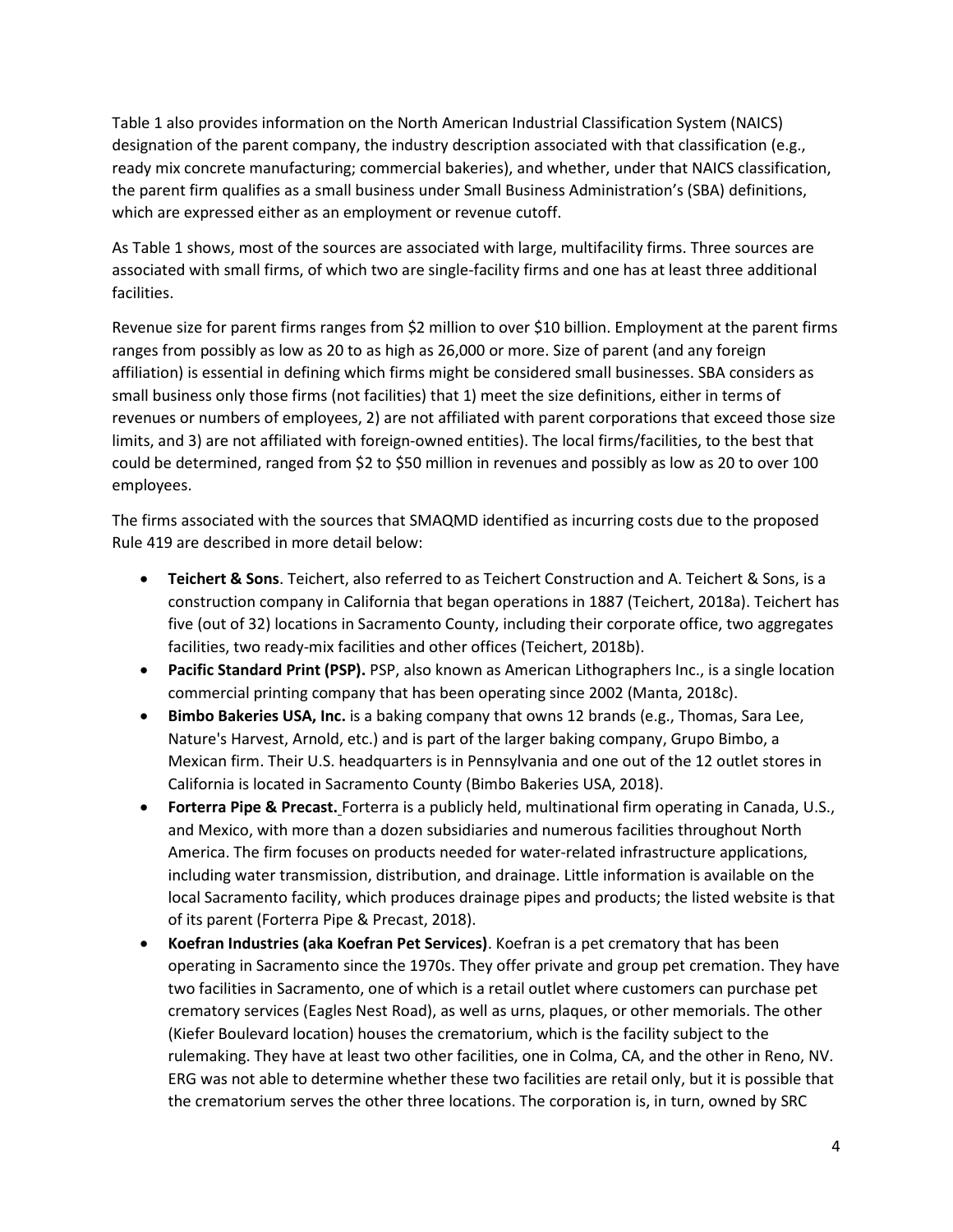Companies, which has employment of 120 and revenues of \$24 million, according to Zoominfo (2018a). The revenue information for these establishments is somewhat unclear. One source (Manta, 2018f) indicates the Kiefer Boulevard facility has revenues of \$180,000 and employment of 2. The corporate headquarters (Sacramento, location designated only as a PO box), however, is noted to have revenues of \$2 million and employment of 10 (Zoominfo, 2018b). Later discussions with the firm (Williams, 2018) indicated that the pet crematory business employs 25 persons at the Kiefer Boulevard site (which is incompatible with the revenue figure of \$180,000). The \$2 million in revenues reported by Zoominfo may include the other locations or may just be the Sacramento operations. However, because the pet services businesses are likely dependent on the crematorium (that is, without the crematorium, all the pet service businesses owned by Koefran might not be possible to operate), we assume that the crematorium is operating as a cost center (that is, the firm judges profitability at the firm level, not at the facility level). Using this this assumption, we use the \$2 million revenue estimate for the entire business to judge impacts on the crematorium facility (see Section 4).

- **Pabco Clay Products, LLC**. Pabco Clay Products is a subsidiary of Pacific Coast Building Products. The firm has three divisions—Gladding McBean, H.C. Muddox, and Interstate Brick—that manufacture clay products for the building industry. Of the three, only H.C. Muddox is located in Sacramento. This division manufactures bricks (Pacific Coast Building Products Inc., 2018).
- **Riverside Elevators**. This firm, also known as Riverside Ltd., is a single facility firm located in Sacramento County, operating in the grain elevator, storage-only industry for 35 years (Manta, 2018g).
- **Silgan Can Company**. Silgan is also known as Silgan Containers and was established in 1987. It is the largest provider of metal food packaging in the United States, according to the website (Silgan Containers, 2018a). Their facilities include a corporate office (in Woodland Hills, California), sales offices, technology centers, and manufacturing facilities. One manufacturing facility is in Sacramento County facility. No information could be found for this facility, indicating that it is likely not a revenue center (Silgan Containers, 2018a). Therefore, although we note that revenue data are unavailable at the facility level, we do consider what the facility's revenues might be assuming revenues are similar to the average for all Silgan facilities (about \$57 million).

# **3. Compliance Costs**

SMAQMD provided ERG with their estimated, annualized compliance costs for the eight sources discussed in Section 2. These costs are presented in Table 2, along with information on the total number of units, whether the units are compliant or non-compliant and how many units require testing. The costs are provided for acquisition of capital equipment, installation, and permit modification costs, which are annualized at 7 percent over 15 years, along with testing costs, which are incurred every two years, and are also annualized. SMAQMD estimates that the total annualized costs for complying with the proposed Rule 419 requirements range from \$3,407 to \$45,743 annually, per firm. Annual costs across all affected firms total \$85,975 per year.

# **4. Impact Screening Analysis**

Impacts of a cost increase on production may be absorbed by producers but can also fall on consumers when producers are able to pass some costs through to consumers. Thus, in this screening analysis, we look at two bounding impact scenarios: one in which no costs can be passed through to consumers (thus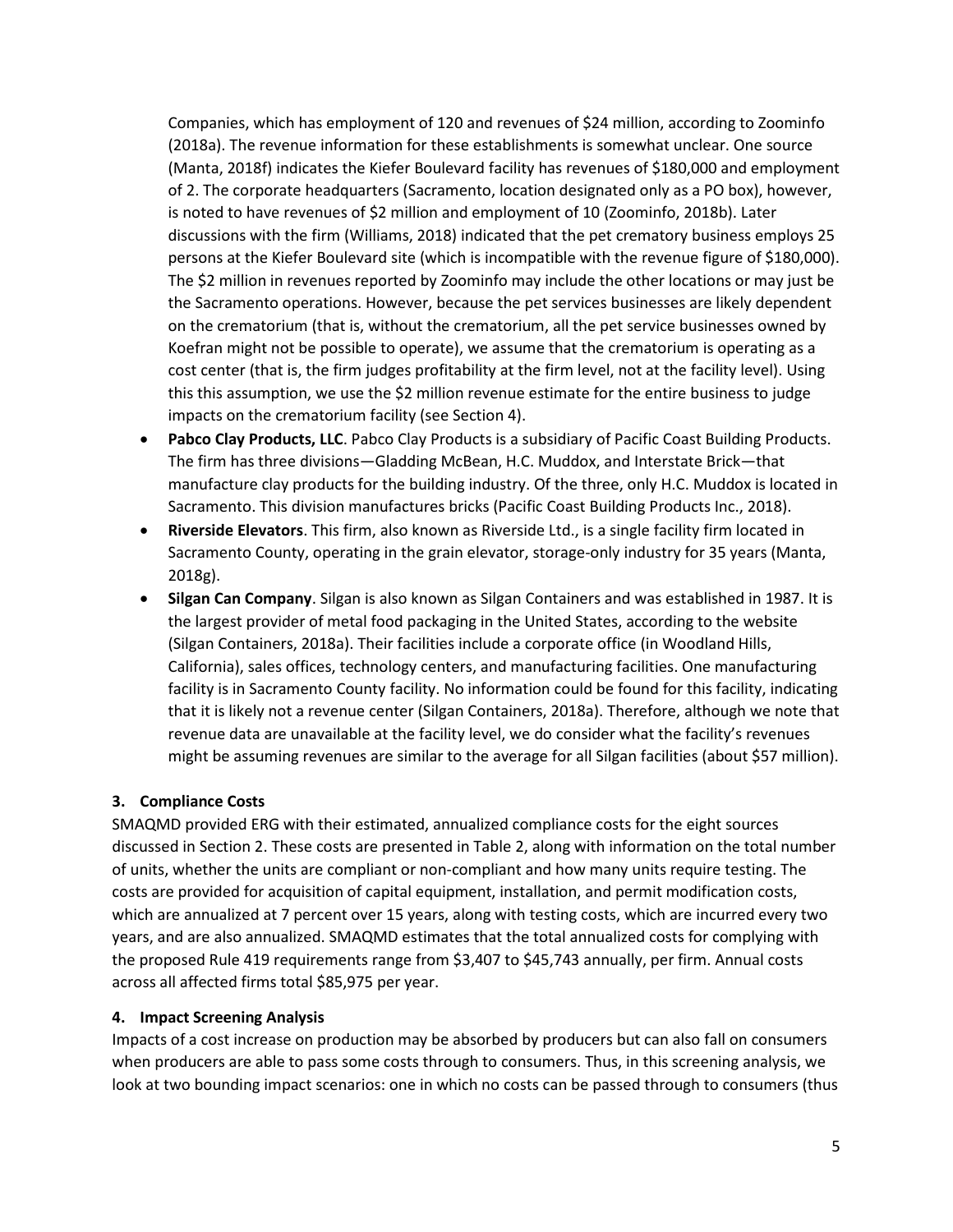all direct economic impacts are absorbed by producers) and one in which all costs are passed through to consumers.

Under the no-cost-passthrough scenario, we measured impacts on the affected entities using a screening analysis known as a sales test. When data on firm and facility finances are limited, many federal agencies, such as the U.S. Environmental Protection Agency (EPA), determine impacts by performing a sales test. A sales test measures the ratio of compliance costs to revenues. Given that SMAQMD is an environmental agency, ERG looks to EPA's guidance regarding establishing benchmarks for sales tests. EPA uses sales tests predominantly to determine whether there are significant impacts on a substantial number of small entities (required under the federal Regulatory Flexibility Act). Additionally, EPA uses a sales test as a measure of impacts among larger firms as well when more detailed financial data (such as that which might be used to judge impacts on e.g., profits, debt service, or liquidity) are lacking.

EPA suggests the use of two benchmarks for a sales test. EPA generally recognizes a benchmark of compliance costs to sales less than 1 percent to indicate that impacts are negligible. Those between 1 percent and 3 percent are tangible impacts, and those above 3 percent could be considered potentially high impacts. ERG adopts these benchmarks to assess the potential for impacts stemming from the proposed amendments to Rule 419.

Table 3 shows the results of the analysis of industry impacts, first at the parent company level (where small business impacts should be assessed), where we found negligible impacts for all firms. This means that, by SBA definitions and using these benchmarks, SMAQMD might support a finding of no significant impacts on any small businesses. To the extent that ERG could find revenue data at the level of the sources located in Sacramento County, and to the extent that we believed the facility to be operating as a profit center (its revenues are expected to cover its costs independently of other businesses within the firm)) we also assess impacts at that level. We do this because it is possible that impacts at lower levels of corporate organization could lead to facility closures. As the table shows, all firms and facilities are expected to face costs that are less than 1 percent of revenues.

If these entities could pass through all costs of the rule to consumers, the prices to consumers would increase on average by no more than the same very small percentage over all affected products and services. Furthermore, many of these products and services are marketed outside the county, further reducing impacts within the county. Any price increases, should they occur, would likely, therefore, be very small with limited effect on consumers in Sacramento County.

As an example, Koefran might increase the price of cremations by as much as 0.38 percent assuming the firm can pass through all costs and does so equally across all its products and services. This firm is estimated to experience one of the larger cost impacts relative to revenues among the affected entities. Although Koefran does not indicate prices online, websites for two other pet crematories (one in Sacramento County and one in Yuma County) provided information indicating that the price for cremating a medium size dog might range around \$160 (Heaven's Gate Pet Memorial Center, 2018; Caring Pet Crematory, 2018). Assuming Koefran's prices are similar, the price for a typical cremation might rise by about \$0.61. This price increase is negligible compared to the median household income in the county, which is \$57,509 (US Census, 2016).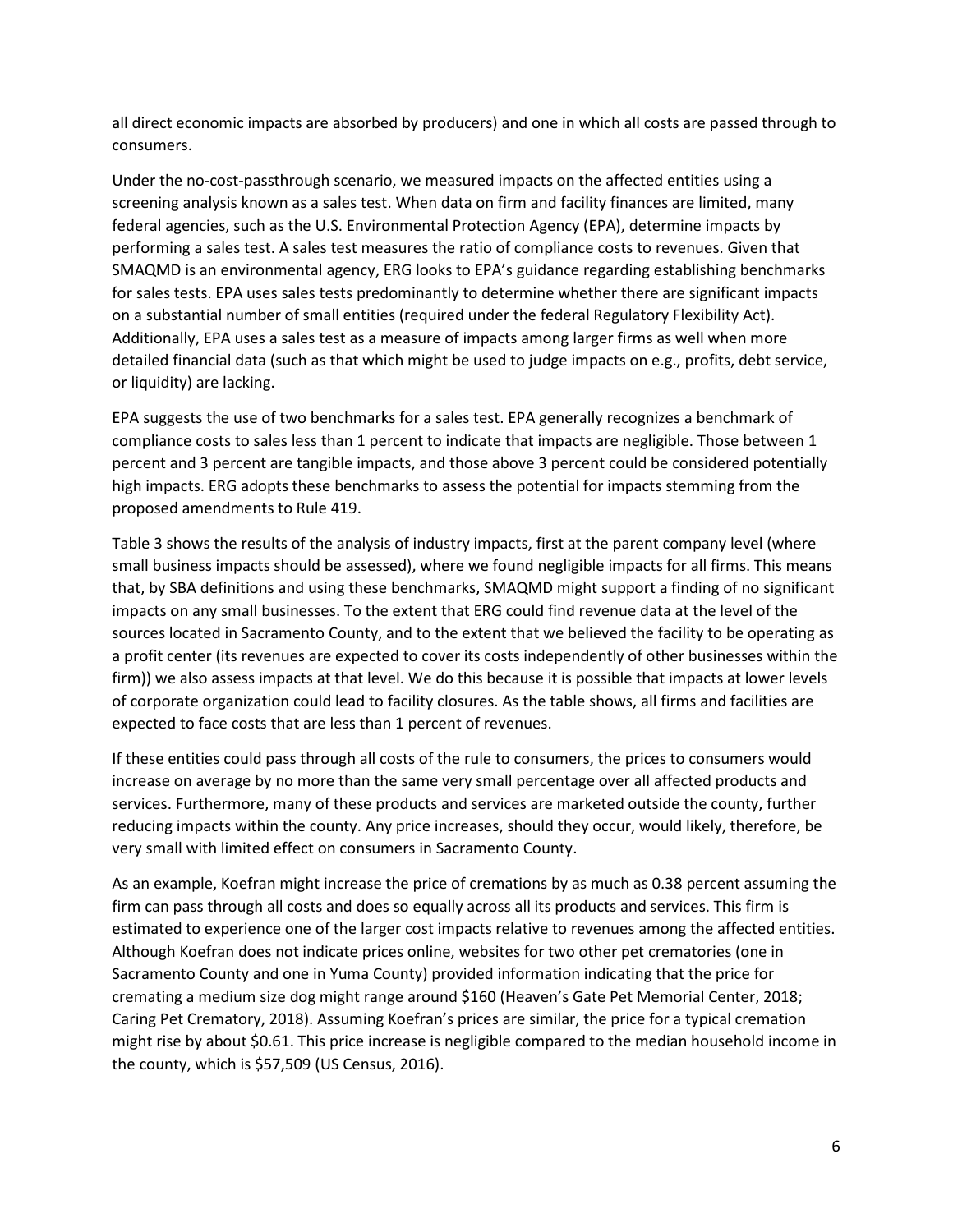# **Table 2. Estimated Costs of Compliance with Rule 419**

|                                                  |              |                  |                          | # Units<br><b>Already</b>    | # Units that<br><b>Must</b>     |                      | <b>Permit</b>            |                                | <b>Annualized</b>               |                                  |
|--------------------------------------------------|--------------|------------------|--------------------------|------------------------------|---------------------------------|----------------------|--------------------------|--------------------------------|---------------------------------|----------------------------------|
| <b>Sources Subject to Rule</b>                   | # of         | <b>Compliant</b> | Non-<br><b>Compliant</b> | <b>Required</b><br>to Source | <b>Conduct</b><br><b>Source</b> |                      | <b>Modifica-</b><br>tion | <b>Annualiz-</b><br>ed Initial | <b>Source</b><br><b>Testing</b> | <b>Total</b><br><b>Annualiz-</b> |
| 419                                              | <b>Units</b> | <b>Units</b>     | <b>Units</b>             | <b>Test</b>                  | <b>Testing</b>                  | <b>Capital Costs</b> | <b>Costs</b>             | <b>Costs</b>                   | Cost                            | ed Cost                          |
| A. Teichert & Son                                | 3            |                  | 2                        |                              | $\overline{2}$                  | \$358,335            | \$15,358                 | \$41,029                       | \$4,714                         | \$45,743                         |
| American Lithographers<br>(dba Pacific Standard  |              |                  |                          |                              |                                 |                      |                          |                                |                                 |                                  |
| Press)                                           |              | 0                |                          | 0                            |                                 | \$8,608              | \$3,839                  | \$1,367                        | \$2,357                         | \$3,723                          |
| Bimbo Bakeries USA, Inc.                         | 2            | 0                | $\overline{2}$           | 0                            | 2                               | \$17,216             | \$1,918                  | \$2,100                        | \$4,714                         | \$6,814                          |
| Forterra Pipe & Precast                          |              | 0                |                          | 0                            |                                 | \$8,608              | \$959                    | \$1,050                        | \$2,357                         | \$3,407                          |
| Koefran Industries (aka<br>Koefran Pet Services) |              | 0                | $\overline{2}$           | 0                            | 2                               | \$17,216             | \$15,358                 | \$3,576                        | \$4,714                         | \$8,290                          |
| Pabco Clay Products, LLC<br>(dba HC Muddox)      |              | 0                |                          | 0                            |                                 | \$37,874             | \$1,919                  | \$4,369                        | \$2,357                         | \$6,726                          |
| <b>Riverside Elevators</b>                       |              | 0                |                          | 0                            |                                 | \$8,608              | \$959                    | \$1,050                        | \$2,357                         | \$3,407                          |
| Silgan Can Company                               | 2            | 0                | $\overline{2}$           | 0                            | $\overline{2}$                  | \$25,824             | \$2,878                  | \$3,151                        | \$4,714                         | \$7,865                          |
| Total                                            | 13           |                  | 12                       | 1                            | 12                              | \$482,289            | \$43,188                 | \$57,693                       | \$28,283                        | \$85,975                         |

Source: SMAQMD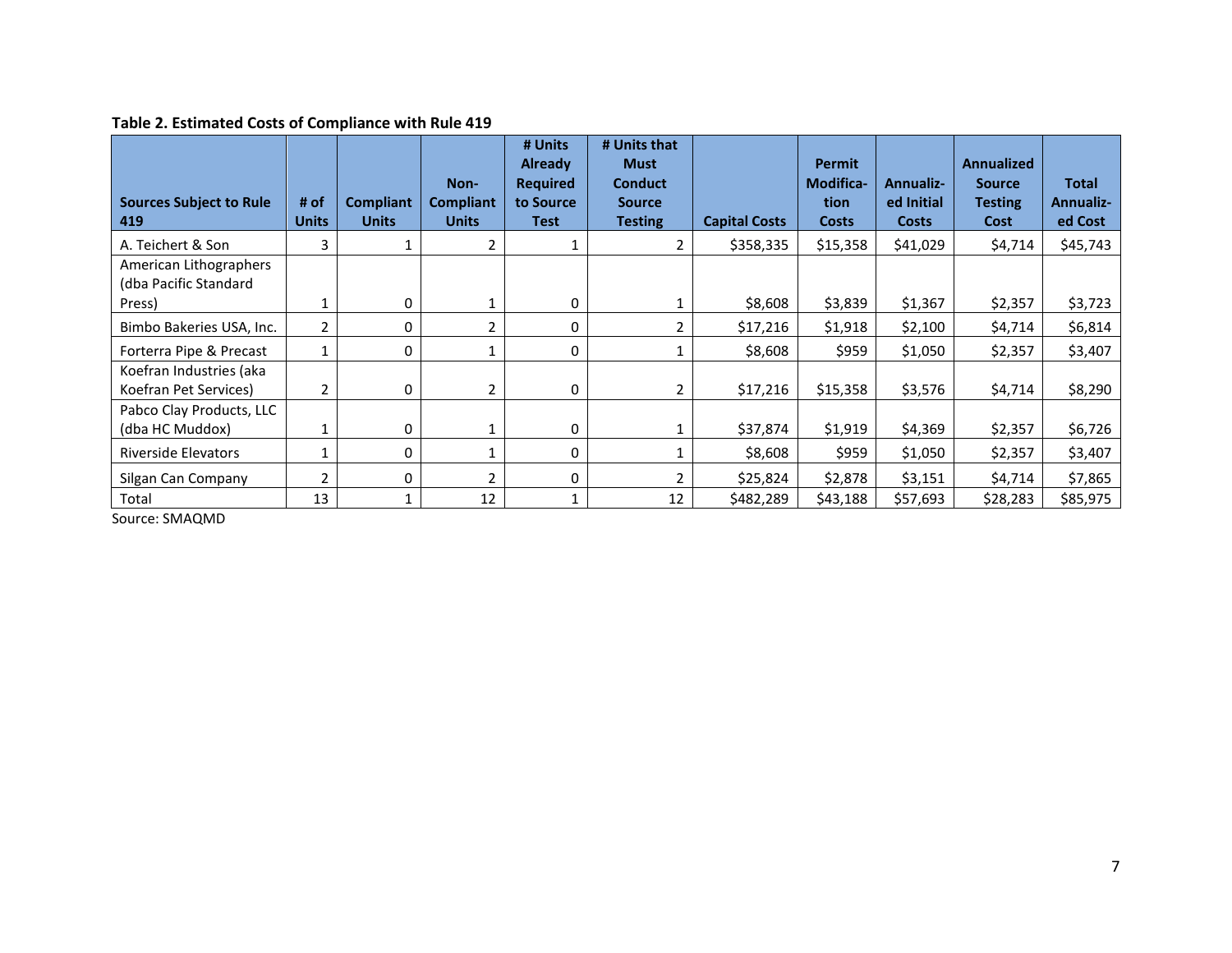#### **Table 3. Results of Sales Test Screening Analysis**

| <b>Sources Subject to Rule 419</b>                     | <b>Firm Size</b> | <b>Total</b><br><b>Annualiz-</b><br>ed Cost | Parent<br>Company<br><b>Revenue</b><br>(\$millions) | <b>Smallest</b><br>Establish-<br>ment-<br>Level<br><b>Revenue</b><br>(\$millions) | <b>Parent</b><br>Company<br>% Cost/<br><b>Revenue</b> | <b>Smallest</b><br>Establish-<br>ment<br>Level %<br>Cost/<br><b>Revenue</b> | <b>Financial Impact Assessment</b>                                                      |
|--------------------------------------------------------|------------------|---------------------------------------------|-----------------------------------------------------|-----------------------------------------------------------------------------------|-------------------------------------------------------|-----------------------------------------------------------------------------|-----------------------------------------------------------------------------------------|
| A. Teichert & Son                                      | Large            | \$45,743                                    | \$813                                               | \$20                                                                              | 0.0056%                                               | 0.2287%                                                                     | No impact at any level                                                                  |
| American Lithographers (dba<br>Pacific Standard Press) | Small            | \$3,723                                     | \$14                                                | \$14                                                                              | 0.0266%                                               | 0.0266%                                                                     | No impact at any level                                                                  |
| Bimbo Bakeries USA, Inc.                               | Large            | \$6,814                                     | \$10,556                                            | \$10                                                                              | 0.0001%                                               | 0.0681%                                                                     | No impact at any level                                                                  |
| Forterra Pipe & Precast                                | Large            | \$3,407                                     | \$1,400                                             | \$50                                                                              | 0.0002%                                               | 0.0068%                                                                     | No impact at any level                                                                  |
| Koefran Industries (aka Koefran<br>Pet Services)       | Small            | \$8,290                                     | \$2                                                 | \$2                                                                               | 0.4145%                                               | 0.4145%                                                                     | No impact at any level                                                                  |
| Pabco Clay Products, LLC (dba<br>HC Muddox)            | Small            | \$6,726                                     | \$221                                               | \$7                                                                               | 0.0030%                                               | 0.0961%                                                                     | No impact at any level                                                                  |
| <b>Riverside Elevators</b>                             | Small            | \$3,407                                     | \$11                                                | \$11                                                                              | 0.0310%                                               | 0.0310%                                                                     | No impact at any level                                                                  |
| Silgan Can Company                                     | Large            | \$7,865                                     | \$2,182                                             | <b>NA</b>                                                                         | 0.0004%                                               | <b>NA</b>                                                                   | No impact at firm level; unknown, but<br>unlikely impact at facility level <sup>a</sup> |

#### NA=Not available**.**

<sup>a</sup>lf establishment revenues are similar to the average among facilities owned by this company (\$57 million), impact at the facility level is unlikely.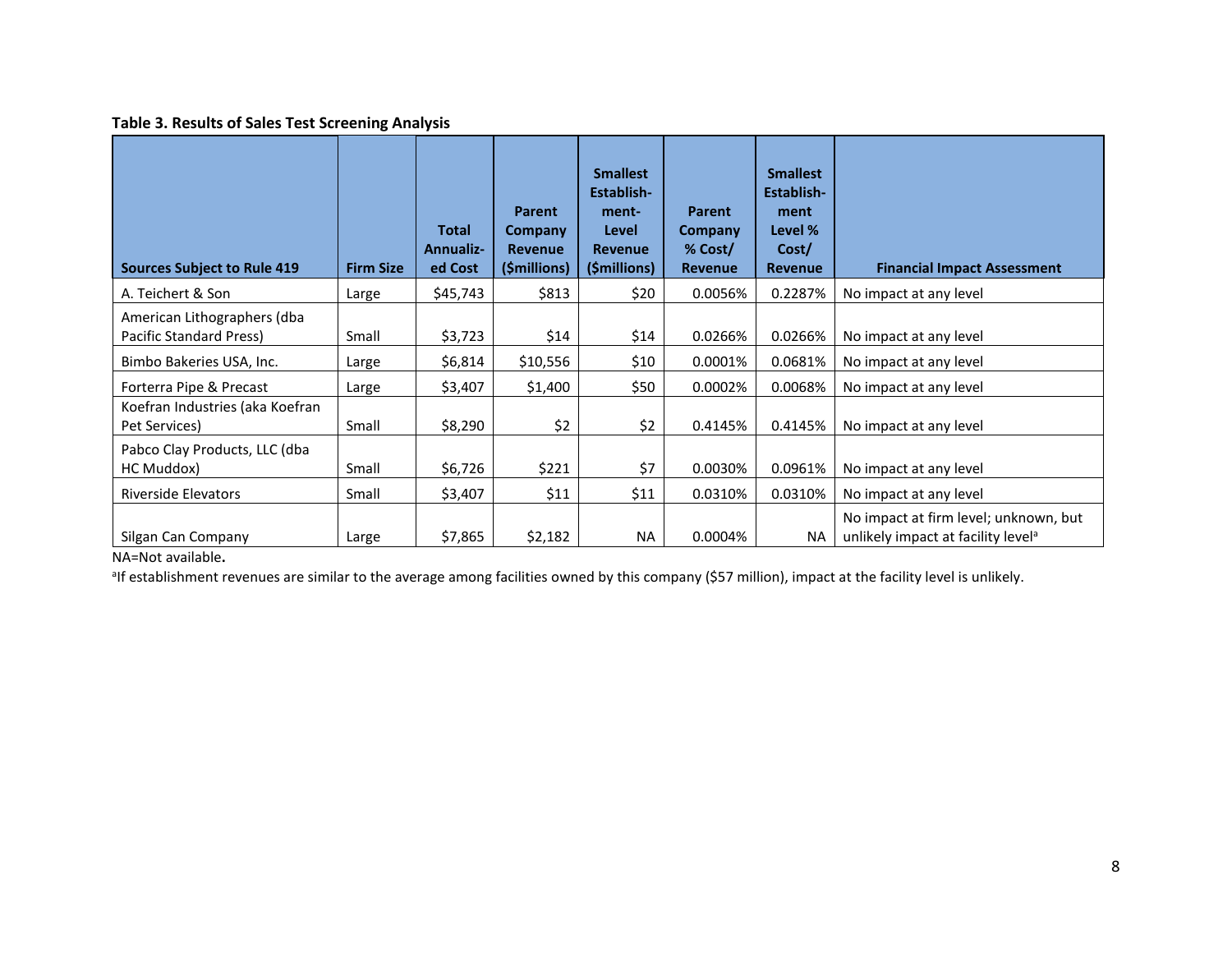# **5. Regional Impacts**

ERG also calculated the output, earnings, and employment impacts to the Sacramento County economy that can be attributed to the implementation of the amendments to Rule 419. ERG used two data sources as the basis for this calculation: 1) industry data from the 2012 County Business Patterns (CBP), extracted from the Economic Census (US Census, 2012); and 2) multipliers from the Regional Input-Output Modeling System (RIMS II) developed by the Department of Commerce's Bureau of Economic Analysis (BEA).

CPB contains data for establishments, revenue, payroll, and employment by detailed NAICS industry. Since revenue data is often withheld at high level of industry detail (e.g. 5- and 6-digit NAICS), ERG estimated industry revenues by calculating the average revenues per establishment at the highest level of detail available and multiplied that number by the number of establishments in the 6-digit NAICS.

RIMS II multipliers are used to calculate the economic impacts of additional costs levied on firms (for example, due to a regulatory action) on output, earnings, and employment. The idea behind multiplier effects is that an initial economic shock can trigger further rounds of activity (i.e. layoffs in a manufacturing facility can lead to layoffs in its suppliers due to the decreased demand for their product). For output and earnings, those multipliers are calculated as a ratio of a dollar change in demand to a dollar change in output. The multiplier represents the total effect of all rounds of economic activity.

For regional employment effects, ERG used two different types of multipliers: one for the impact of change in initial demand and another for the change in initial employment. ERG used these to calculate lower and upper bound scenarios for employment impacts. The lower-bound employment impact scenario occurs when affected firms absorb costs entirely causing a loss in output; using this approach yields an initial demand shock that is equal to the total output loss. The upper bound scenario occurs when firms cut employee hours instead; ERG assumes firms will adjust to shed wage and salary equal to the firm's total annualized costs. ERG presents all employment changes in full-time employee equivalents (FTE), where one FTE equals 2,080 hours.

To determine the number of FTEs that employers might cut in response to increased costs, ERG used a ratio of the annualized costs incurred by each firm to the average earnings per employee in the industry (similar to our revenue calculations, ERG used the most granular industry available). For example, the cost incurred by Bimbo Bakeries (\$6,814) represents 13 percent of the average pay in NAICS 311812, Commercial Bakeries (approximately \$52,500 per US Census Bureau, 2012). Therefore, for an upperbound impact ERG assumed Bimbo might cut 0.13 FTEs (13 percent of 1 FTE) from employment as a direct impact from the proposed rule, which can then be used with the appropriate employment multiplier to estimate the wider effect of this direct impact on the Sacramento economy (19 percent of 1 FTE; see upper bound estimate for employment losses for Bimbo in Table 4).

ERG's estimate of total economic impacts across Sacramento County is presented in Table 4. ERG found that this rule might lead to total losses of approximately \$121,000 in output and \$23,000 in earnings. Employment loss may vary from 0.4 to 3.5 full-time equivalents and may manifest as layoffs, decrease in hours offered to workers, or a combination of both. The annualized output and earnings impacts are approximately 0.0002 percent and 0.0001 percent of total firm revenue and employee earnings, respectively, in Sacramento County (excluding the Utilities sector and government; US Census Bureau, 2012). The loss of as many as 3.5 FTEs is also negligible compared to the county's total employment of 673,500 (State of California, 2018)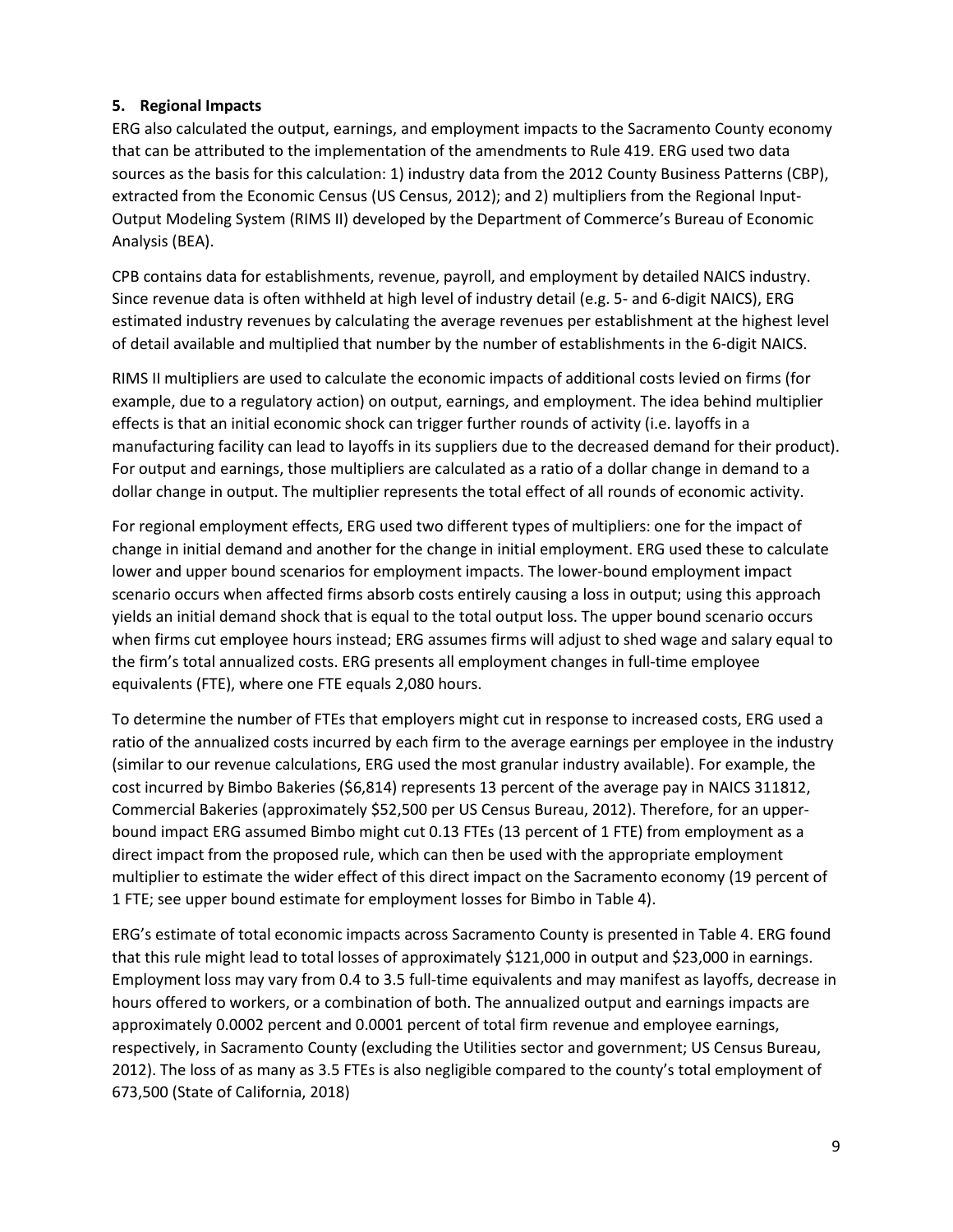#### **Table 4. Economic Impacts**

|                                     |                                    |                               | <b>Regional Impacts</b>         | <b>Industry Profile</b>                                |      |                          |                |                       |
|-------------------------------------|------------------------------------|-------------------------------|---------------------------------|--------------------------------------------------------|------|--------------------------|----------------|-----------------------|
| <b>Sources Affected by Rule 419</b> | Annualized<br>Cost<br><b>Total</b> | <b>Total Output</b><br>Losses | <b>Total Earnings</b><br>Losses | Employment<br>(FTE <sub>S</sub> )<br>Min-Max<br>Losses |      | <b>NAICS<sup>a</sup></b> | Establishments | (millions)<br>Revenue |
| A. Teichert & Son                   | \$45,743                           | \$63,135                      | \$9,414                         | 0.15                                                   | 2.03 | 327320                   | 18             | \$165                 |
| America Lithographers               | \$3,723                            | \$5,488                       | \$1,227                         | 0.02                                                   | 0.14 | 323111                   | 93             | \$854                 |
| <b>Bimbo Bakeries USA</b>           | \$6,814                            | \$9,863                       | \$1,845                         | 0.04                                                   | 0.19 | 311812                   | 11             | \$101                 |
| Forterra Pipe & Precast             | \$3,407                            | \$4,698                       | \$773                           | 0.01                                                   | 0.14 | 327330                   | 3              | \$28                  |
| Koefran Industries                  | \$8,290                            | \$12,520                      | \$4,422                         | 0.09                                                   | 0.29 | 812210                   | 34             | \$47                  |
| Pabco Clay Products                 | \$6,726                            | \$9,373                       | \$1,638                         | 0.03                                                   | 0.28 | 327991                   | 4              | \$37                  |
| <b>Riverside Elevators</b>          | \$3,407                            | \$5,439                       | \$1,462                         | 0.03                                                   | 0.14 | 493190                   | 63             | \$155                 |
| Silgan Can Company                  | \$7,865                            | \$10,212                      | \$1,804                         | 0.03                                                   | 0.32 | 332999                   | 8              | \$28                  |
| <b>TOTAL</b>                        | \$85,975                           | \$120,727                     | \$22,586                        | 0.40                                                   | 3.52 |                          | 234            | \$1,414               |

<sup>a</sup>Some NAICS are not exact matches to those in Table 1. We believe Silgan was misclassified; those for Pabco, and Riverside Elevators are closely related, but there were no establishments found for the NAICS reported in the Manta/Zoominfo data. These changes do not affect results of the small business determination in Table 1. Source: SMAQMD cost estimates, BEA RIMS II multipliers, and US Census Bureau (2012).

#### **References**

Bimbo Bakeries USA, 2018. Company website. https://www.bimbobakeriesusa.com/about-us.

Caring Pet Crematory, 2018. Company website. https://www.caringpetcrematory.com/privatecremation-costs.

Forterra Pipe & Precast. Company website. http://forterrabp.com/.

Heaven's Gate Pet Memorial Center, 2018. Company website. https://www.heavensgatepmc.com/.

Manta, 2018a. "Teichert Inc." https://www.manta.com/c/mmcc32c/teichert-inc.

Manta, 2018b. "Teichert Readymix." https://www.manta.com/c/mmdxhsf/teichert-readymix.

Manta, 2018c. "Pacific Standard Print." https://www.manta.com/c/mmj8hpg/pacific-standard-print.

Manta, 2018d. "Bimbo Bakeries USA Inc." https://www.manta.com/c/mm36gyg/bimbo-bakeries-usainc.

Manta, 2018e. "Bimbo Bakeries USA." https://www.manta.com/c/mt9qzb1/bimbo-bakeries-usa.

Manta, 2018f. "Koefran Services." https://www.manta.com/c/mmffx90/koefran-services.

Manta, 2018g. "Riverside Elevators." https://www.manta.com/c/mmj87td/riverside-elevators.

Manta, 2018h. "Silgan Containers LLC." https://www.manta.com/c/mmd8v7z/silgan-containers-llc.

Manta, 2018i. "Forterra Pipe & Precast." https://www.manta.com/c/mml584h/forterra.

Pacific Coast Building Products Inc., 2018. Company website. http://www.paccoast.com/PabcoClayProducts.html.

Silgan Containers, 2018a. Company website. https://www.silgancontainers.com/about-us/.